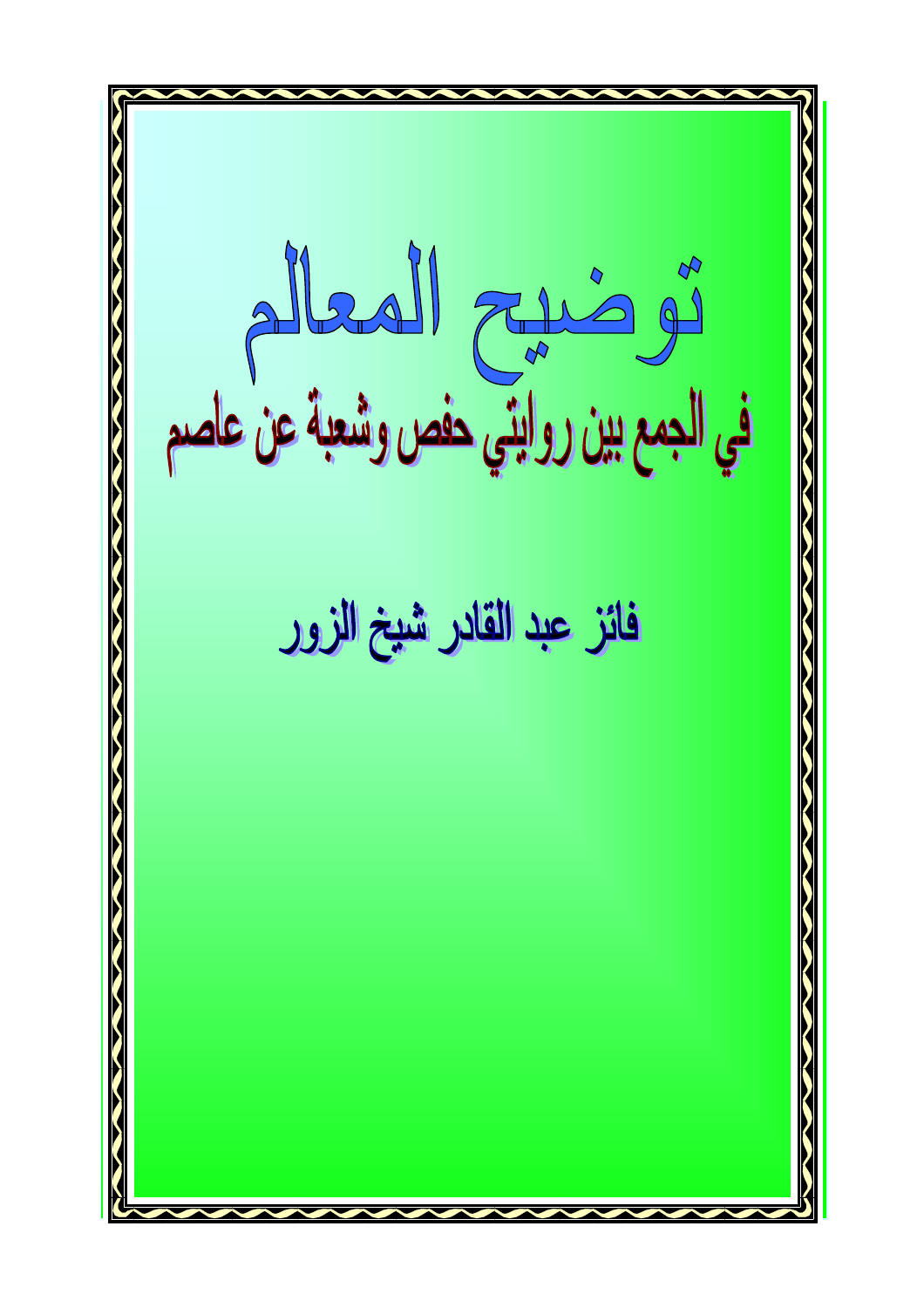#### المقدمة

بسم الله الرحمن الرحيم

إن الحمدلله نحمده ونستعينه ، ونستهديه ونستغفره ، ونعــوذ بــالله مـــن شـــرور أنفســـنا ومن سيئات أعمالنا ، من يهده الله فهو المهتد ، ومن يضلل فلـــن تجـــد لـــه ولــــــيا مرشــــداً ، وأشهد أن لاإله إلا الله وحده لاشريك له ، وأشهد أن محمداً عبده ورسوله ..

أما بعد :

فهذه المذكرة جَمَعَت بين روايتي حفص بن سليمان وشعبة بن عياش عن ۖ قراءة عاصم بـــن أبي النَّــــجود الكوفي ، استخلصتُ أصولها من المذكرة التي وضعهما الأخ الــــدكتور ( حسّــــان محمد سعيد ً مبيض ) وعن كتاب ( الرياش في رواية شعبة بن عياش ) للأخ الشيخ محمد نبـــهان حسين المصري وكتاب ( قراءة الإمام عاصم ) للشيخ إبراهيم طه سليم الداية ، وراجعتها علـــى أُمُّهات كتب القراءات . ورتبتها في جداول ليسهل الرجوع إليها في كل آية من آيات القـــرآن الكريم ..بل في كل كلمة يظهر فيها خلاف .

وسبق الجداولَ مقدماتٌ في ترجمة الإمام عاصم ۖ وراوييه ، ثم الأصول التي يخــــــتلف فيهـــا شعبة عن حفص.. ثم أتبعت ذلك بجداول حوت فرش الحروف وأدخلت فيها الأصول أيضــــاً ، كي يتسنى للراغبين في القراءة على قراءة الإمام عاصم أو أحسد راوييسه أن يجسسدوا بغيتسهم وهدفهم ..

ويبقى أمر لابد من الإشارة إليه ، وهو أن كل علم يجب أخذه عن أهله ، وعلـــى الأخـــص علم التجويد والقراءات ، فلا بد من تلقى هذا العلم من الثقات البارعين في هذا الفـــن . فقـــم ياأخي بعرض قراءتك على أهل الاختصاص حتى تكون مع السفرة الكرام السبررة وحتى تنسال الخيرية التي أخبر عنها الرسول الأعظم- صلى الله عـــليه وسلم – : ( خيركم من تعلم القــــرآن وعلمه ) . وآخر دعوانا أن الحمد لله رب العالمين .

| خادم القرآن الكريم        | السابع عشر من شهر رجب ١٤٢١ |
|---------------------------|----------------------------|
| فائز عبد القادر شيخ الزور | الموافق ١٤ / ١٠ / ٢٠٠٠     |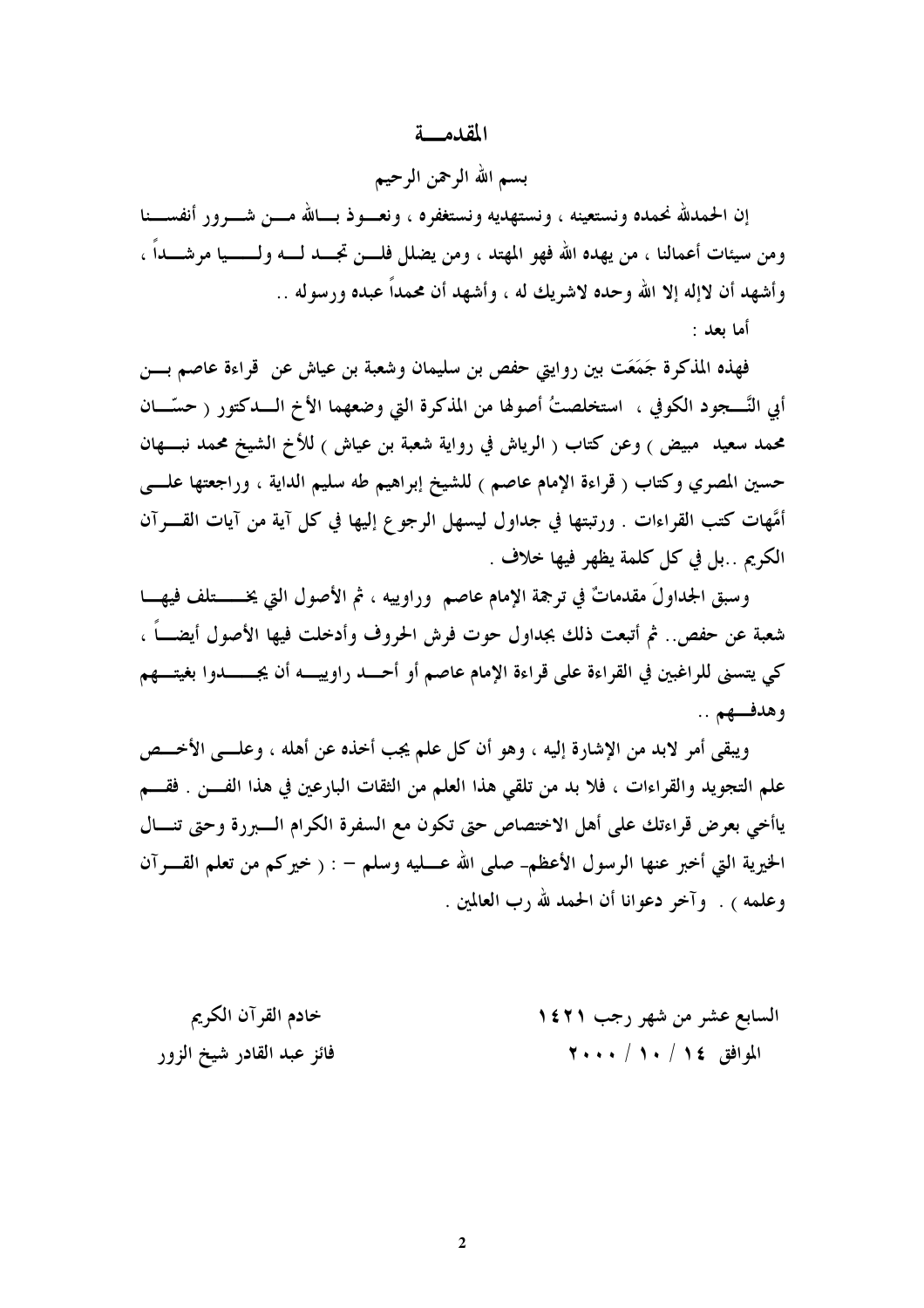الإمام عاصم — رحمه الله تعالى

هو عاصم بن بـــهدلة أبي النجود أبو بكر الأسدي مولاهم ، الكوفي الحناط ، شـــيخ الإقراء بالكوفة وأحد القراء السبعة ، وهو الإمام الذي انتهت إليه رئاســـة الإقــــراء بالكوفة بعد أبي عبد الرحمن السلمي في موضعه ، جمع بين الفصاحة والإتقان والتحرير والتجويد ، وكان أحسن الناس صوتاً بالقرآن ، وكان ثقة ضابطاً صدوقاً ، وحديثـــه مخر جٌ في الكتب الستة ، وهو من التابعين .

أخذ القراءة عرضاً على أبي عبد الرحمن السلمي وزر بن حبيش وغيرهمـــا وروى عنه خلقٌ كثيرٍ .

توفي – رحمه الله تعالى – آخر سنة سبع وعشرين ومائة ، ودفن بالسماوة في اتجاه الشام .

#### الراوي الأول : شعبة \_ رحمه الله تعالى

هو شعبة بن عيَّـــاش أبو بكر الحناط الأسدي النهشلي الكوفي ، ولد سنة حمس وتسعين ، وعرض القرآن على عاصم ثلاث مرات ، وروى عنه الحروف سماعاً خلـــق كثير، وكان من ائمة السنة ، وكان ثقة .

ولما حضرته الوفاة بكت أخته ، فقال لـــها : ما يبكيك ؟ انظري إلى تلك الزاوية فقد ختمت فيها ثـــمان عشر ألف ختمة .

تسوفي \_ رحمه الله تعالى \_ في جمـــادى الأولى سنة ثلاث وتســـعين ومائة وقيــــل سنسة أربع وتسعين

الراوي الثاني : حفص ـ رحمه الله تعالى

هو حفص بن سليمان بن المغيرة أبو عمر بن أبي داود الأسدي الكوفي الغاضري البزّاز ، ويعرف بـــحفيص ، أخذ القراءة عرضاً وتلقيناً عن عاصم ، وكان ربيبه ( ابن زوجته ) .نزل بغداد فأقرأ فيها وجاور مكة فأقرأ بما أيضاً ، وروى القراءة عنه خلـــق كثير

ولد ـ رحمه الله تعالى ـ سنة تسعين من الهجرة ، وتوفي سنة ثمان ومائة .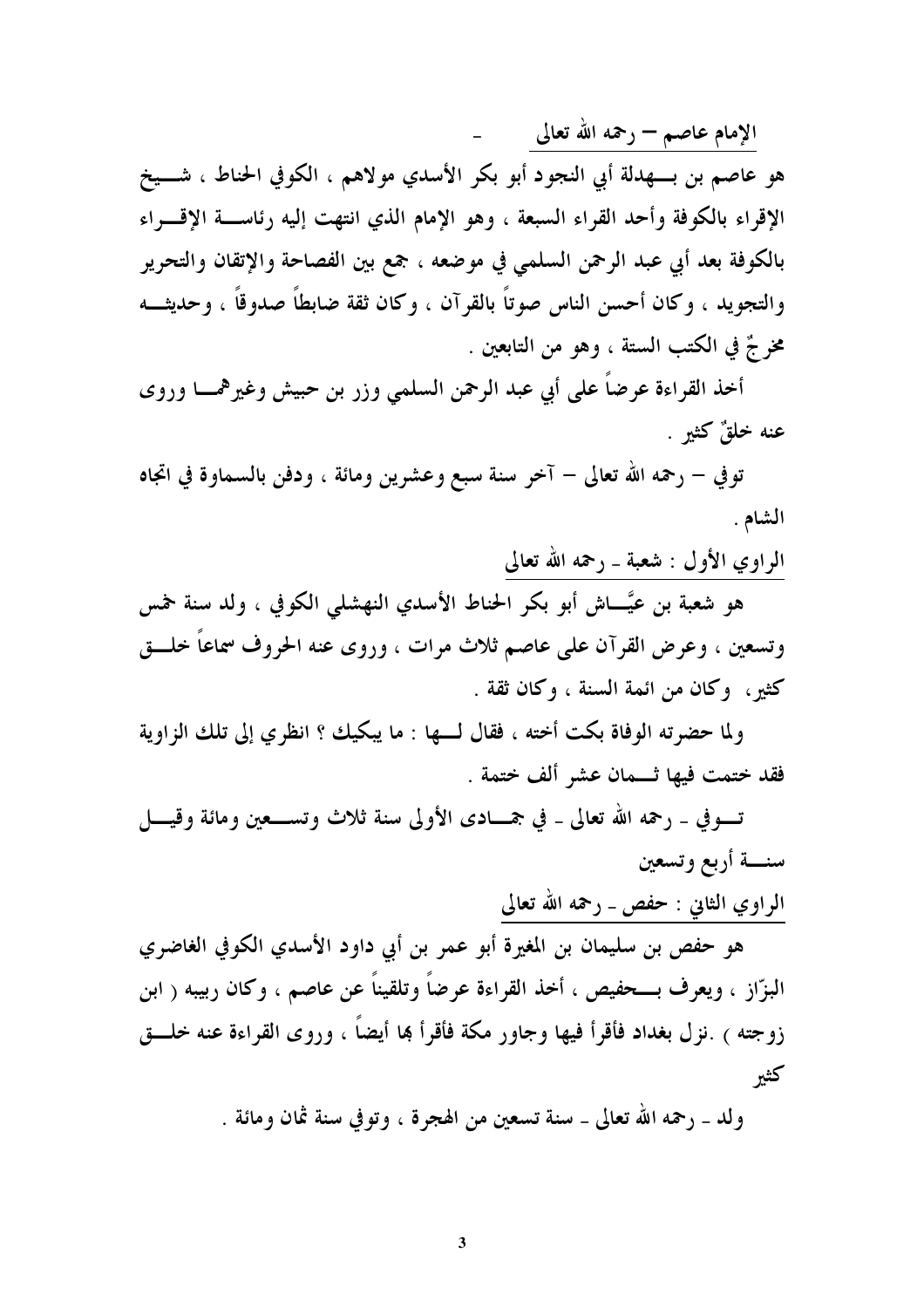# الجمع بين روايتي شعبة وحفص عن عاصم

المسلد

- يسمد حفص وشعبة الواجب المتصل والجائز المنفصل والصلة الطويسلة أربسع أو خمسس حركات .
	- يـــمدان المد اللازم الكلمي والحرفي المخفف والمثقل ست حركات .
	- ويمدان البدل والعِسوض والصبلة القصيرة وحروف ( حي طهسس ) حركتين .
		- ويسمدان العارض للسكون واللين حركتين أو أربع أو ست حركـات .

الھـــمز :

- 
- زاد شعبة هـمزة الاستفهـام في كلمة ( ء ا منتم ) في الأعراف وطه والشـعراء "وفي كلمة ( أن كـــان ) في القلم .
- أبدل شعبة الهمــــزة الأولى من كلمة ( اللؤلــــؤ ) معرَّفةً ومنكَّرةً حيث وقعـــت . كمــــا أبدل همزة ( مؤصلة) في البلد والهمزة .
- حقق حفص الهمزة الأولى من " أَ . َ عجـــمي " في فصلت ۖ وسهَّـــل الثانيــــة . وحقـــق شعبة الهمزتين .

الإدغــام :

أدغم شعبــــة الذال في التاء من باب ( الاتــــخاذ ) مثل : " أخذت \_ اتخذت \_ أخذتم \_ اتخذتـــم ) في جميع القرآن الكريم . كما أدغم النون بالواو في " يس والقرءان ــ ن والقلم ) وأظهر حفص ذلك كلسه .

الإمسالة :

• لم يـــمل حفص سوى كلمة واحـــدة وهـــي " مَـــجراهـــا " بسورة هود ، بينما أمال شعبة عدداً من الكلمات تـــجدها في أماكنها في الجداول .

ياءات الإضافة :

- أسكن شعبة بعض الياءات التي يفتحـــها حفص ، مثل ( معــــي ــ أجـــــري ــ بـــــيتي ) وستراها مذكورة في أماكنها في الجداول .
- ♦ فتــــح شعبة الياء في " من بعدي " في الصف وأسكنها حفص ، وأثبت يــــاء مفتوحـــة وصلاً ساكنة وقفا في " ياعباد لاخوف عليكم " في الزخرف وحذفها حفــــص وصــــــلاً ووقفا .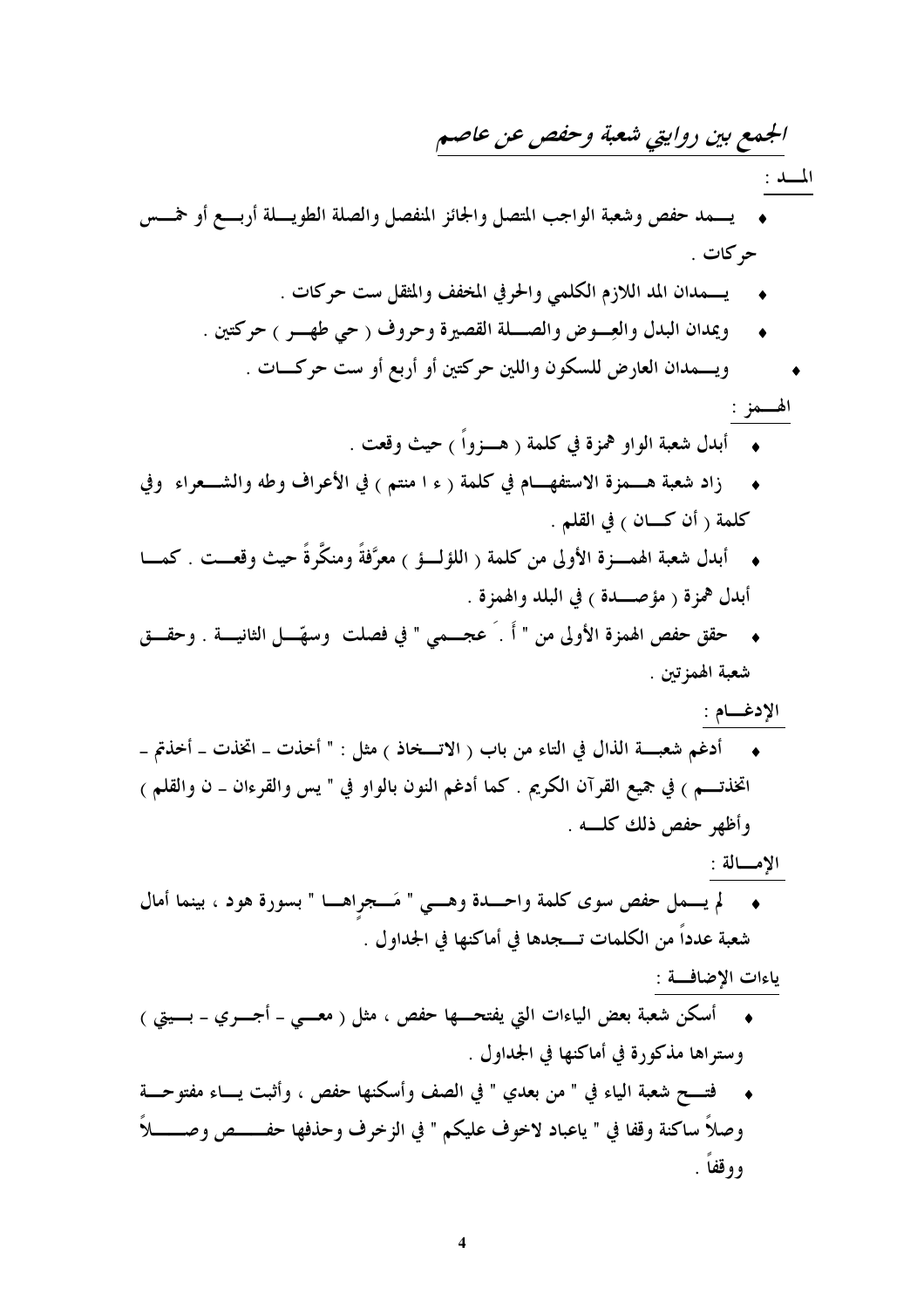# الياءات الزوائد : ◆ حذف شعبة الياء وصلاً ووقفاً في قوله تعالى : " فما ءاتــن يَ " بينما أثبتـــها حفـــص وصلاً ، وله الحذف والإثبات وقفاً .

# السكت : • سكت حفص على المواضع الآتية : " عـــوجاْ قيمـــاً " في الكهف و " مرقدنــــا هــــذا " في يــــس و" مــــنْ راق " في القيامــــة ، و " بــــل ران " فــــى المطفـــــــفين و " ماليــــــــه

هلك " في الحاقة . وترك شعبة السكت في ذلك كلمه .

بعض الكلمات التي يخالف فيها شعبة حفصـــاً " :

- حسذف شعبة الواو من ( رؤوف ) حيث وقعت .
- أسكن شعبة الطـاء مـــن ( خطــوات ) حيث وردت .
	- زاد <sup>هم</sup>زة بعد الألف في كلمة ( زكــــريا ) .
		- ◆ كسر بساء ( البيسوت <sub>)</sub> حيث جاءت .
- إلــي جانب كلمـــات أخرى ستجدها \_ إن شاء الله \_ في أماكنهـــا

ملاحظــة :

إذا أردت التـــلاوة على قراءة عـــاصم ووقع الخلاف بين راوييـــه شـــعبة وحفـــص فعليـــك أن تقدّم رواية شعبة ثــــم رواية حفص . ولابــــد في ذلك من المشافهــــة مع أهــــل الاختصاص ، وبالله التوفيق .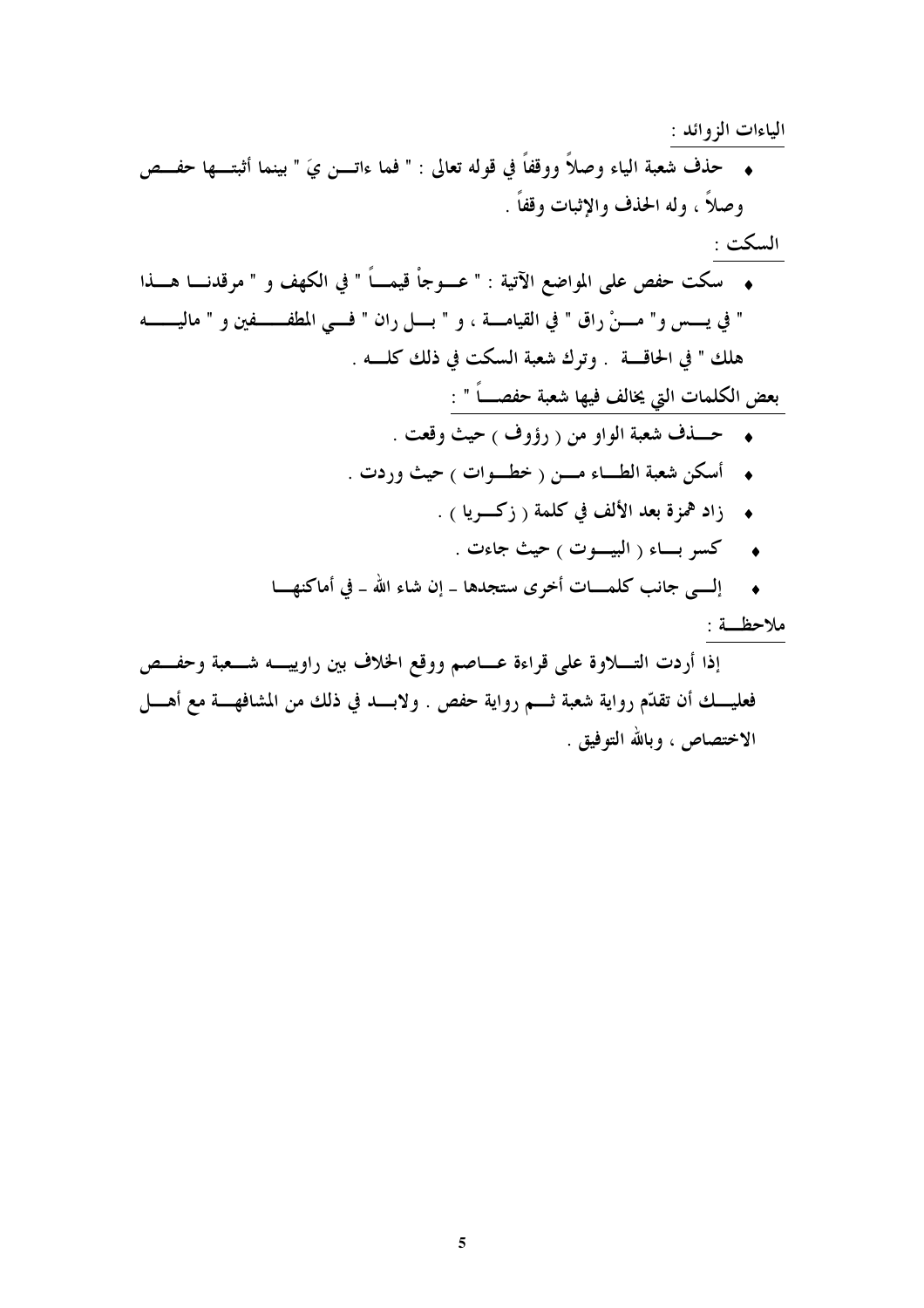| البيان | قراءة عاصم الكوفي |           | رقم الآية |
|--------|-------------------|-----------|-----------|
|        | رواية شعبة        | رواية حفص |           |

( سورة الفاتحة لا خلاف فيها )

سورة البقرة

| أدغم شعبة الذال بالتساء           | اتَّـــخذتُّـــم  | اتّـــخذتـــم               | $\bullet$           |
|-----------------------------------|-------------------|-----------------------------|---------------------|
| قرأهـــا شعبة بـــالهمز           | هــزؤاً           | هـــزُواً                   | 77                  |
| أدغم شعبة الذال بالتساء           | أتَّـــخذتُّــــم | أتَّــخـــــذتـــم          | $\lambda \cdot$     |
| قرأهــــا شعبة بالياء             | عمَّــا يعملـــون | عمَّــا تعملـــون           | ۸٥                  |
| أدغم شعبة الذال بالتساء           | اتَّـــخذتُّــــم | اتّــخذتـــم                | 9 <sub>7</sub>      |
| فتح شعبة الجيم والراء وبعدها همزة | لمجَسْبُرَئَسل    | لِــــجبـــــريل            | 9V                  |
| مكسورة                            |                   |                             |                     |
| فتح شعبة الجيم والراء وبعدها همزة | وجَبِرئِــل       | وجسبريسل                    | $\overline{A}$      |
| مكسورة                            |                   |                             |                     |
| قرأ شعبة بممزة مكسورة بعد الألف   |                   | وميـــكـــالَ               | $\overline{4A}$     |
| وبعدها ياء                        |                   |                             |                     |
| فتسح شعبة اليساء                  | عسهديَ            | ع جدي                       | 175                 |
| أسكن شعبسة الياء                  | بيتسي             | بيستيَ                      | 170                 |
| قرأها شعبة بياء الغيبة            | أو يسقولسون       | أم تـــقولـــون             | $\sqrt{\epsilon}$   |
| قصسر شمعبة السهمزة                | لسرؤف             | لسرؤوف                      | $\gamma$ { $\gamma$ |
| أسكن شعبة الطساء                  | خُطْبوات          | خُطُبوات                    | 17 <sub>A</sub>     |
| رفع شعبة السراء                   | ليـــسَ البـــرُّ | ليـــسَ البـــرَّ           | 111                 |
| فتح شعبة الواو وشدد الصــاد       | مُسوَصٍّ          | مسوص                        | 187                 |
| فتح شعبة الكاف وشدد السميم        | ولتُكَمِّـــلوا   | وإئسكمسلوا                  | $\wedge$            |
| كسو شعبة البساء                   | البسيوت           | البُيوت ( معاً <sub>)</sub> | 119                 |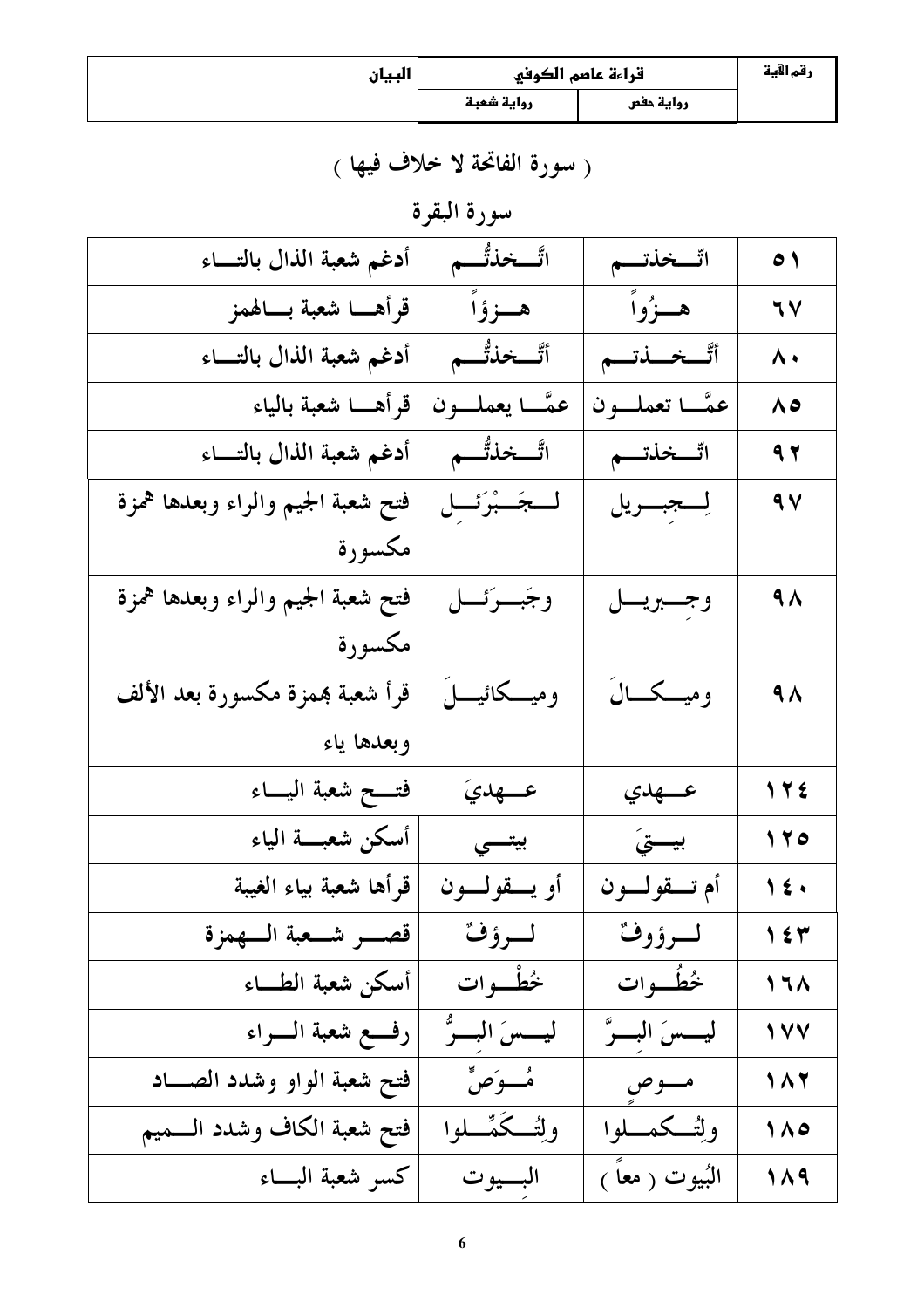| البيان                           | قراءة عاصم الكوفي  |                     | رقم الآية                     |
|----------------------------------|--------------------|---------------------|-------------------------------|
|                                  | رواية شعبة         | رواية حفص           |                               |
|                                  |                    |                     |                               |
| قصــــر شـــعبة الـــهمزة        | رؤف                | رؤوف                | $\mathbf{y} \cdot \mathbf{v}$ |
| أسكن شعبة الطـــاء               | خُطْبوات           | خُطُّــوات          | $\mathbf{Y} \cdot \mathbf{A}$ |
| فتح شعبة الطاء والهاء وشددهما    | يَطَّـــ جَّــــرن | يَطْ هُـــرن        | $\tau$ $\tau$ $\tau$          |
| قرأهــا شعبة بــالهمز            | هـــزؤاً           | هــزُواً            | $\tau$ $\tau$                 |
| أسكن شعبسة الدال                 | قسدُرُه            | قَـــدَرُه ( معاً ) | 777                           |
| رفع شعبسة التساء                 | وصيّتةٌ            | وصيّتةً             | $\forall$ ź.                  |
| قرأها شعبسة بالصاد               | ويبصط              | ويبسط               | $Y \leq 0$                    |
| ضــــم شعبة الزاي                | جُسزُوْاً          | جسزْءاً             | $\forall \forall$ .           |
| قرأ شعبة باختلاس حركة الكسرة     | فنعِمَّــا         | فنعسمًا             | $\forall$                     |
| وله إسكانُها                     | فنسغسقا            |                     |                               |
| قرأهـــا شعبة بنون العظمـــة     | ونُكَّـفِّر        | ويسكسفًر            | $\forall$                     |
| فتح شعبة الهمزة وزاد ألفاً بعدها | فسآذِنسوا          | فأذنوا              | TV9                           |
| وكسر الذال                       |                    |                     |                               |

سورة آل عمران

| ضــــم شعبة الراء                     | ورُضــوان    | ورضسوان                | $\bullet$                 |
|---------------------------------------|--------------|------------------------|---------------------------|
| أسكن شعبسة الياء                      | وجسهسي       | وجسهيَ                 | $\overline{\mathbf{Y}}$ . |
| خفف شعبة التشديد وأسكن الياء          | المستَسْت    | الَمِّيِّـــت ( معاً ) | <b>YV</b>                 |
| قصب شعبة السهمزة                      | رؤفٌ         | رؤوف                   | $\overline{\mathbf{r}}$ . |
| أسكن شعبة العين وضـــم التاء          | وضــعْتُ     | وضكعت                  | ۳٦                        |
| قرأ شعبة بممزة منصوبة بعد الألف       | زكريتاءَ     | زكريّا ( الأولى )      | $\mathbf{r} \mathbf{v}$   |
| والمد واجب متصل                       |              |                        |                           |
| قرأهــــا شعبة بممزة مرفوعة بعد الألف | زكـريَّــاءُ | زكريّا ( الثانية )     | $\forall$                 |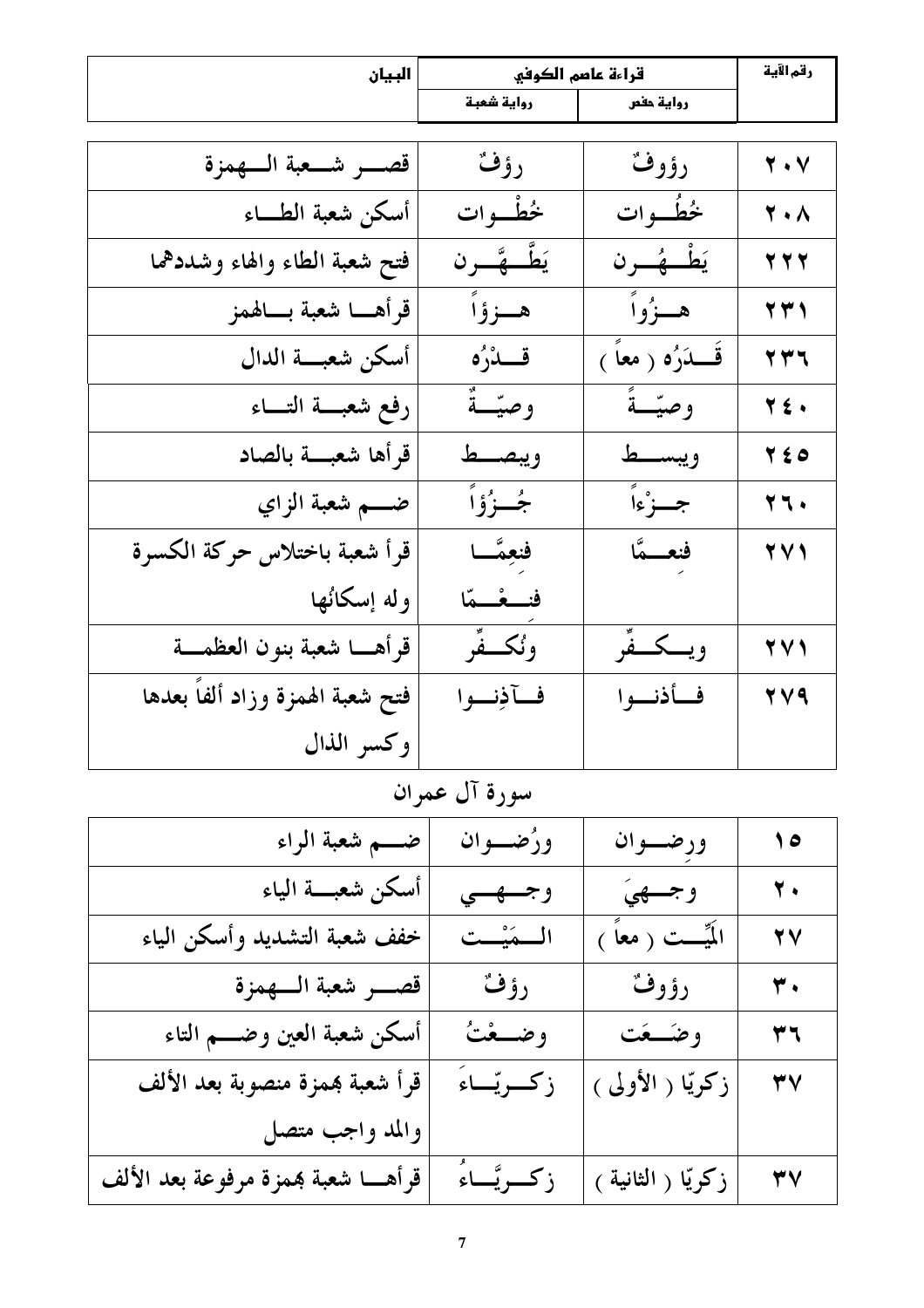| البيان                               | قراءة عاصم الكوفي   |                  | رقم الآية               |
|--------------------------------------|---------------------|------------------|-------------------------|
|                                      | رواية شعبة          | رواية حفص        |                         |
|                                      |                     |                  |                         |
| قرأهــــا شعبة همزة مرفوعة بعد الألف | زكريَّــاءُ         | زكريّـا          | ۳۸                      |
|                                      | بسيوتكم             | بُيسوتكم         | 69                      |
| قرأها شعبة بنون العظمـــة            | فنسوفيهم            | ف يُوفّي هِم     | $\bullet$               |
| أسكن شعبة الهاء فيهمـــا وصلأً       | يسؤدّة              | يُــؤدِّهِ       | 70                      |
| ووقفساً                              | لا يُسؤدِّهْ        | لا يُسؤدِّهِ     |                         |
| أدغم شعبة الذال بالتاء               | وأخـــذتُـــم       | وأخـــذْتـــم    | $\wedge$                |
| قرأهمسا شعبة بالتاء                  | تـــبْغون           | يبْغون           | 83                      |
|                                      | تُـــــــــر جَعو ن | يُسرجَعون        |                         |
| كسر شعبة الــحاء                     | جِبحٌ               | ځےجّ             | $\sim$                  |
| قرأهـــما شعبة بالتاء                | تسفعلوا             | يفعلوا           | 110                     |
|                                      | تُـــكفروه          | يُكفروه          |                         |
| ضـــم شعبة القاف فيهمــا             | فُسوح               | قَـــرح ( معاً ) | $\sqrt{\epsilon}$       |
| أسكن شعبة السهاء فيهما               | نــؤتِــة           | نسؤتِيهِ ( معاً  | $\sqrt{2}$              |
|                                      | بسيوتكم             | بُيُّــوتكم      | $\big\vee$ 0 $\big\vee$ |
| قرأها شعبة بالتاء                    | تسجمعون             | يُسجمعون         | $\sqrt{2}$              |
| ضـــم شعبة الراء                     | رُضـــوان           | رضوان            | 177                     |
| ضـــم شعبة القاف ا                   | المفُسوح            | المقسوح          | 111                     |
| ضــــم شعبة الراء                    | دُضعوان             | رضوان            | 1 V 2                   |
| قرأهما شعبة بالياء                   | ل <i>یبین</i> ے تًه | لتُبيّننَّه      | 187                     |
|                                      | ولا يكتمونه         | ولا تكتمونه      |                         |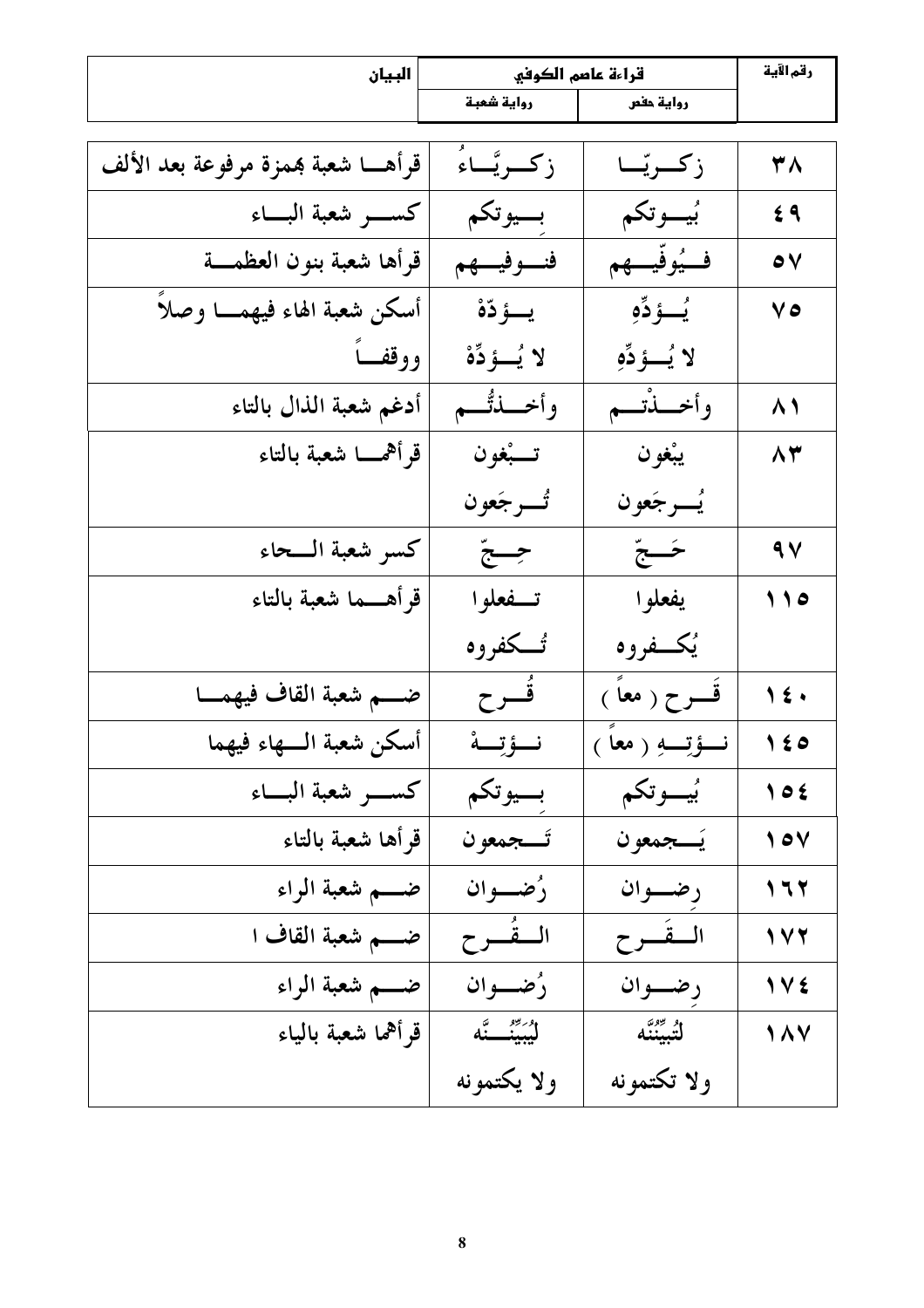| البيان | قراءة عاصم الكوفي |           | رقم الآية |
|--------|-------------------|-----------|-----------|
|        | رواية شعبة        | رواية حفص |           |

سورة النساء

| ضــــم شعبة الياء              | وسيُسصلون    | وسيَسصلون   | $\sqrt{ }$             |
|--------------------------------|--------------|-------------|------------------------|
| فتح شعبة الصــاد وألف بعدها    | يسوصسي       | يسوصسي      | $\sqrt{2}$             |
|                                | البيسوت      | البُيبوت    | $\bullet$              |
| فتح شعبة اليساء                | مبَيَّــــنة | مبَيِّـــنة | $\sqrt{9}$             |
| فتسح شعبة السهمزة والسحاء      | وأحَـــلٌ    | وأجسلّ      | <b>TE</b>              |
| فتسح شعبة السهمزة والصاد       | أحصّـــنَّ   | ٱحصــــنَّ  | 70                     |
| اختلس شعبة الكسرة وله إسكانها  | نعِسمَسا     | نعِــمَّــا | $\bullet \land$        |
|                                | نغُسمَّـا    |             |                        |
| قرأهــا شعبة باليـــاء         | يسكن         | تسكن        | $\mathsf{Y}\mathsf{Y}$ |
| أسكن شعبة السهاء فيهما         | ئولًە        | ئسولِّب     | 110                    |
|                                | ونُصطلِهْ    | ونصله       |                        |
| ضم شعبة الياء وفتـــح الـــخاء | يُـــدخَلو ن | يَــدخُلون  | 172                    |
| قرأ شعبسة بالنسون              | ئَــؤتــيهم  | يُسؤتيهم    | $\sqrt{2}$             |

سورة المائدة

| ضـــم شعبة الراء      | ورُضــوانــا | ورضوانساً  |                      |
|-----------------------|--------------|------------|----------------------|
| أسكن شعبة النسون      | شنْسأان      | شـــنَأانُ | $\blacktriangledown$ |
| جهرٌ شعبة اللام       | وأرجلِــكم   | وأرجسككم   | $\mathbf{r}$         |
| أسكن شعبة النسون      | شنْسأان      | شـــنَأانُ | $\lambda$            |
| أسكن شعبة اليساء      | يسدي         | يسديَ      | <b>YA</b>            |
| قرأهـــا شعبة بالهمز  | هُــزُوۡاً   | هُــزُواً  | $\bullet$            |
| قرأهــــا شعبة بالهمز | ۿؙڂۯؙۅۧٱ     | هُــزُواً  | $\bullet\land$       |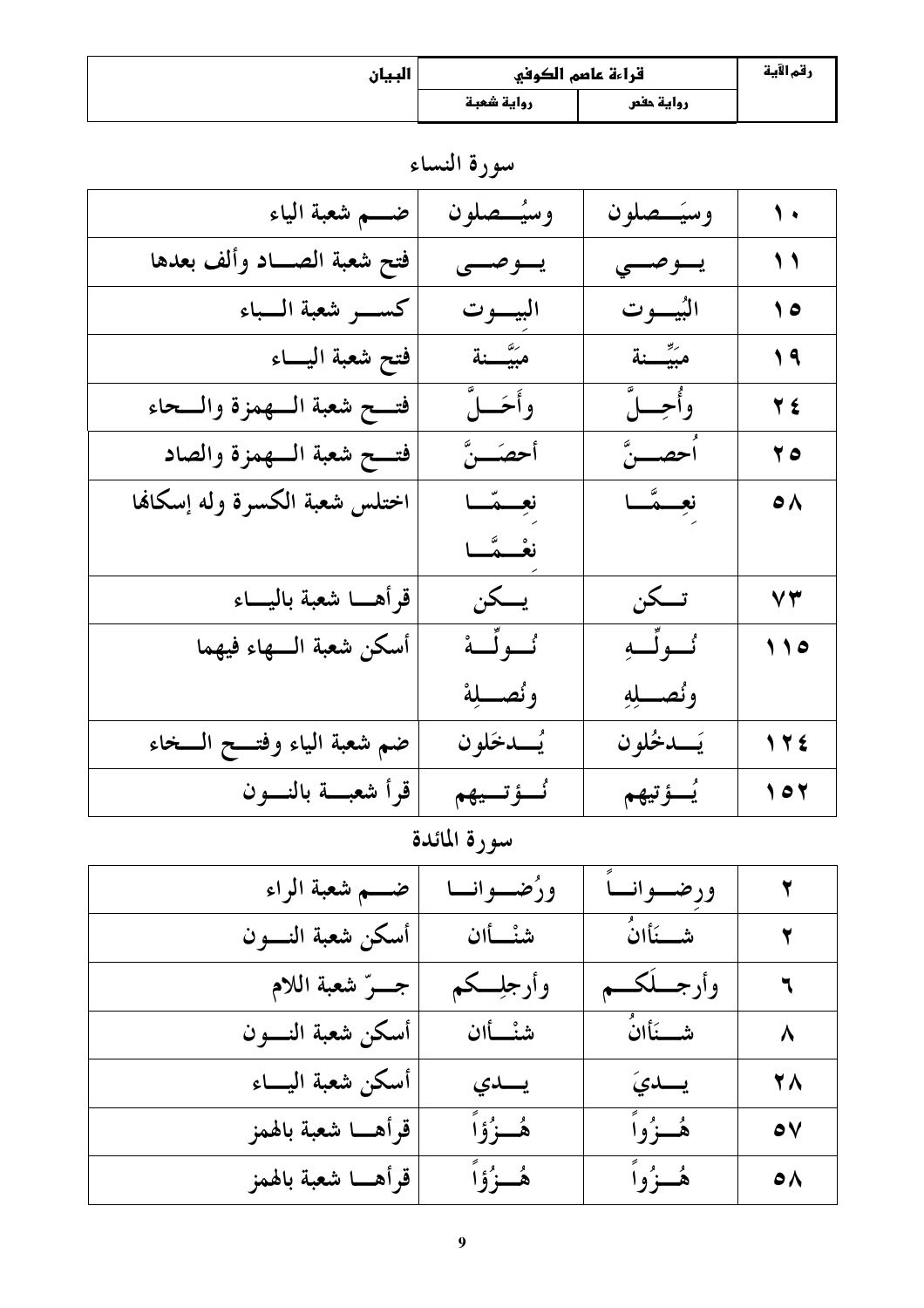| البيان                              | قراءة عاصم الكوفي |                 | رقم الآية                                                                |
|-------------------------------------|-------------------|-----------------|--------------------------------------------------------------------------|
|                                     | رواية شعبة        | رواية حفص       |                                                                          |
| قرأهـــا شعبة بـــالجمع             | رسالاتِه          | رســالتَــه     | 77                                                                       |
| خفف شعبة القساف                     | عقَـــدتـــم      | عقّــدتـــم     | $\Lambda$ ٩                                                              |
| قرأ شعبة بضم التاء وكسر الحاء       | استُـــحِـــقَّ   | استَـــحَـــقَّ | $\sqrt{2}$                                                               |
| شدد شعبة الواو وفتحـــها وكسر       | الأوَّليسن        | الأوليسان       | $\sqrt{4}$                                                               |
| اللام وبعدها ياء ساكنة وحذف         |                   |                 |                                                                          |
| الألف وفتح النون                    |                   |                 |                                                                          |
| كسر شعبة الغيسن                     | الغيسوب           | الغُـــيو ب     | $\sqrt{4}$                                                               |
| أسكن شعبة اليساء                    | وأمّـــي          | وأمّـــيَ       | $\begin{array}{c} \n \searrow \\ \n \searrow \n \searrow \n \end{array}$ |
| كسر شعبة الغيسن                     | الغيسوب           | الغَـــيو ب     |                                                                          |
|                                     | سورة الأنعام      |                 |                                                                          |
| فتـــح شعبة الياء وكسر الراء        | يَصـــرف          | يُستصرَف        | $\sqrt{7}$                                                               |
| نصب شعبسة التاء                     | فتنستكهم          | فتتَستُهم       | 77                                                                       |
| رفـــع شعبة الفعليــــن             | ولا نكذّبُ        | ولا نكذَّبَ     | YV                                                                       |
|                                     | ونكونُ            | ونكونَ          |                                                                          |
| قرأهـــا شعبة بالياء                | أفلا يـــعقلون    | أفلا تـــعقلون  | 37                                                                       |
| قرأها شعبة بالياء                   | وليستبين          | ولتستسبين       | ه ه                                                                      |
| كسر شعبة السخاء                     | وخِفسية           | وخُــفية        | ٦٣                                                                       |
| أمال شعبة الراء والهمزة وصلأ ووقفاً | رأِي كوكباً       | رأى كسوكباً     | ٧٦                                                                       |
| أمال شعبة الراء وصلأ والراء والهمزة | رأى السقمر        | رأى السقمر      | ٧V                                                                       |
| وقفاً                               |                   |                 |                                                                          |
| أمال شعبة الراء وصلا والراء والهمزة | رأى الشّــــمس    | رأى الشّـــمس   | ۷٨                                                                       |
| وقفاً                               |                   |                 |                                                                          |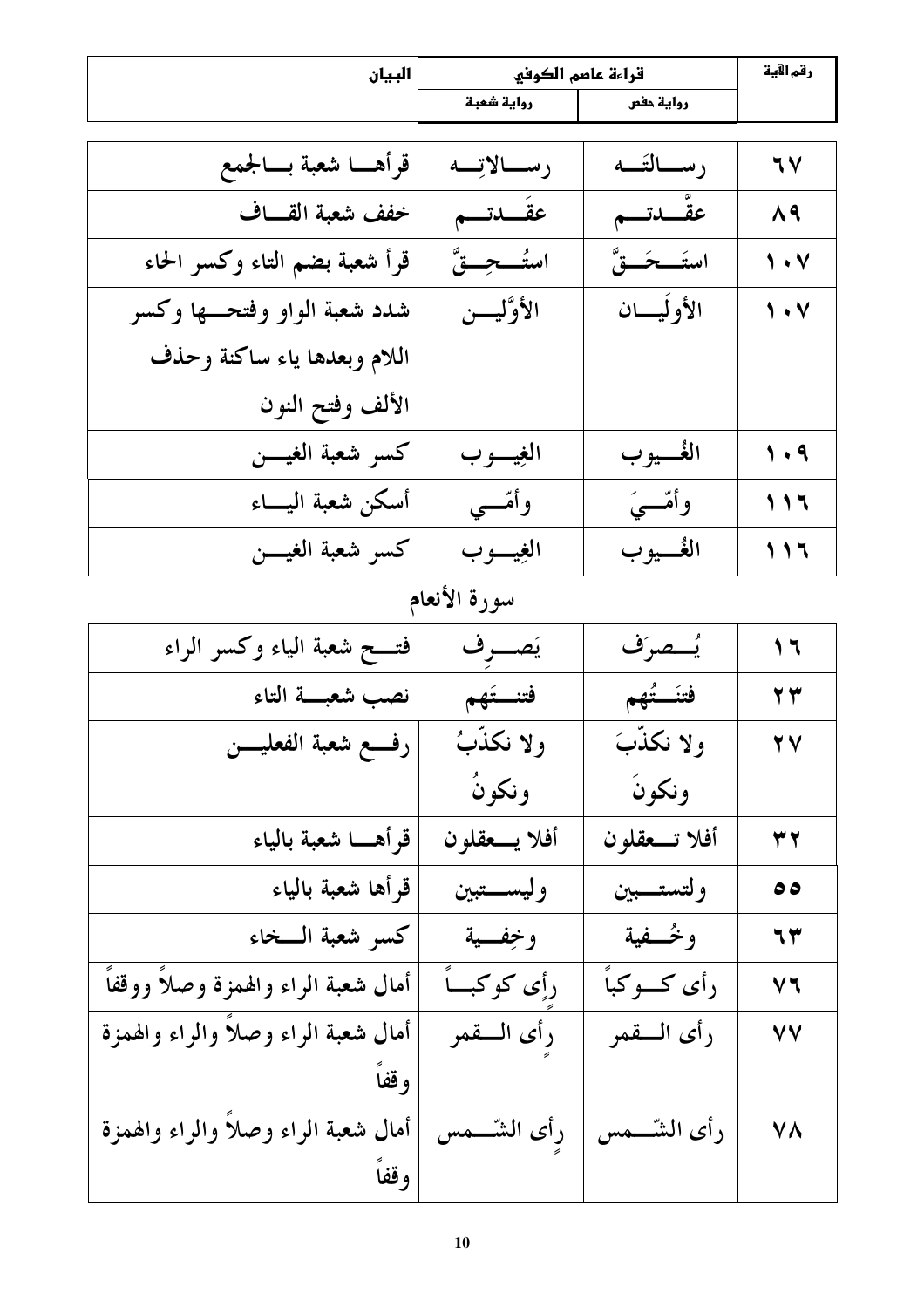| البيان                             | قراءة عاصم الكوفي |                      | رقم الآية       |
|------------------------------------|-------------------|----------------------|-----------------|
|                                    | رواية شعبة        | رواية حفص            |                 |
| أسكن شعبة الياء                    | وجسهي             | وجسهيَ               | V9              |
| قرأ شعبة بالمد والهمزة المنصوبة    | وزكسريساء         | وزكريّـا             | ۸٥              |
| قرأها شعبة بالياء                  | وليُــــنذر       | ولتُـــنذر           | 97              |
| رفع شعبة النون                     | بينُـــكم         | بينَـــكم            | 95              |
| خفف شعبة التشديد وأسكن الياء       | المسيْت           | الــــمیِّت ( معاً ) | 90              |
| كســــــــــر شعبة الهمزة بخلف عنه | أنسها إذا         | أنسها إذا            | $\eta$ . $q$    |
|                                    | إنسها إذا         |                      |                 |
| اسكن شعبة النون وخفف الزاي         | مُنْـــزَلَّ      | مُنَـــزَّلٌ         | $\bigcup$       |
| ضم شعبة الــحاء وكسر الراء         | مــا خُــرِّم     | مــا حَــرَّم        | 119             |
| قرأها شعبة بالجمع                  | رسالاتِم          | رسالتَــه            | 172             |
| كسر شعبة الراء                     | خَـرجــأ          | خَرَجْنَ             | 170             |
| قرأ شعبة بتشديد الصاد وتخفيف العين | يستصاعد           | يَـــصَّعَّـــد      | $\sqrt{7}$      |
| وألف بينهما                        |                   |                      |                 |
| قرأها شعبة بالنون                  | نسحشرهم           | يسحشرهم              | 17 <sub>A</sub> |
| قرأها شعبة بالجمع                  | مكساناتكم         | مسكانتكم             | 140             |
| قرأها شعبة بالتاء                  | وإن تــكن         | وإن يــكن            | 149             |
| أسكن شعبة الطاء                    | خُطْبُوات         | خُطُّبوات            | 157             |
| شدد شعبة الذال                     | تسڌّكّسرون        | تسذكّرون             | $\sqrt{2}$      |

# سورة الأعراف

|                                     | تسنَّكَّسرون  شدد شعبة الذال | تسذكيرون     |  |
|-------------------------------------|------------------------------|--------------|--|
| لا يـــعلمون      قرأها شعبة بالياء |                              | لا تـــعلمون |  |
| فتح شعبة الغين وشدد الشين           | يُغَـــشَــى                 | يُـــغْشَى   |  |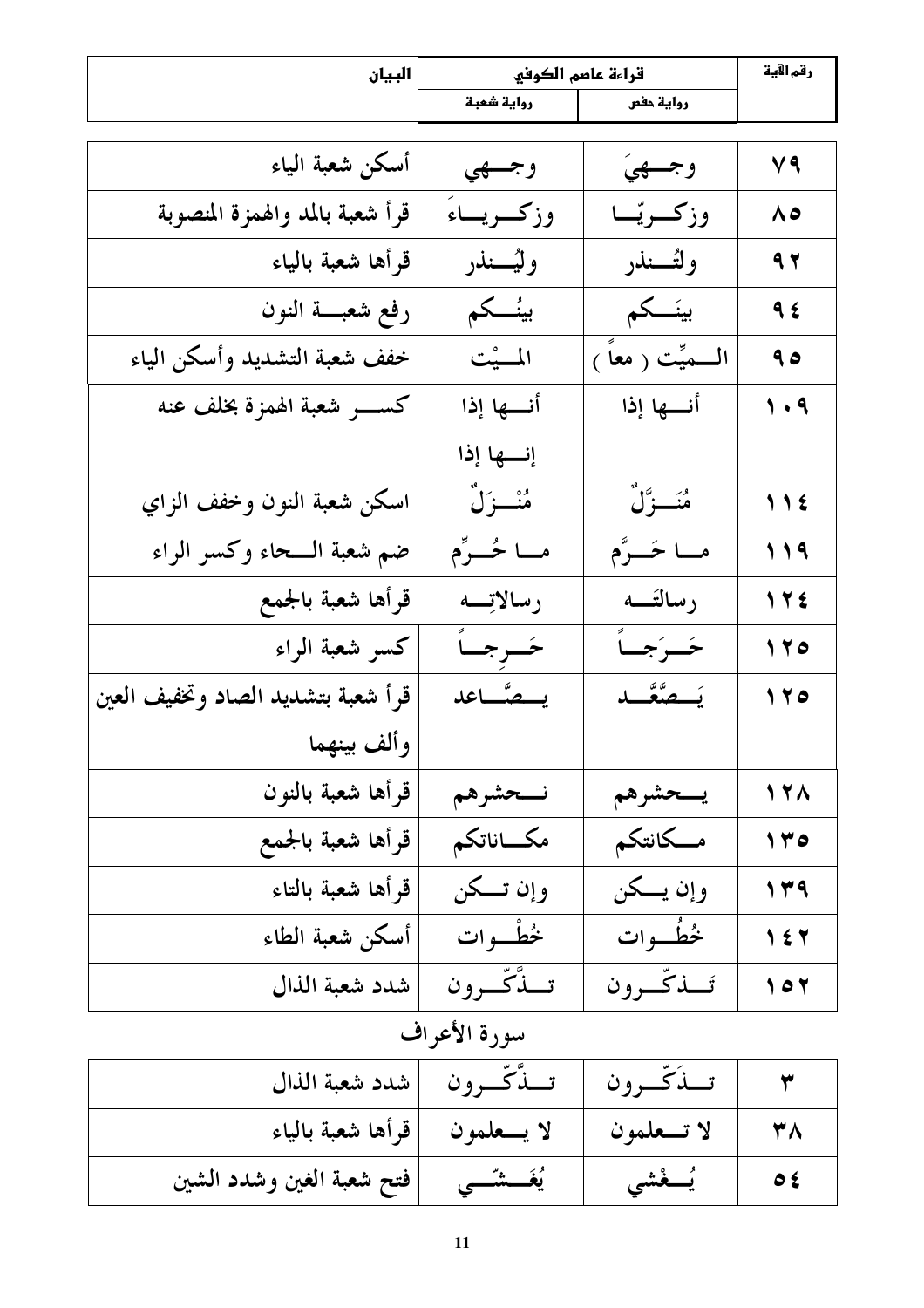| البيان                           | قراءة عاصم الكوفي |                  | رقم الآية         |
|----------------------------------|-------------------|------------------|-------------------|
|                                  | رواية شعبة        | رواية حفص        |                   |
|                                  |                   |                  |                   |
| كسر شعبة السخاء                  | وخسفية            | وخُـفية          | $\bullet \bullet$ |
| قرأ شعبة بتخفيف الياء وتسكينها   | میْــت            | میٌّــت          | $\bullet$         |
| شدد شعبة الذال                   | تبدَّكَّبرون      | تبذكّرون         | $\bullet$         |
| قرأها شعبة بالصاد                | بصطة              | بسطة             | 79                |
| كسو شعبة السباء                  | بسيوتساً          | بُصيو تساً       | Vź                |
| زاد شعبة همزة الاستفهام فيهــا   | أإتسكم            | إِنَّــكم        | $\lambda$         |
| أسكن شعبة الياء                  | معسى              | معسىَ            | $\sqrt{2}$        |
| زاد شعبة همزة الاستفهام فيهسا    | أإنّ لنـــا       | إِنَّ لنـــا     | 117               |
| فتح شعبة اللام وشدد القاف        | تَلَــقَّــف      | تـــلْقَــف      | $\sqrt{11}$       |
| زاد شعبة همزة الاستفهام          | أأامنستم          | أامنستم          | 177               |
| ضــــم شعبة الراء                | يسعرُشسون         | يسعوشسون         | $\sqrt{7}$        |
| كسر شعبة السميم                  | أبسن أمٍّ         | ابسن أمَّ        | $\sqrt{2}$        |
| رفع شعبة التاء                   | مـــعذرةٌ         | مـــعذرةً        | 175               |
| قرأ شعبة بــخلف عنه بباء مفتوحة  | بئيسس             | بئــــيس         | 170               |
| بعدها ياء ساكنة ثم همزة مفتوحة   | بَيْـــئَس        |                  |                   |
| قرأها شعبسة بالياء               | يسعقلون           | تسعقلون          | 179               |
| أسكن شعبة الميم وخفف السين       | يُمْـــسكــــون   | يُمَـــسِّكـــون | 1V.               |
| كسر شعبة الشين وأسكن الراء ونوّن | شوكاً             | شُّــر كــاء     | 19.               |
| الكاف وفتحـــها دون همز          |                   |                  |                   |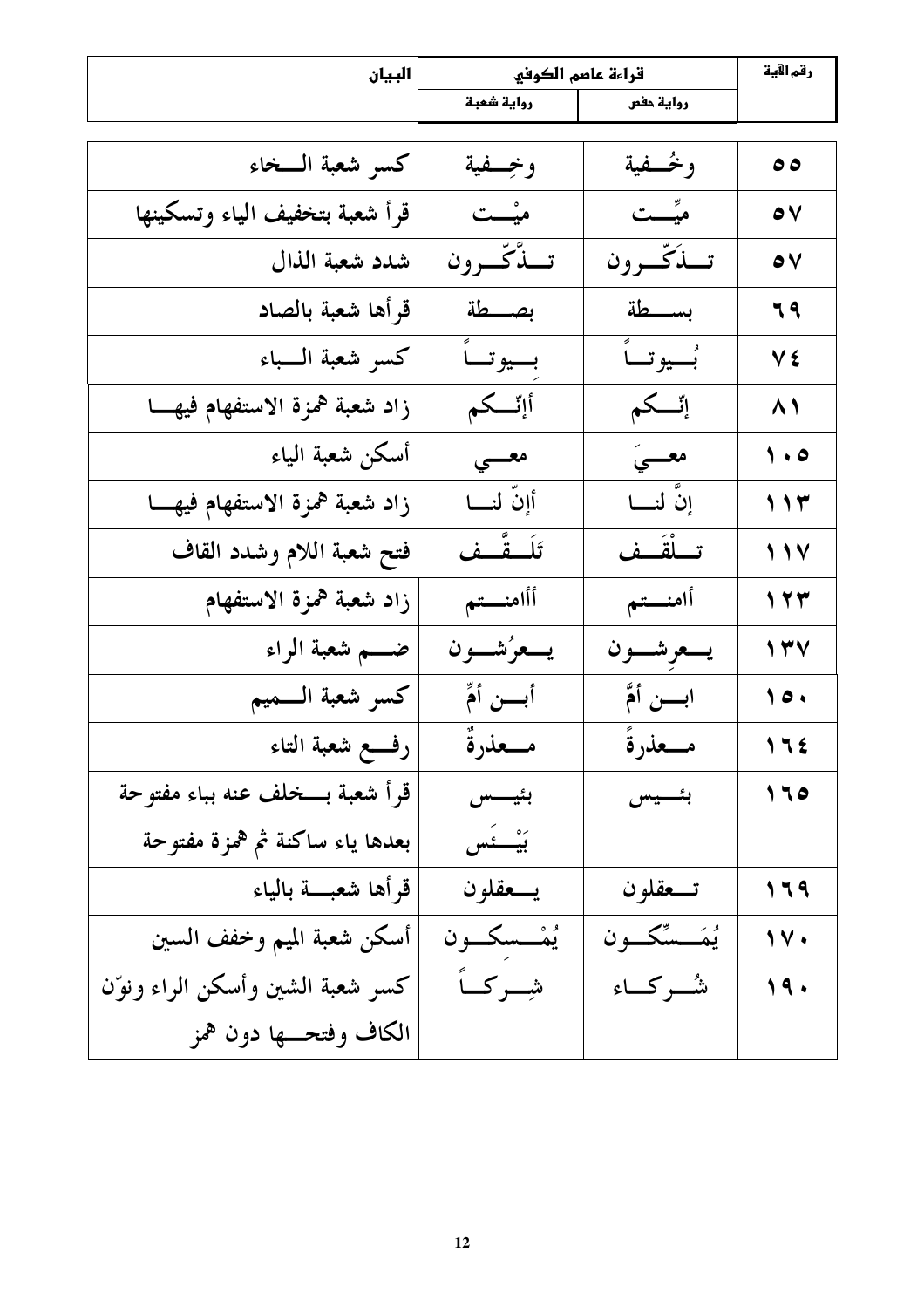| البيان | قراءة عاصم الكوفي |           | رقم الآية |
|--------|-------------------|-----------|-----------|
|        | رواية شعبة        | رواية حفص |           |

سورة الأنفال

| أمــالها شعبـــة                 | رمسی             | رمسی              | 17            |
|----------------------------------|------------------|-------------------|---------------|
| أسكن شعبة الواو وخفف الهاء ونوّن | مـــوهنٌ كيـــدَ | مـــوهِنُ کيـــدِ | 1 \           |
| النون ونصب كيسد                  |                  |                   |               |
| كسر شعبسة الهمزة                 | وإنَّ الله       | وأنَّ الله        | $\sqrt{9}$    |
| قرأها شعبة بياءين الأولى مكسورة  | حيسيَ            | حـــہٌ            | 54            |
| والثانية مفتوحة                  |                  |                   |               |
| قرأها شعبة بالتاء                | ولا تـــحسَبنّ   | ولا يَـــحسَبنَّ  | $\circ$ 9     |
| كسر شعبة السين                   | للسِّسلم         | للسَّــلم         | $\mathcal{L}$ |
| أدغم شعبة الذال بالتاء           | أخــــذتُــــم   | أخسذتهم           | ٦٨            |

# سورة التوبة

| ضــــم شعبة الراء                | ورُضــوان     | ورضسوان             | $\bf{Y}$                      |
|----------------------------------|---------------|---------------------|-------------------------------|
| قرأها شعبة بالجمع                | وعشــــيراثكم | وعشـــــيرتــــكم   | 7 2                           |
| فتسح شعبة الياء وكسر الضاد       | يَضِـــــلَّ  | <b>يُضـَــــلُّ</b> | ٣V                            |
| ضــــم شعبة الراء                | ورُضـــوان    | ورضسوان             | $\vee$ $\vee$                 |
| كسر شعبة الغين                   | الغيسوب       | الغُسيوب            | <b>VA</b>                     |
| أسكن شعبة الياء فيهما            | معسى          | معـــــیَ ( معاً )  | $\wedge \forall$              |
| قرأها شعبة بالجمع مع كسر التاء   | صــــلواتِك   |                     | $\mathbf{y} \cdot \mathbf{r}$ |
| قرأ شعبة بممزة مضمومة ممدودة بعد | مُسرجَسؤون    | مُسرِجَوْن          | $\sqrt{1}$                    |
| الجيم                            |               |                     |                               |
| ضــــم شعبة الراء                | ورُضــوان     | ورضسوان             | $\sqrt{4}$                    |
| أسكن شعبة الراء                  | جُــرْف       | جُـــرُّف           | $\sqrt{4}$                    |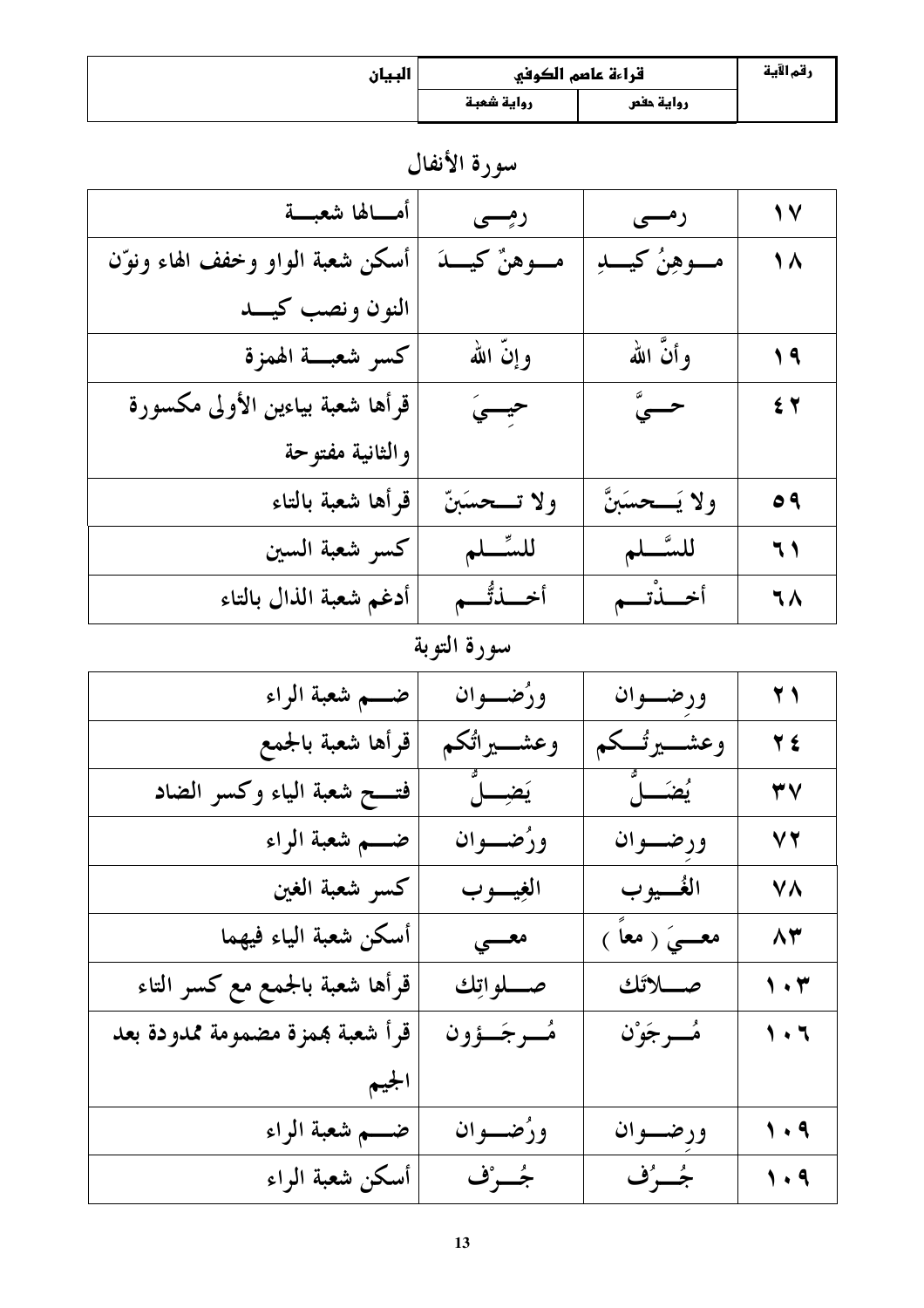| البيان                            | قراءة عاصم الكوفي    |                   | رقم الآية       |
|-----------------------------------|----------------------|-------------------|-----------------|
|                                   | رواية شعبة           | رواية حفص         |                 |
|                                   |                      |                   |                 |
| أمـــالها شعبة                    | هــــــــار          | هــــــــار       | 1.9             |
| ضــــم شعبة التاء                 | تُقَطَّع             | تقَصطُّع          | $\mathbf{11}$   |
| قرأها شعبة بالتاء                 | تسزيغ                | يسزيغ             | 117             |
| قصر شعبة السهمزة                  | رؤف                  | رؤوف              | 117             |
| قصر شعبة السهمزة                  | رؤف                  | رؤوف              | 17 <sub>A</sub> |
|                                   | سورة يونس            |                   |                 |
| أمال شعبة ( را )                  | الـــــــو           | السسو             |                 |
| شدد شعبة الذال                    | تبدّتّب ون           | تبذُكّ ون         | ٣               |
| قرأها شعبة بنون العظمة            | نُّـــفَصِّل         | يُسفصِّــل        | ٥               |
| أمـــالها شعبة                    | ولا أدراكسم          | ولا أدراكسم       | ۲ ۱             |
| رفع شعبة العين                    | متــــاغُ            | متساغَ            | 77              |
| خفف شعبة التشديد وأسكن الياء      | المصيْت              | السميِّت ( معاً ) | $\overline{r}$  |
| كسر شعبة الياء الأولى             | لا يـــهڌي           | لا يَـــهدّي      | 0 ۲             |
| قرأها شعبة بنون العظمة            | نسحشرهم              | يسحشرهم           | $\epsilon$ 0    |
| أسكن شعبة الياء                   | أجري                 | أجريَ             | V T             |
| كسر شعبة الباء فيهما              | بسيوتأ               | بُـــيوتاً        | ۸V              |
|                                   | بسيوتكم              | بُسيوتكم          |                 |
| قرأها شعبة بالنون                 | ونسجعل               | ويسجعل            | ۰۰ (            |
| فتح شعبة النون الثانية وشدد الجيم | ۇ <sub>سىنى</sub> تخ | ئَــنْج           | $\eta$ .        |

سورة هود

| أمسال شعبة ( را ) |                           |  |
|-------------------|---------------------------|--|
|                   | ــــــــــدکــــــــرون ا |  |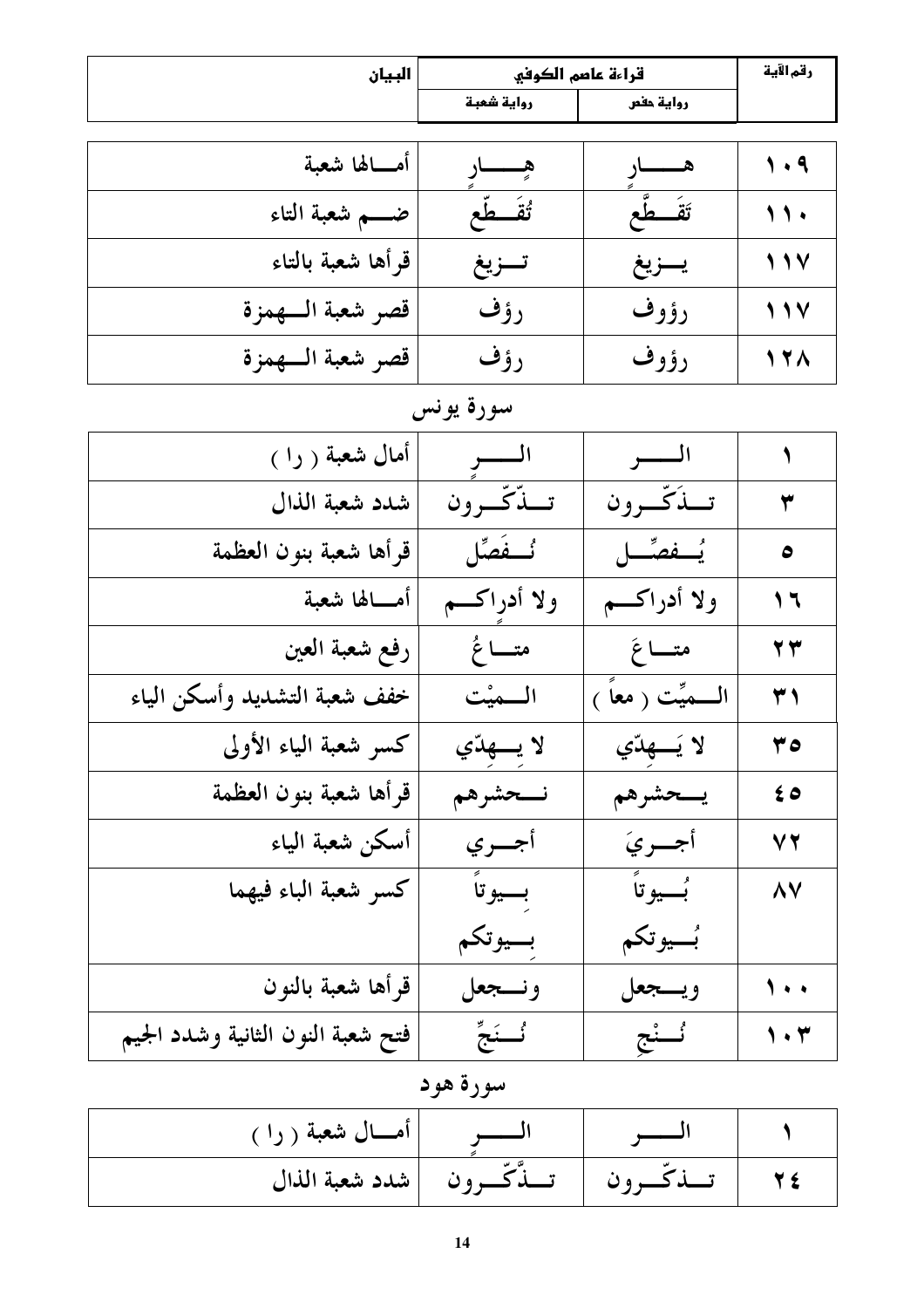| البيان                           | قراءة عاصم الكوفي |                 | رقم الآية    |
|----------------------------------|-------------------|-----------------|--------------|
|                                  | رواية شعبة        | رواية حفص       |              |
| فتح شعبة العين وخفف السميم       | فعَمِيحت          | فَـعُمِّيــت    | <b>YA</b>    |
| أسكن شعبة الياء                  | أجسري             | أجسريَ          | <b>T9</b>    |
| شدد شعبة الذال                   | تسدَّكَّــرون     | تسذكّرون        | ۳.           |
| ترك شعبة التنوين                 | من كـــــــلِّ    | من كــــــــلِّ | $\epsilon$ . |
| فتح حفص الميم وأمال الراء وضـــم | مُــجراها         | مَــجراها       | $\leq$ 1     |
| شعبة الميم وترك الإمالة          |                   |                 |              |
| أسكن شعبة الياء                  | أجسري             | أجسريَ          | $\bullet$    |
| قرأها شعبة بالتنوين              | ثهوداً            | ثموذ            | ٦٨           |
| أمال شعبة الراء والسهمزة         | ر أٍ ي            | ر أ ي           | $\vee$ .     |
| رفع شعبة الباء                   | يسعقوبُ           | يسعقوبَ         | $\vee$ )     |
| قرأها شعبة بسالجمع               | أصــــلوائك       | أصللأتك         | <b>AV</b>    |
| أدغم شعبة الذال بالتاء           | واتخذتُـــموه     | واٿسخذُتسموه    | $\sim$       |
| قرأها شعبة بالسجمع               | مكاناتـــك        | مكانتسكم        | $\Uparrow$   |
| فتسح شعبة السين                  | سكعدوا            | بئسعدوا         | $\lambda$    |
| خفف شعبة نون إن                  | وإنْ كلاَّ        | وإنَّ كلاًّ     | 111          |
| قرأها شعبة بالسجمع               | مكاناتــكم        | مكانتسكم        | 121          |
| فتــــح شعبة الياء وكسر الجيم    | يَسرجع            | يُسرجَع         | 177          |
| قرأها شعبة بالياء                | يـــعملون         | تــعملون        | 177          |

| <sub>ا</sub> أمال شعبة ( را <sub>)</sub> |  |  |
|------------------------------------------|--|--|
| كسر شعبة الياء                           |  |  |
| أمال شعبة الراء والسهمزة                 |  |  |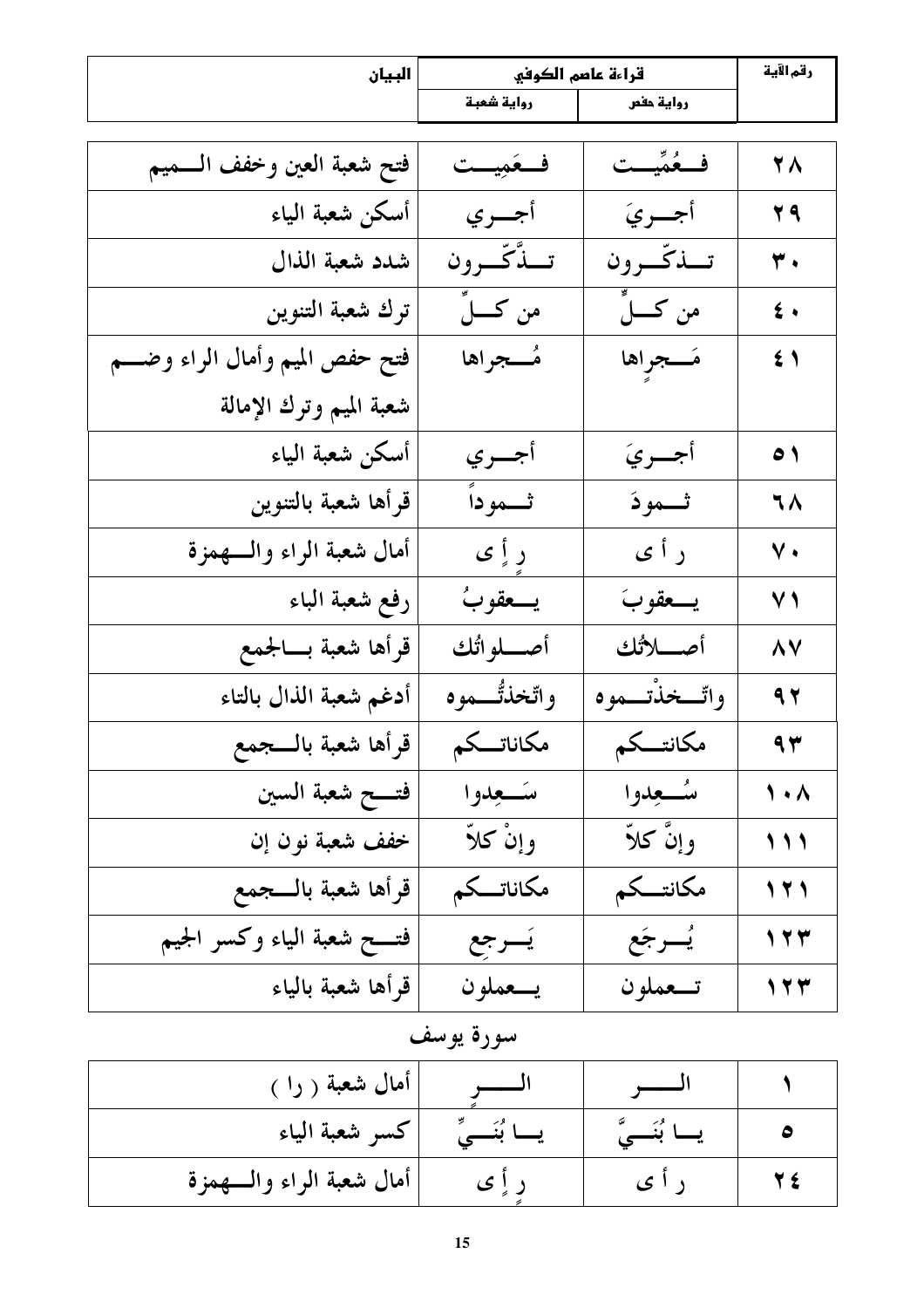| البيان                           |                | قراءة عاصم الكوفي |                      |
|----------------------------------|----------------|-------------------|----------------------|
|                                  | رواية شعبة     | رواية حفص         |                      |
|                                  |                |                   |                      |
| أمال شعبة الراء والسهمزة         | ر أٍ ي         | ر أ ي             | <b>YA</b>            |
| أسكن شعبة الهمزة                 | دَأَبِّ        | دّأبّ             | ٤V                   |
| قرأ شعبة بـــحذف الألف بعد الياء | لفتيَـــتِه    | لفِتيسانه         | 77                   |
| وبتاء مكسورة بعدها               |                |                   |                      |
| قرأ شعبة بحذف الألف وكسر الحاء   | حسفظاً         | حسافظاً           | 7£                   |
| وإسكان الفاء                     |                |                   |                      |
| قرأ شعبة بالياء وفتح الـــحاء    | يسوحى          | نسوحي             | $\sqrt{3}$           |
|                                  | سورة الرعد     |                   |                      |
| أمال شعبة ( را )                 | السمسر         | السمسر            |                      |
| فتح شعبة الغين وشدد الشين        | يُغَـــشِّي    | يُسفُشى           | $\blacktriangledown$ |
| قرأ شعبة بالــــجر في الأربعة    | وزرع ونخيل     | وزر ئحٌ ونخيلَ    | ٤                    |
|                                  | صنوانٍ وغيـــر | صنوانٌ وغيرُ      |                      |
| أدغم شعبة الذال بالتاء           | أفاتخذتُم      | أفاتخلنتم         | ۲ ۱                  |
| قرأها شعبة بالياء                | يــــستوي      | تــــستوي         | ۲ (                  |
|                                  | الظلمات        | الظلمات           |                      |
| قرأها شعبة بالتاء                | تسوقدون        | يسوقدون           | 1 Y                  |
| أدغم شعبة الذال بالتاء           | أخسذتُّكم      | أخسذتهم           | 37                   |
|                                  |                |                   |                      |

#### سوره إبراهيم

| أمال شعبة ( را ) |                              |           |  |
|------------------|------------------------------|-----------|--|
|                  | لـــى عليكم  أسكن شعبة الياء | ے علیکم ا |  |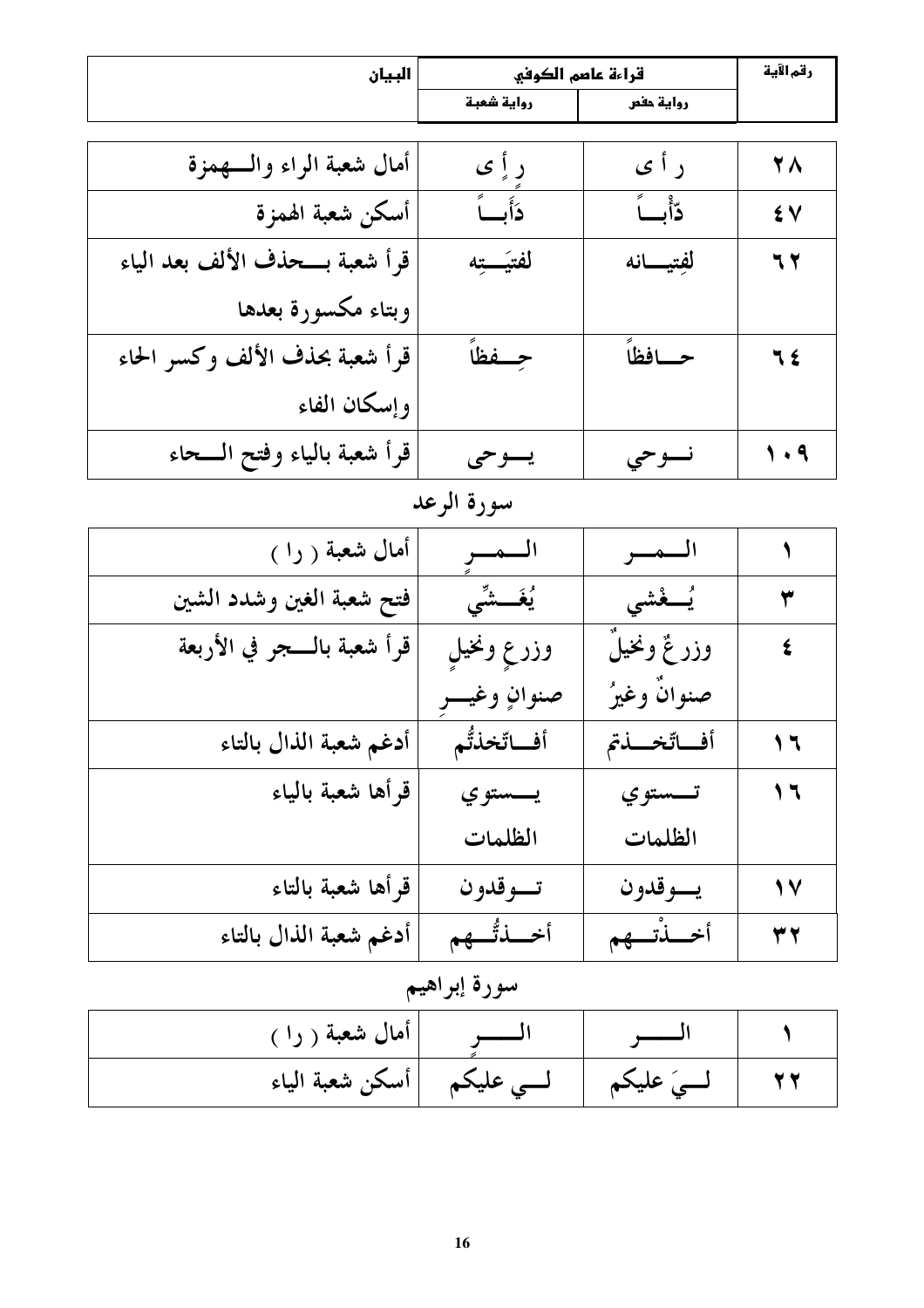| البيان | قراءة عاصم الكوفي |           | رقم الآية |
|--------|-------------------|-----------|-----------|
|        | رواية شعبة        | رواية حفص |           |

| أمال شعبة ( را )                 | السسو            | السسو          | ١            |
|----------------------------------|------------------|----------------|--------------|
| قرأ شعبة بتاء مضمومة ونون مفتوحة | ماتُــنَـــزَّلُ | ما نُـــنَزِّل | ٨            |
| وزاي مشددة مفتوحة ورفع الملائكة  | المسلائكةُ       | السملائكة      |              |
| ضه شعبة السزاي                   | جُــزُوٌّ        | جـزءٌ          | $\epsilon$   |
| كسر شعبة العين                   | وعيسون           | وعُيــــون     | $\epsilon$ o |
| خفف شعبة الدال                   | قسدَرنسا         | قـــدّرنـــا   | ٦.           |
| كسر شعبة الباء                   | بسيوتساً         | بُسِيوتِ       | $\Lambda$    |
|                                  | سورة النحل       |                |              |
| قصر شعبة السهمزة                 | لسرؤف            | لسرؤوف         | $\checkmark$ |
| قرأها شعبة بنون العظمة           | ئسنبت            | يُنصبت         | $\bigwedge$  |
| قرأ شعبة بنصبهمسا                | والنجسوم         | والنجومُ       | 17           |
|                                  | مسخرات           | مسخّراتٌ       |              |
| شدد شعبة الذال                   | تسدِّكّ ون       | تسذكّرون       | $\sqrt{}$    |
| قرأ شعبة بالياء وفتح الـــحاء    | يسوحسى           | نسوحسى         | $\epsilon$ ۳ |
| قصر شعبة السهمزة                 | لـرؤف            | لـرؤوف         | ٤V           |
| فتسمح شعبة النون                 | نسسقيكم          | نُـــسقيكم     | ٦٦           |
| كسر شعبة الباء                   | بسيوتاً          | بُسيوتاً       | ٦٨           |
| ضــــم شعبة الراء                | يعرُشــــون      | يسعرشون        | ٦٨           |
| قرأها شعبة بالتاء                | تـــجحدو ن       | يسجحدون        | $\vee$ )     |
| كسر شعبة الباء                   | بسيوتكم          | بُسيوتكم       | ۸۰           |
|                                  | بسيوتاً          | بُسِيوتاً      |              |

سورة الحجر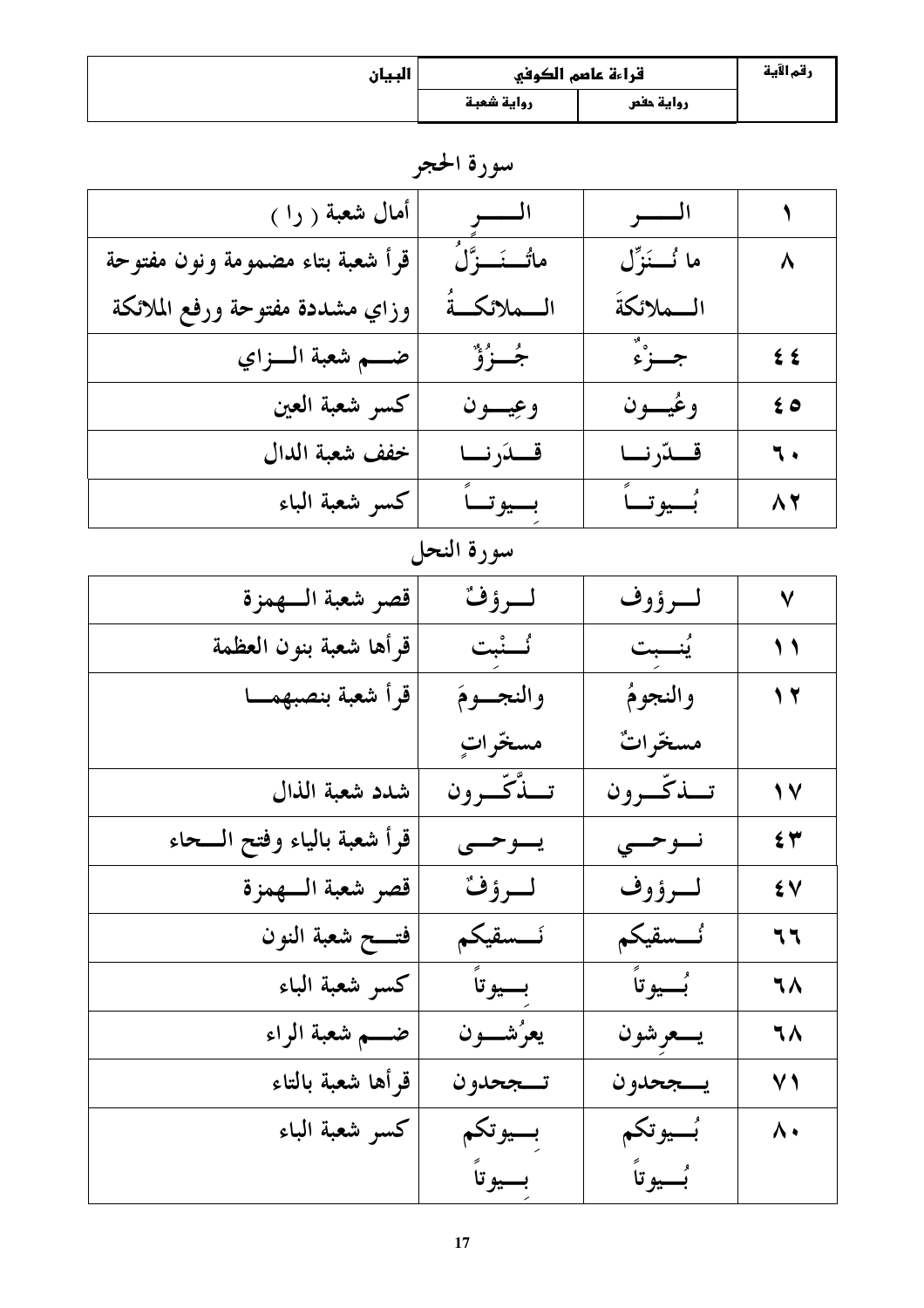| البيان                              | قراءة عاصم الكوفي |                    | رقم الآية             |
|-------------------------------------|-------------------|--------------------|-----------------------|
|                                     | رواية شعبة        | رواية حفص          |                       |
|                                     |                   |                    |                       |
| أمال شعبة الراء وصلأ والراء والهمزة | ر أ ي             | ر أ ي              | $\Lambda$             |
| وقفاً                               |                   |                    |                       |
| أمال شعبة الراء وصلأ والراء والهمزة |                   | ر أ ي              | $\Lambda$             |
|                                     | ر أِ ي            |                    |                       |
| وقفأ                                |                   |                    |                       |
| شدد شعبة الذال                      | تسذّكّسرون        | تسذكّىرون          | $\ddot{\mathbf{q}}$ . |
|                                     | سورة الإسراء      |                    |                       |
| قرأ شعبة بـــهمزة مفتوحة بعد الواو  | ليســـوءَ         | ليســـوءوا         | $\checkmark$          |
| قرأها شعبة بالكسر دون تنوين         | أفٌ               | أفٍّ               | $\mathbf{y}$          |
| ضـــم شعبة القاف                    | بالقَـــسطاس      | بالقسسطاس          | ه ۳                   |
| قرأها شعبة بالتاء                   | تسقولون           | يسقولون            | $\epsilon$ $\tau$     |
| قرأها شعبة بالياء                   | يُــسبّح          | تُسسبّح            | $\leq$                |
| أسكن شعبة السجيم                    | ورَجْلَــك        | ورَجِّــلك         | 7 2                   |
| أمـــالهما شعبة                     | أعسمي             | أعــــمى ( معاً )  | V T                   |
| فتح شعبة الخاء وأسكن اللام بدون     | خلسفك             | حلافلك             | ソへ                    |
| ألف                                 |                   |                    |                       |
| أمــــالها شعبة                     | ونسأى             | ونسأى              | 83                    |
| سورة الكهف                          |                   |                    |                       |
| قرأها حفص بسكتة لطيفة على ألف       | عسوجاً فيّسما     | عـــوجاْ قيّـــماً |                       |
| ( عوجا ) وقرأها شعبة بالإدراج       |                   |                    |                       |
| وإخفاء التنوين                      |                   |                    |                       |
| أسكن شعبة الدال مع الإشمام بالضم    | من لـــدْنـــهِ   | مـــن لدُنـــهُ    |                       |
| وكسر النون والهاء ووصلها            |                   |                    |                       |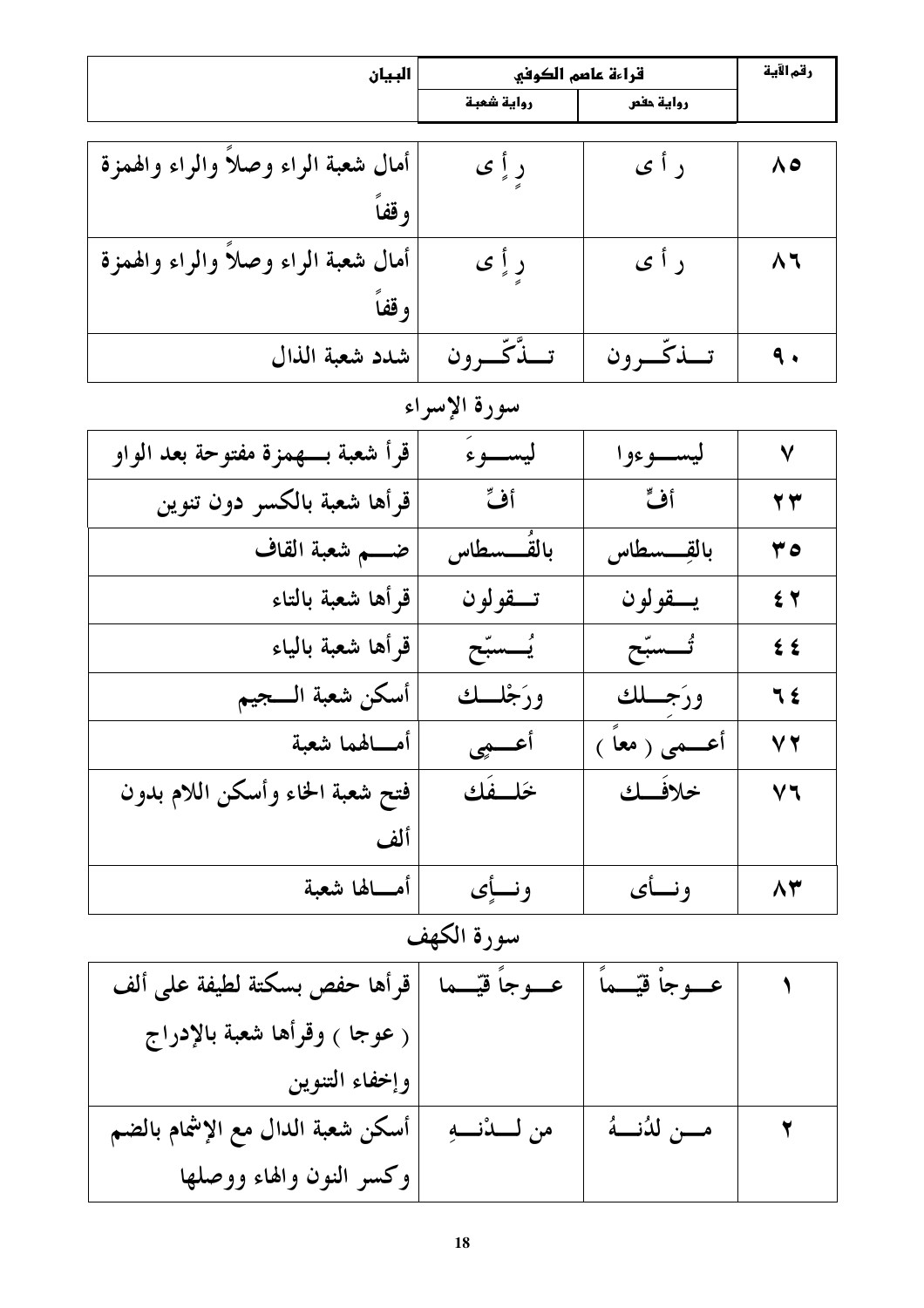| البيان                              | قراءة عاصم الكوفي |                   | رقم الآية      |
|-------------------------------------|-------------------|-------------------|----------------|
|                                     | رواية شعبة        | رواية حفص         |                |
|                                     |                   |                   |                |
| أسكن شعبة الراء                     | بسورْقكم          | بسورقِكم          | $\sqrt{9}$     |
| أمال شعبة الراء وصلأ والراء والهمزة | ور أ ي            | ور أ ي            | $\bullet$ ۳    |
| وقفاً                               |                   |                   |                |
| قرأها شعبة بالهمز                   | هـــزُوۡاُ        | هــزُواً          | $\bullet$      |
| فتح شعبة الميم واللام               | لسمَهلَكهم        | لِمَهلِكَهِم      | 09             |
| كسر شعبة السهاء                     | وما أنســانيهِ    | وما أنســانيهُ    | ٦٣             |
| أسكن شعبة الياء                     | مــعي صبـــراً    | مــعيَ صبـــراً   | 7 <sub>V</sub> |
| أسكن شعبة الياء                     | مـــعى صبـــراً   | مــعىَ صبـــراً   | V T            |
| ضــــم شعبة الكاف                   | گ گُراً           | <b>ئے گر</b> اً   | Vź             |
| أسكن شعبة الياء                     | مــعي صبـــراً    | مــعىَ صبـــراً   | 70             |
| لشعبة وجهان: ١– إسكان الدال مع      | لىدْنى            | لىدتى             | V٦             |
| الإشمام بالضم وتخفيف النون ٢ –      | لــدُنـــى        |                   |                |
| اختلاس ضمة الدال مع تخفيف النون     |                   |                   |                |
| أدغم شعبة الذال بالتاء              | لاتخلتَّ          | لاتّحذت           | ٧V             |
| قرأ شعبة بألف بعد الحاء وإبدال      | حساميسة           | خصمئصة            | $\Lambda$      |
| الهمزة ياء خالصة                    |                   |                   |                |
| ضــــم شعبة الكاف                   | ئےدًٰراً          | <sup>ئ</sup> ےراً | <b>AV</b>      |
| رفع شعبة الهمزة بدون تنوين          | جسزاءُ            | جــزاءً           | <b>ΛΛ</b>      |
| ضم شعبة السين                       | السُّـــدّين      | السَّـــدّين      | 94             |
| ضم شعبة السين                       | سُسْلاًا          | سَـــدّا          | 9 £            |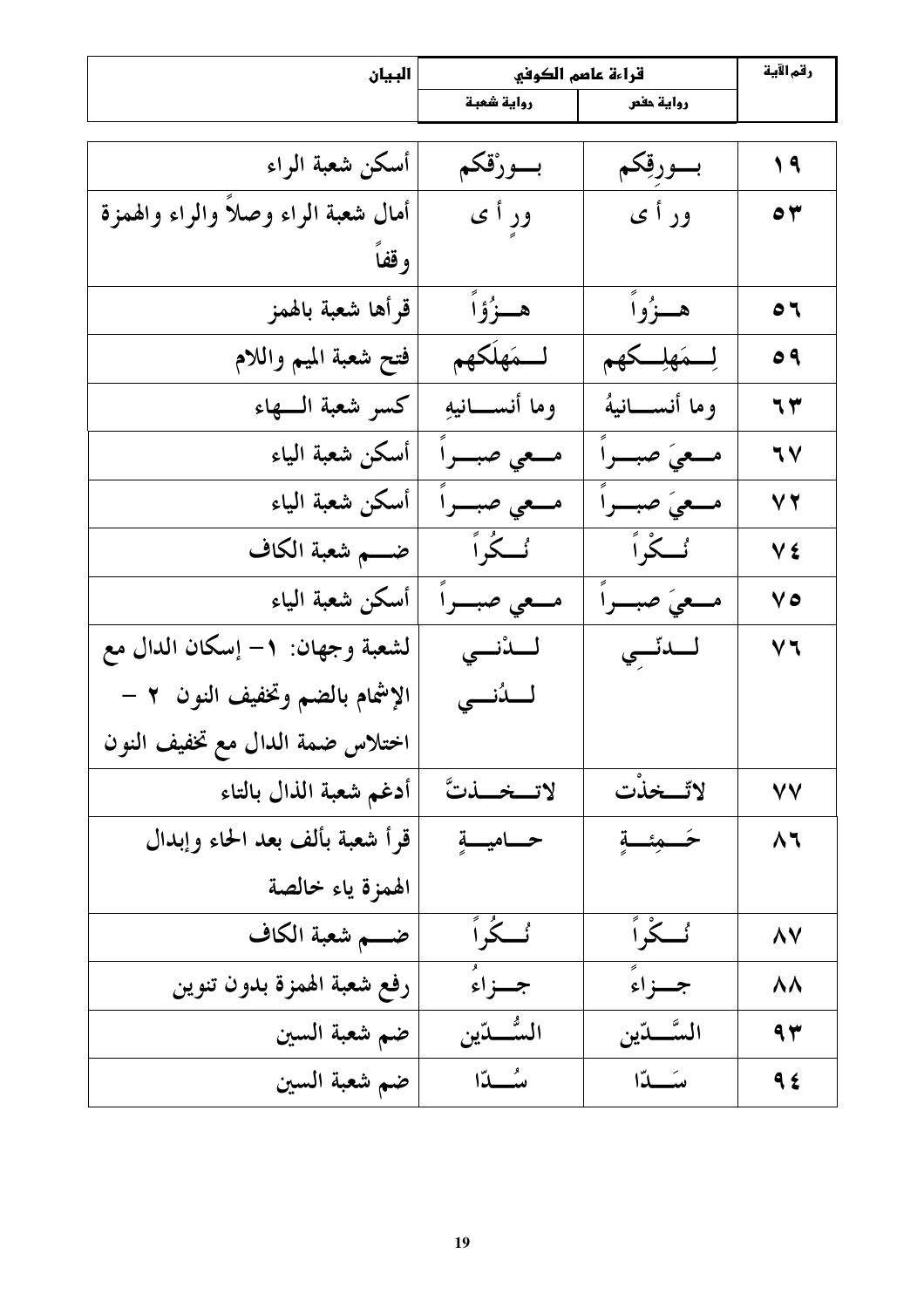| البيان                           | قراءة عاصم الكوفي  |                     | رقم الآية                |
|----------------------------------|--------------------|---------------------|--------------------------|
|                                  | رواية شعبة         | رواية حفص           |                          |
|                                  |                    |                     |                          |
| قرأ شعبة بكسر التنوين وبعده همزة | ردمـــا ائتــــوني | ردمــــا ءاتونــــي | 97                       |
| ساكنة وصلاً ، وعند الابتداء يبدأ |                    |                     |                          |
| بهمزة وصل مكسورة ويبدل الثانية   |                    |                     |                          |
| ىاء                              |                    |                     |                          |
| ضم شعبة الصاد وأسكن الدال        | الصُّــدْفين       | الصَّـــدَفيــــن   | 97                       |
| قرأ شعبة بخلف عنه همزة ساكنة بعد | قال ءاتونسي        | قسال ءاتسوني        | 97                       |
| اللام ، وعند الابتداء كسابقتها   | قال ائتونسي        |                     |                          |
| قرأها شعبة بالهمز                | ۿؙڂۯؙۄۧٲ           | هــزُواً            | $\overline{\phantom{a}}$ |

سورة مريم

| أمال شعبة ( هـــا ) و ( يـــا ) | كهسيعص            | كسهسيعص         | ١                       |
|---------------------------------|-------------------|-----------------|-------------------------|
| أثبت شعبة همزة مفتوحة بعد الألف | زكسرتياءَ         | زكريّا          | $\overline{\mathbf{y}}$ |
| أثبت شعبة همزة مضمومة بعد الألف | يـــا زكريّـــاءُ | يا زكريّا       | $\checkmark$            |
| ضــــم شعبة العيــــن           | عُتِّبِيَّا       | عتِبةً          | $\lambda$               |
| ضم شعبة السميم                  | ه په په           | مِــتٌ          | 23                      |
| كسر شعبة النون                  | نسسيساً           | نَــــسيـــــاً | 27                      |
| فتح شعبة ميم ( مِن ) ونصب التاء | مَـــن تـــحتَها  | مِسن تسحيِّها   | $\forall$ ź             |
| الثانية من (تسحتها)             |                   |                 |                         |
| فتح شعبة التاء وشدد السين وفتح  | تَسَّــاقَطْ      | تُســاقِط       | $\mathbf{y}$            |
| القاف                           |                   |                 |                         |
| ضم شعبة الياء وفتح الــخاء      | يُـــدخَلون       | يَــدخُلون      | $\mathbf{L}$            |
| ضم شعبة السميم                  | هُــَـتٌ          | مِــتٌ          | 77                      |
| ضم شعبة الجيم                   | جُثسيا            | جثسيّا          | ٦٨                      |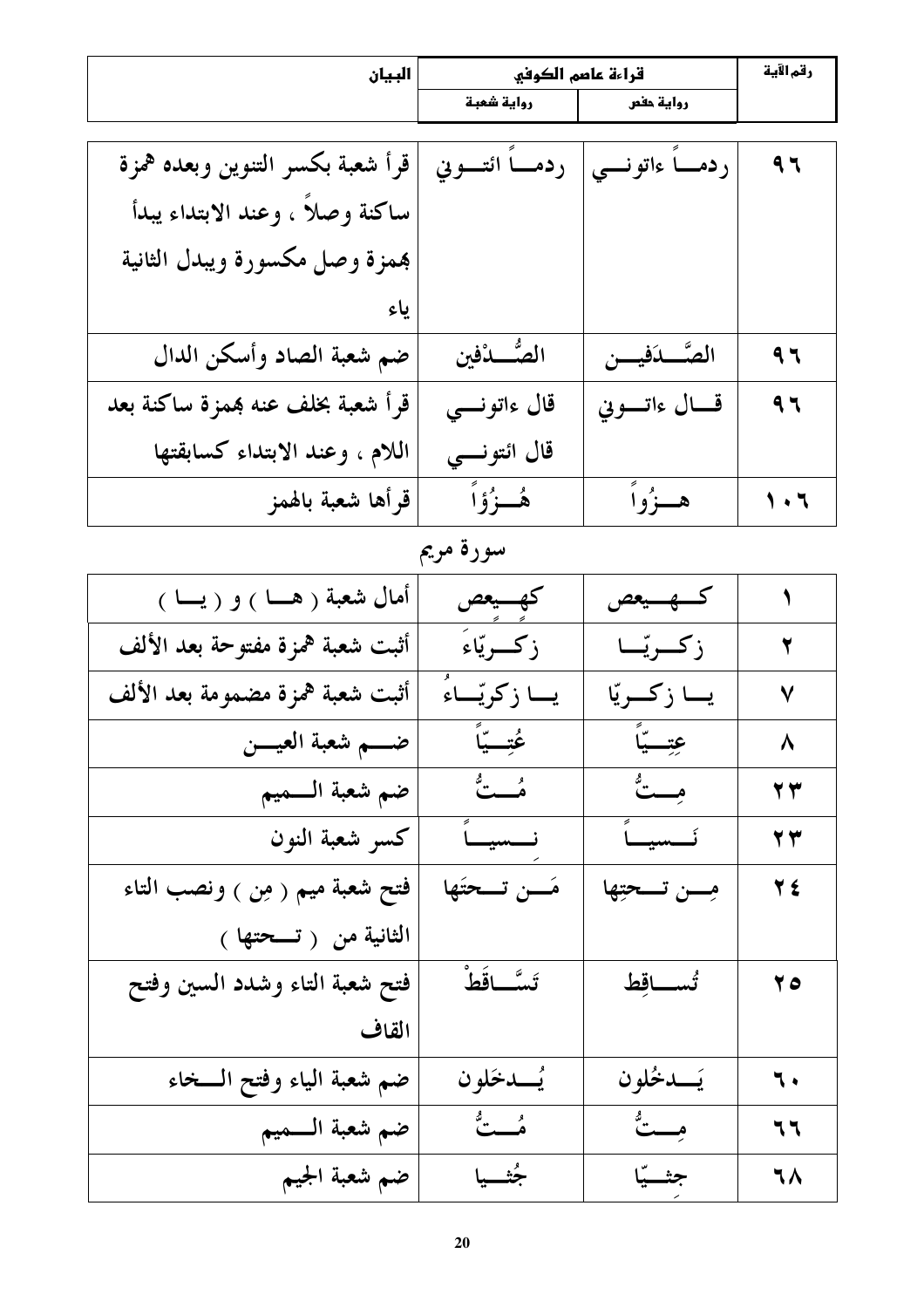| البيان                              | قراءة عاصم الكوفي |                | رقم الآية        |
|-------------------------------------|-------------------|----------------|------------------|
|                                     | رواية شعبة        | رواية حفص      |                  |
|                                     |                   |                |                  |
| ضــــم شعبة العيــــن               | عُتِّــيَّا       | عِتِـــيّاً    | 79               |
| ضم شعبة الصــاد                     | صُطيّب            | صبيبة          | $\mathsf{v}$ .   |
| ضم شعبة الجيم                       | جُثـــــبا        | جثسيّا         | V T              |
| قرأ شعبة بنون ساكنـــة بعد الياء مع | يَنْفَطِرن        | يَتَــفطَّــرن | $\ddot{\bullet}$ |
| كسر الطاء مخففة                     |                   |                |                  |

# سورة طه

| أمال شعبة <sub>(</sub> طا <sub>)</sub> و ( ها <sub>)</sub> | طبه             | طم              | $\blacklozenge$ |
|------------------------------------------------------------|-----------------|-----------------|-----------------|
| أمال شعبة الراء والهمزة                                    | ر أٍ ي          | ر أ ي           | $\sqrt{ }$      |
| أسكن شعبة الياء                                            | ولسي فيها       | ولسيَ فيها      | $\sqrt{2}$      |
| أمسالسها شعبة                                              | ىئىسوي          | ىئەوي           | $\circ \wedge$  |
| فتـــح شعبة الياء والـــحاء                                | فسيَسحَتَكم     | فسيُسحِتكم      | 71              |
| شدد شعبة نون ( إن ) مفتوحة                                 | إِنَّ هـــــذان | إِنْ هِــــذانِ | ٦٣              |
| فتح شعبة اللام وشدد القاف                                  | تَــلَقَّــف    | تسلْقَسف        | 79              |
| زاد شعبة همزة الاستفهام                                    | ءَ أ ا منتهم    | ءامنتسم         | $\vee$ )        |
| فتح شعبة السحاء والميم مخففة                               | حَمَــلنــا     | ځــمًلنــا      | <b>AV</b>       |
| كسر شعبة الميم                                             | يـــــابن أمٍّ  | يـــــابن أمَّ  | 95              |
| كسر شعبة السهمزة                                           | وإنَّــك        | وأنَّــك        | 119             |
| ضــــم شعبة التاء                                          | تُسرضي          | ٿسرضسي          | 14.             |
| قرأها شعبة بالياء                                          | يسأتسهم         | تسأقم           | $\gamma \tau$   |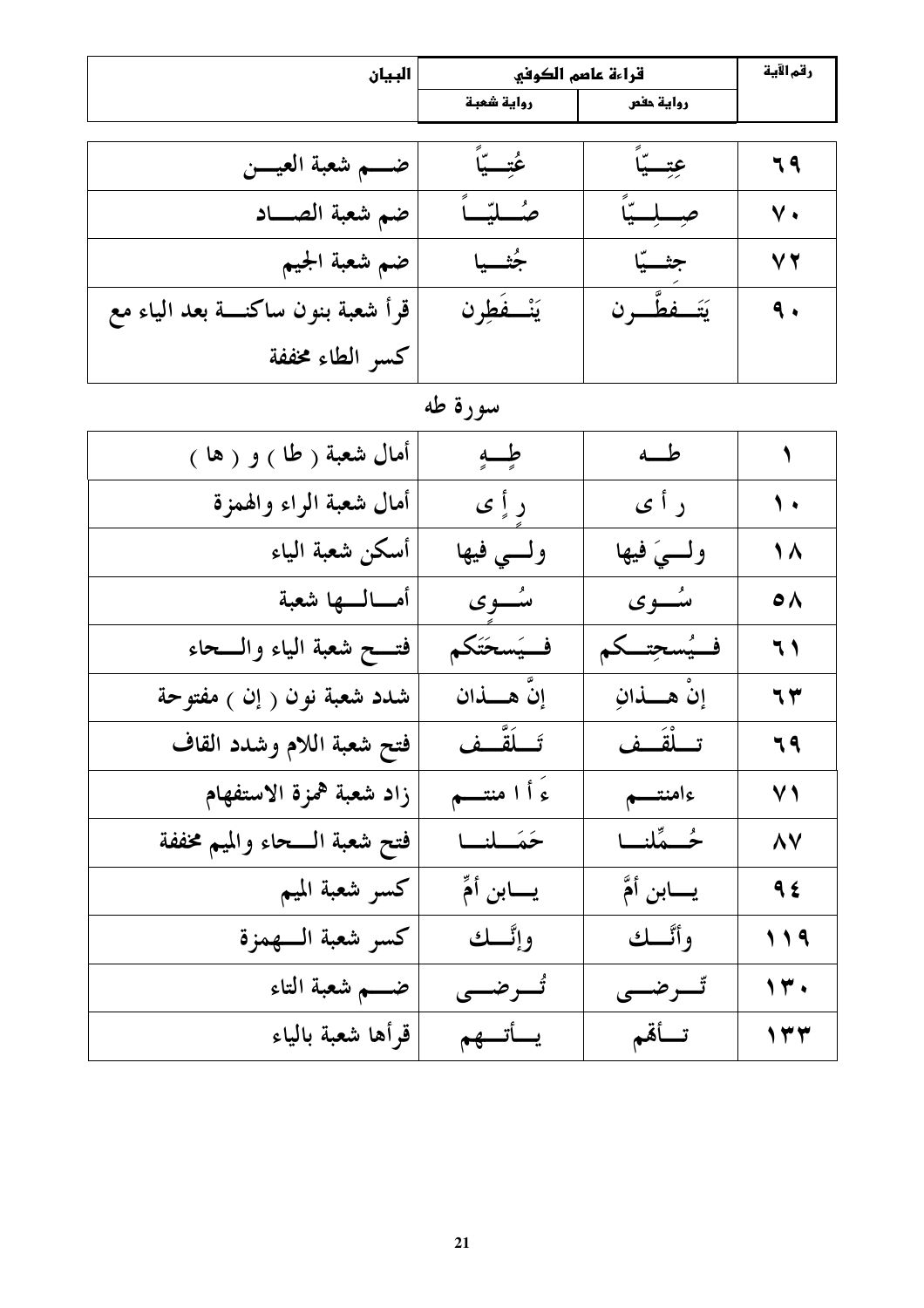| البيان | قراءة عاصم الكوفي |           | رقم الآية |
|--------|-------------------|-----------|-----------|
|        | رواية شعبة        | رواية حفص |           |

# قَالَ تَعَالَىٰ:أَعُوذُبِٱللَّهِ مِنَ ٱلشَّيْطَيْ ٱلرَّجِيمِ ۞ وَزَكَےرِيَّآ إِذْ نَادَىٰ رَبَّهُ، رَبِّ لَا تَذَرْفِي

| فَكَرْدًا وَأَنْتَ خَيْرُ ٱلْمَوْرِثِينِ ۖ لَاللَّهُمْ ﴾ الأنبياء: ٨٩ سورة الأنبياء |                  |             |                               |
|-------------------------------------------------------------------------------------|------------------|-------------|-------------------------------|
| قسرأها شعبة على الأمر                                                               | فُـــلْ          | قال         | $\boldsymbol{\xi}$            |
| قرأ شعبة بالياء التحتية وفتح الحاء                                                  | يسوحسي           | نسوحي       | ٧                             |
| وألف بعدها                                                                          |                  |             |                               |
| أسكن شعبة الياء                                                                     | مسعي             | مسعيَ       | <b>TE</b>                     |
| قرأ شعبة بالياء التحتية وفتح الحاء                                                  | يسوحسي           | نسوحي       | $\mathbf{y}$                  |
| وألف بعدها                                                                          |                  |             |                               |
| ضــــم شعبة الميم                                                                   | ه شت             | مِـــتٌ     | $\forall$ ź                   |
| أمال شعبة الراء والهمزة                                                             | ر ء ا ك          | رَءاك       | ۳٦                            |
| قرأها شعبة بالهمز                                                                   | هُــزُوۡاً       | ۿؙڂۯؙۅٱ     | ۳٦                            |
| قرأها شعبة بالكسر بدون تنوين                                                        | أف               | أف          | $\mathcal{N}$                 |
| قرأها شعبة بنون العظمة                                                              | لسنُحصنكم        | لِستُحصِنكم | $\lambda$                     |
| قرأ شعبة بنون واحدة وشدد السجيم                                                     | <b>ئُـــجِّي</b> | ئَــنْجى    | ۸۸                            |
| قرأها شعبة همزة مفتوحة                                                              | وزكريّـاءُ       | وزكريّـا    | $\Lambda$ ٩                   |
| كسر شعبة الحاء وأسكن الراء                                                          | وجسرم            | وحسرامٌ     | م ۹                           |
| وحذف الألف                                                                          |                  |             |                               |
| قرأها شعبة على الإفراد                                                              | للكتساب          | للكُــتُب   | $\mathbf{y} \cdot \mathbf{z}$ |
| قسرأها شعبة على الأمر                                                               | ڤُــلُ           | قال         | 117                           |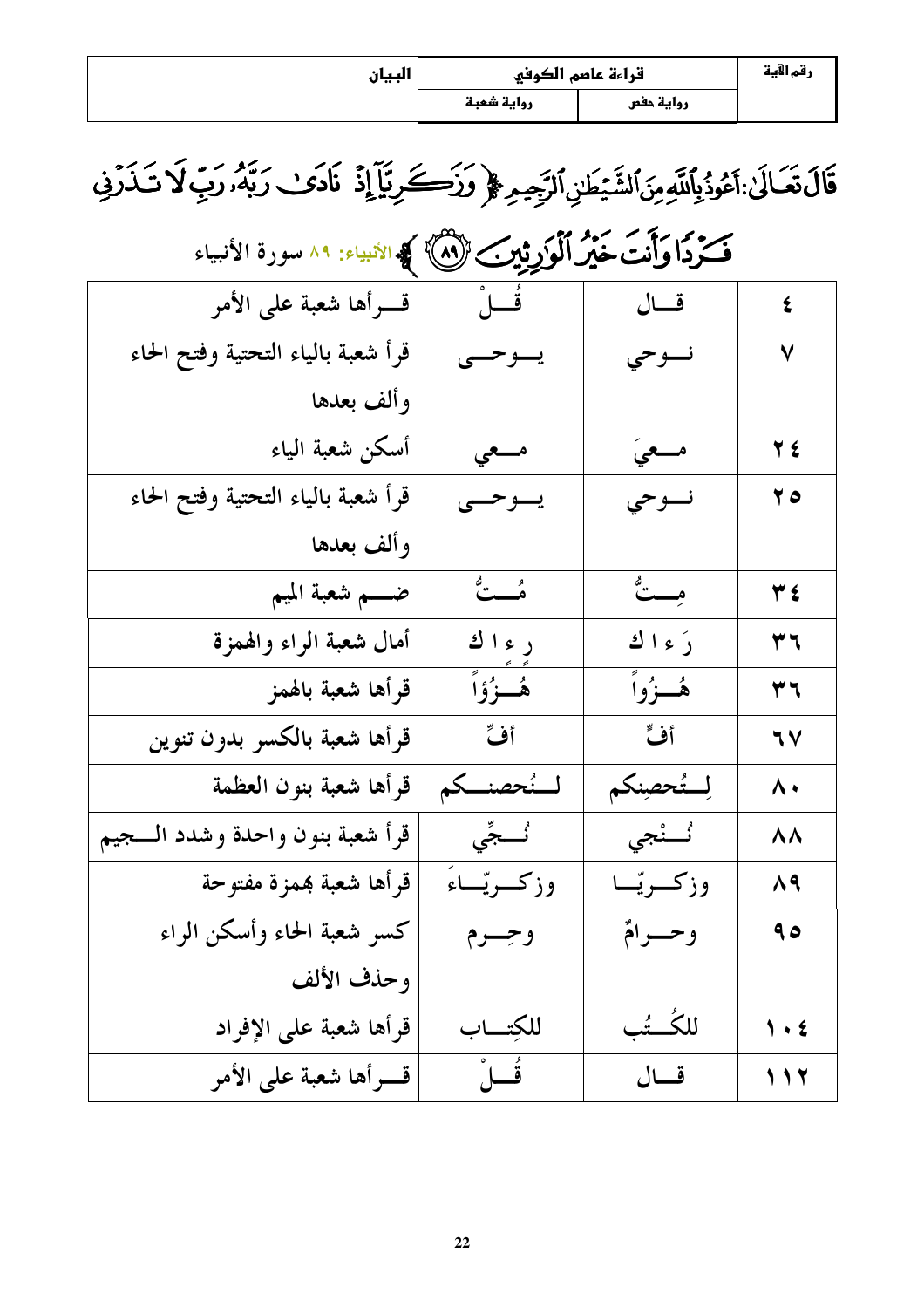| السان<br>v <del></del> | قراءة عاصم الكوفي |           | رقم الآية |
|------------------------|-------------------|-----------|-----------|
|                        | رواية شعبة        | رواية حفص |           |

سورة الحج

| أبدل شعبة الهمزة الأولى واواً مديسة | ولولواً           | ولوللواً     | $\mathbf{y}$      |
|-------------------------------------|-------------------|--------------|-------------------|
| رفع شعبة السهمزة                    | سواءٌ             | سواءً        | 70                |
| أسكن شعبة الياء                     | بيتسى             | بيتسىَ       | $\overline{r}$    |
| فتح شعبة الواو وشدد الفاء           | ولْـــيُوَفَّــوا | ولسيوفسوا    | <b>Y9</b>         |
| كسو شعبة التاء                      | يقاتِسلون         | يقاتَــــلون | ۳٩                |
| أدغم شعبة الذال بالتاء              | أخسذتُّكم         | أحسنتهم      | $\epsilon$        |
| أدغم شعبة الذال بالتاء              | أخلذتم            | أخبلنتها     | $\epsilon \wedge$ |
| قرأها شعبة بالتاء                   | ما تـــدعون       | ما يـــدعون  | 77                |
| قصر شعبة الهمزة                     | لرؤف              | لسرؤوف       | ٦0                |

# سورة المؤمنون

| قرأهـــما شعبة على الإفراد | عَظــماً                     | عِظاماً         | $\sqrt{\epsilon}$ |
|----------------------------|------------------------------|-----------------|-------------------|
|                            | العَظم                       | العطام          |                   |
| فتح شعبة النون             | ئـــسقيكم                    | ئـــسقيكم       | $\bf Y$           |
| حذف شعبة التنوين           | من كـــــــلِّ               | من كــــــلٍّ   | YV                |
| فتح شعبة الميم وكسر الزاي  | مَنْسزلاً                    | مُنْسَزَلاً     | 29                |
| ضــــم شعبة الميم          | ء ہے<br>م <del>ُــــتم</del> | مِـــتُم        | ه ۳               |
| ضــــم شعبة الميم          | مُـــتْنا                    | مستنا           | $\wedge$          |
| شدد شعبة الذال             | تَــذَّكَّـــرون             | تبذكّرون        | $\Lambda$ ٥       |
| رفع شعبة الميم             | عالم                         | عالم            | 9,7               |
| أدغم شعبة الذال بالتاء     | فاتَّخذتُّــموهم             | فاتّخـــذْتموهم | $\lambda$ ,       |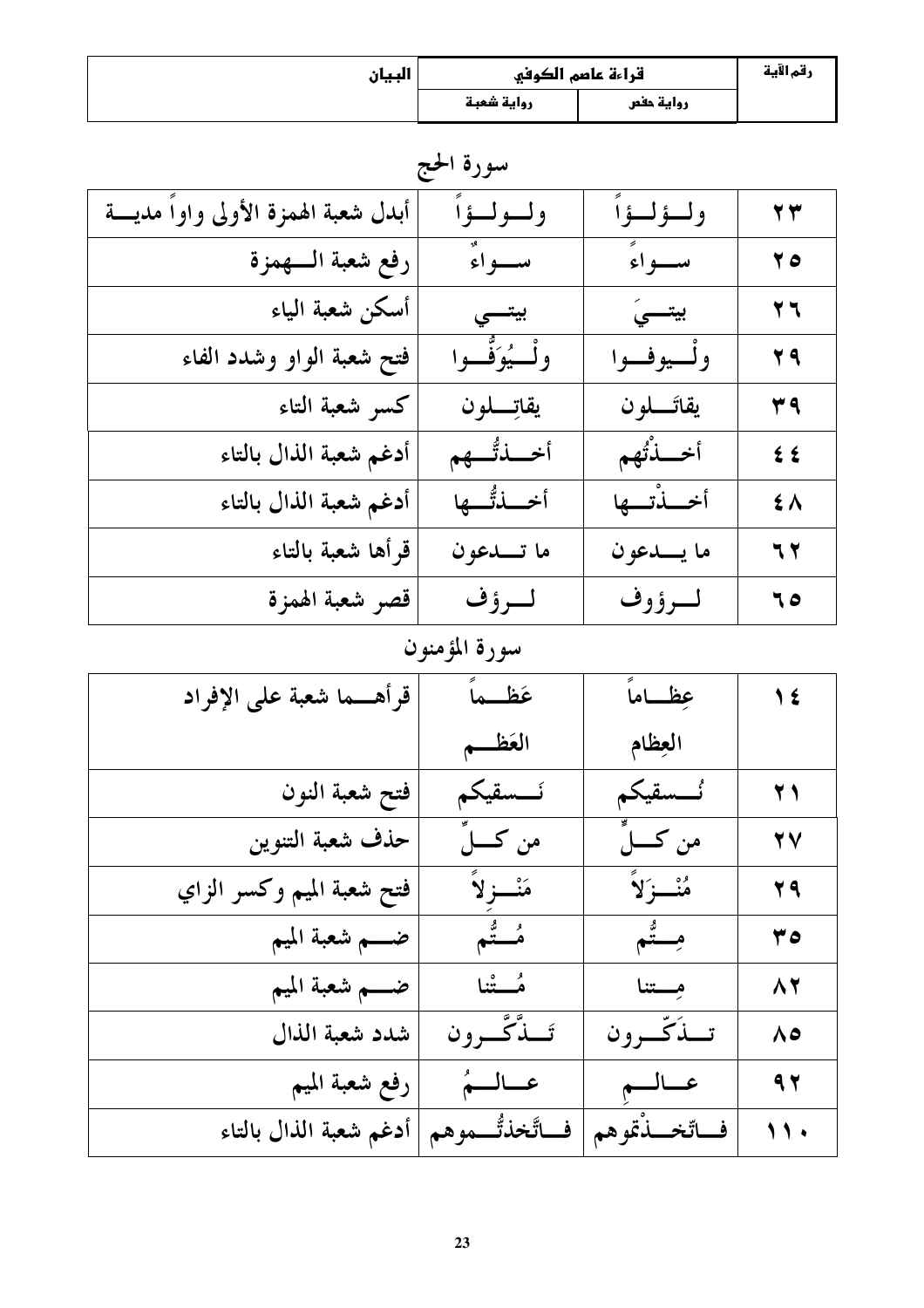| السان<br>v <del></del> | قراءة عاصم الكوفي |           | رقم الآية |
|------------------------|-------------------|-----------|-----------|
|                        | رواية شعبة        | رواية حفص |           |

سورة النور

|                           | تَسذَكَّسرون            | تَسذَّكَّسرون           | شدد شعبة الذال              |
|---------------------------|-------------------------|-------------------------|-----------------------------|
| ٦                         | أربسعُ                  | أربسعَ                  | نصب شعبة العين              |
| ٩                         | والمخامسة               | والمخامسة               | رفع شعبة التاء              |
| $\overline{\mathbf{y}}$ . | رؤوف                    | رؤف                     | قصر شعبة الهمزة             |
| $\bf Y$ )                 | خُطُوات ( مَعَاً )      | څـــطوات                | أسكن شعبة الطاء فيهما       |
| <b>YY</b>                 | بُيــــوتاً             | بيسوتاً                 | قرأ شعبة بكسر الباء فيهما   |
|                           | بُيـــوتكم              | بيسوتكم                 |                             |
| <b>YY</b>                 | تَسذَكَّسرون            | تَـــٰذَّكَـــوون       | شدد شعبة الذال              |
| 79                        | ب<br>بيسوتاً            | بيسوتاً                 | قرأ شعبة بكسر الباء         |
| ۳١                        | غيسر                    | غيسرَ                   | نصب شعبة الراء              |
| $Y\xi$                    | مبيِّسنات               | مبيَّـــنات             | فتح شعبة الياء              |
| 07                        | ۮؙڒؑۑٞ۠                 | <b>دُر</b> ّيءٌ         | خفف شعبة الياء و همزة بعدها |
| ه ۳                       | يسوقد                   | تسوقد                   | قرأها شعبة بالتاء           |
| ۳٦                        | بُسيوت                  | بيسوت                   | كسر شعبة الباء              |
| ۳٦                        | يَـَــسبَح              | <u>بُـ</u> ـسبَّح       | فتح شعبة الباء              |
| $5 -$                     | مبيِّـــنات             | مبيَّــنات              | فتح شعبة الياء              |
| $\bullet$                 | ويتَّقْهِ               | ويتَّقَّة               | كسر شعبة القاف وأسكن الهاء  |
| ه ه                       | استخلَف                 | استُـــخْلِــف          | قرأها شعبة بالبناء للمجهول  |
| ه ه                       | ولَسِيُبَسِدِّلنَّهِ مِ | ولَيُـــْبْدِلَنَّـــهم | أسكن شعبة الباء وخفف الدال  |
| $\bullet \land$           | ثسلاث                   | ثللاثَ                  | نصب شعبة الثاء              |
|                           |                         |                         |                             |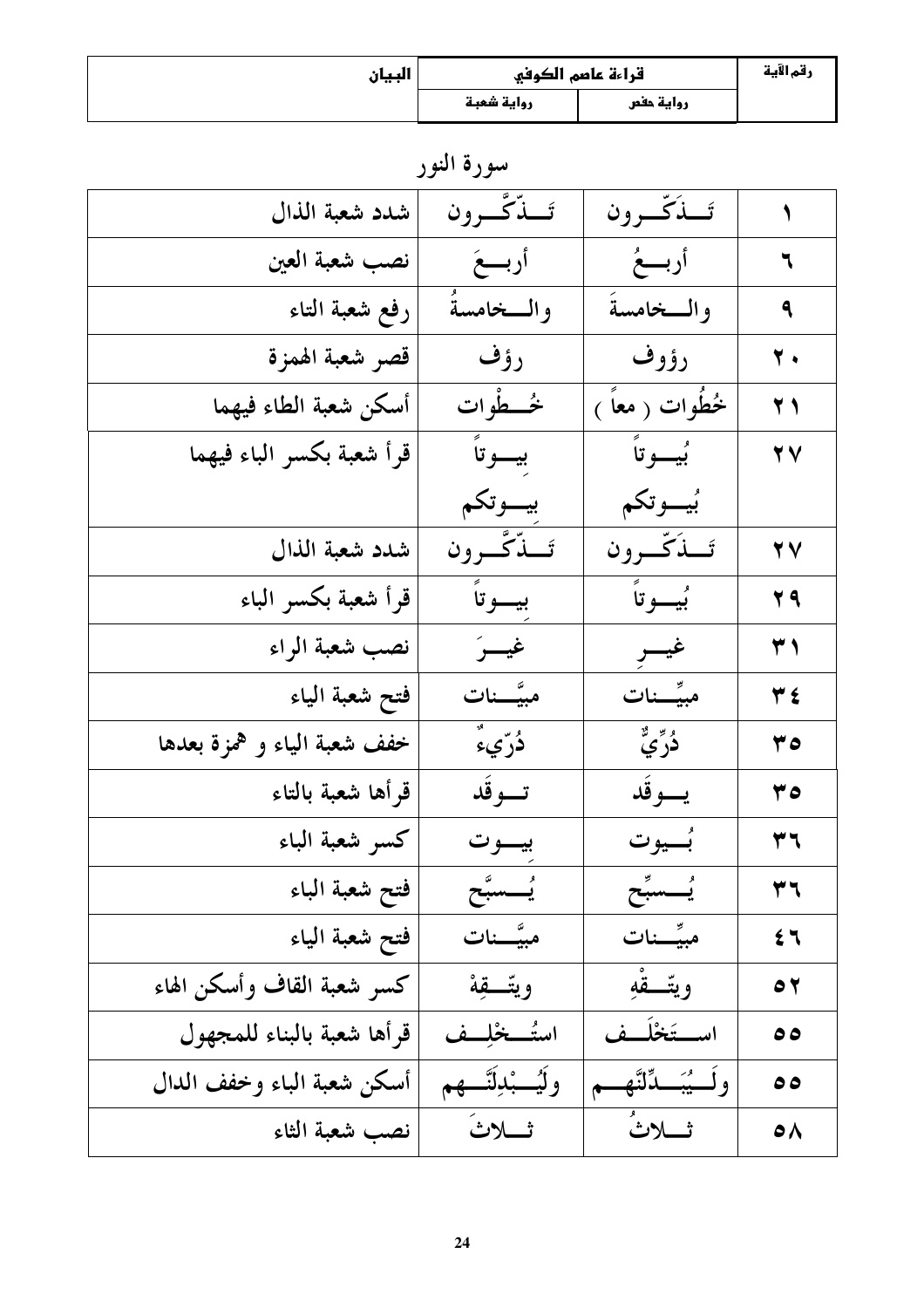| البيان                   |            | قراءة عاصم الكوفي |    |
|--------------------------|------------|-------------------|----|
|                          | رواية شعبة | رواية حفص         |    |
|                          |            |                   |    |
| كسر شعبة الباء في الجميع | بيسوت      | بُسيوت            | ٦١ |
|                          |            | ( الثمانية )      |    |
| كسر شعبة الباء في الجميع | بيسوتكم    | بُيــــوتكم       | ٦١ |
|                          | بيسوتا     | بيسوتاً           |    |

سورة الفرقان

| رفع شعبة اللام                  | ويسجعلُ         | ويسجعلْ        | $\sqrt{ }$     |
|---------------------------------|-----------------|----------------|----------------|
| قرأها شعبة بالنون               | نسحشرهم         | يسحشرهم        | $\sqrt{}$      |
| قرأها شعبة بياء الغيبة          | يسستطيعون       | تسستطيعون      | $\sqrt{9}$     |
| أدغم شعبة الذال بالتاء          | اتّـــخذتُّ     | اتّــخذْت      | <b>YV</b>      |
| قرأها شعبة بالتنوين             | وثـــموداً      | وثمود          | ٣٨             |
| قرأها شعبة بالهمز               | هُــزُوۡاً      | هُــزُواً      | 5 <sup>1</sup> |
| رفع شعبة الفعلين                | يُضاعفُ ويسخلدُ | يُضاعفْ ويخلدْ | 79             |
| ترك شعبة صلة الهاء              | فيب مُسهانا     | فيسهي مُهسانا  | ٦٩             |
| قرأها شعبة على الإفراد          | وذريَّتـــنا    | وذريّــــاتنا  | V٤             |
| فتح شعبة الياء وأسكن اللام وخفف | ويَسلْقسون      | ويُسلَقَّوْن   | ٧٥             |
| القاف                           |                 |                |                |

سورة الشعراء

| أمال شعبة ( طا )          | طسسم           | طسم        |                  |
|---------------------------|----------------|------------|------------------|
| أدغم شعبة الذال بالتاء    | اتّـــخذتَّ    | اتّــخذْت  | 44               |
| فتح شعبة اللام وشدد القاف | تَسلَقَّف      | تـــلْقف   | 69               |
| زاد شعبة همزة الاستفهام   | ءَ ا ا منتـــم | ءَ ا منتصم | 69               |
| كسر شعبة العين            | وعِسيون        | وعُــيون   | $\bullet$ $\vee$ |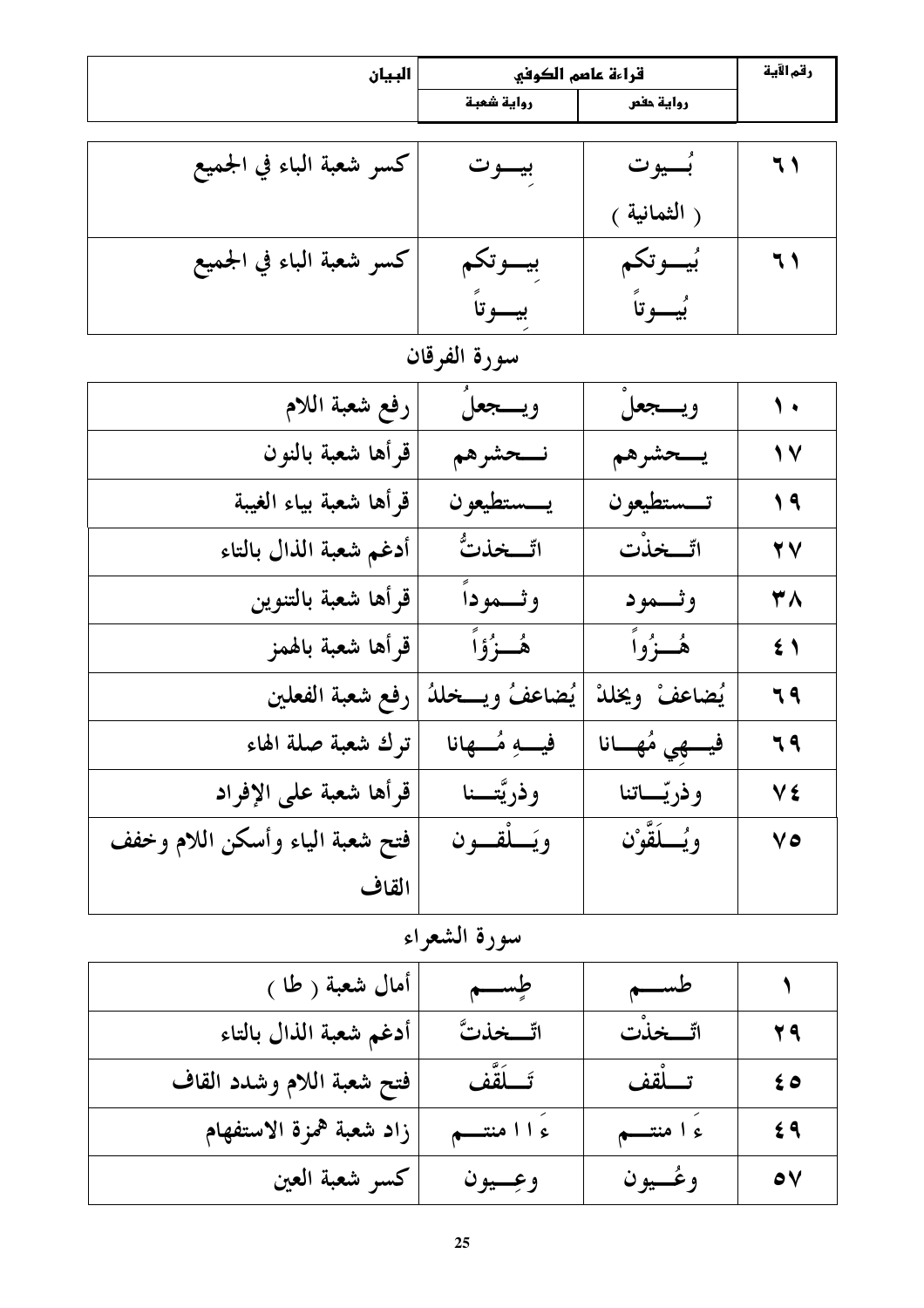| البيان               | قراءة عاصم الكوفي  |                    | رقم الآية            |
|----------------------|--------------------|--------------------|----------------------|
|                      | رواية شعبة         | رواية حفص          |                      |
|                      |                    |                    |                      |
| أسكن شعبة الياء      | مسعى               | معسىَ              | 77                   |
| أسكن شعبة الياء      | إن أجسري           | إن أجسريَ          | $\sqrt{4}$           |
| أسكن شعبة الياء      | مسعى               | معسىَ              | 111                  |
| أسكن شعبة الياء      | إن أجـــري         | إن أجسريَ          | 17V                  |
| كسر شعبة العين       | وعِــيون           | وعُــيون           | $\gamma \forall \xi$ |
| أسكن شعبة الياء      | إن أجـــري         | إن أجسريَ          | 150                  |
| كسر شعبة العين       | وعِيون             | وعُــيون           | $\sqrt{2}$           |
| كسر شعبة الباء       | بسيوتاً            | بُسيوتاً           | 159                  |
| أسكن شعبة الياء      | إن أجسري           | إن أجسريَ          | 115                  |
| أسكن شعبة الياء      | إن أجسري           | إن أجسريَ          | $\sqrt{\Lambda}$     |
| ضــــم شعبة القاف    | بالقُسطـــاس       | بالقِسطـــاس       | $\sqrt{11}$          |
| أسكن شعبة السين      | كِسْفاً            | كِسَـــفاً         | $\sqrt{\wedge \vee}$ |
| شدد شعبة الزاي       | ئــزَّل            | ئــزَل             | 194                  |
| نصب شعبة الكلمتيـــن | الروحَ الأميــــنَ | الروحُ الأميــــنُ | 197                  |

سورة النمل

| أمال شعبة ( طا )                 | طحس         | طــــس      |                   |
|----------------------------------|-------------|-------------|-------------------|
| أمال شعبة الراء والهمزة          | ر ء ا هسا   | رَ ءَ ا هسا | $\mathbf{\hat{}}$ |
| قرأهما شعبة بالياء               | ما يُخفون   | ما تُخفون   | 70                |
|                                  | وما يُعلنون | وما تُعلنون |                   |
| قرأ حفص بإثبات الياء مفتوحة ووقف | ءاتسانِ     | ءاتسانيَ    | ٣٦                |
| بحذف الياء وإثباقما وحذفها شعبة  |             |             |                   |
| وصلأ ووقفاً                      |             |             |                   |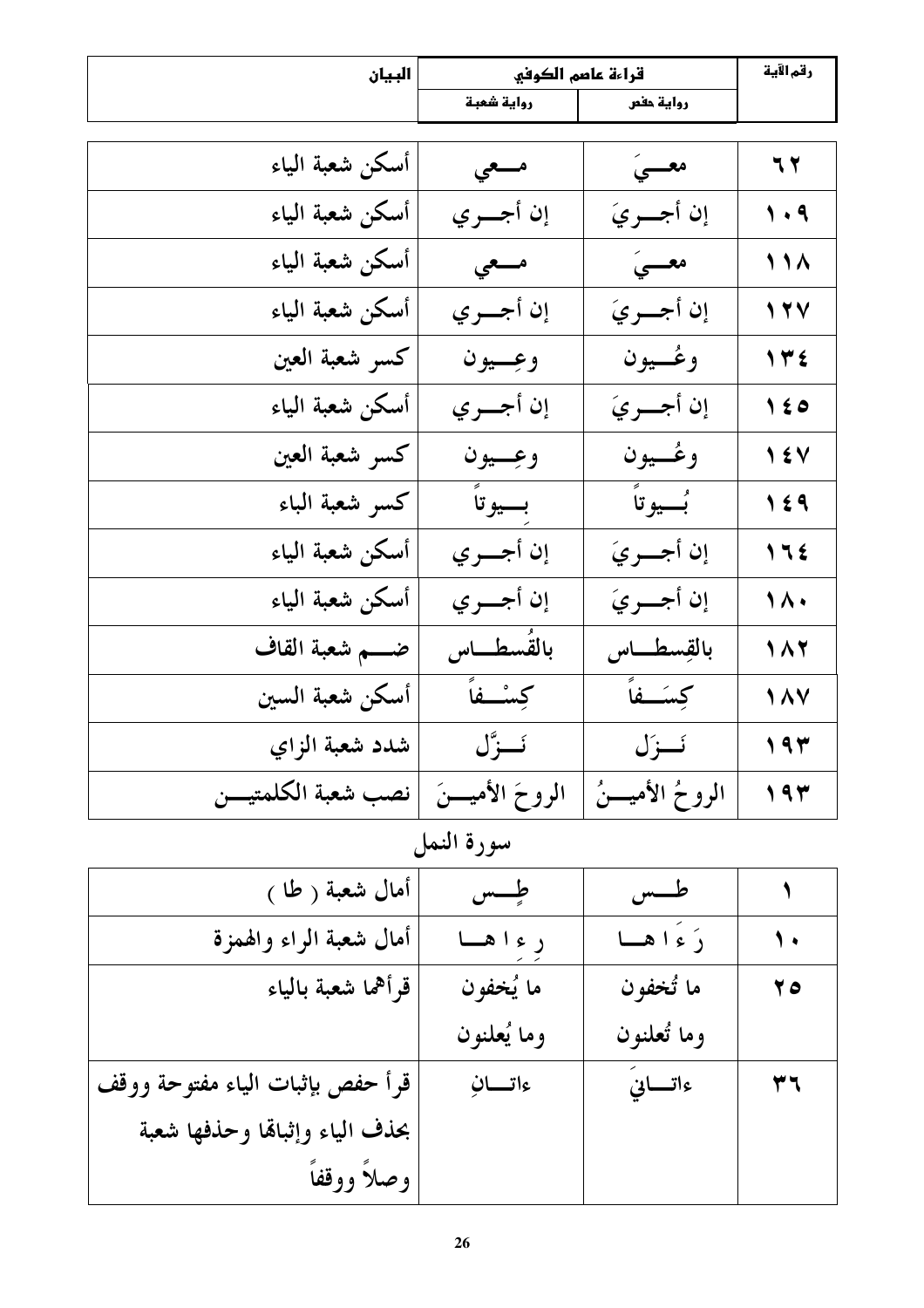| البيان                           | قراءة عاصم الكوفي   |                | رقم الآية                |
|----------------------------------|---------------------|----------------|--------------------------|
|                                  | رواية شعبة          | رواية حفص      |                          |
|                                  |                     |                |                          |
| أمال شعبة الراء والهمزة          | ر ء ۱ ه             | دَءَاه         | $\epsilon$ .             |
| فتح شعبة الميم واللام            | مَسْهِلُك           | مَسْهِلِك      | 69                       |
| كسر شعبة الباء                   | بسيوقم              | بُسيوقَم       | $\bullet$                |
| خفف شعبة الدال                   | قلدرناها            | قلدَّرناها     | $\bullet$                |
| شدد شعبة الذال                   | تسدّثّے ون          | تبذكّرون       | 77                       |
| ملَّ شعبة الهمزة وضم التاء       | ءاتسوه              | أتسوه          | $\wedge$                 |
| قرأها شعبة بالياء                | يسعملون             | تـــعملون      | 9y                       |
|                                  | سورة القصص          |                |                          |
| أمال شعبة ( طا )                 | طسسم                | طسسم           | $\overline{\mathcal{L}}$ |
| أمال شعبة الراء والهمزة          | ر ءا هسا            | دَ ءَ ا هسا    | $\mathbf{r}$             |
| ضم شعبة الراء وأسكن الهاء        | الرُّهْــب          | الرَّهْــب     | 37                       |
| أسكن شعبة الياء                  | مسعى                | مسعىَ          | ۳٤                       |
| ضم شعبة السخاء وكسر السين        | لَــخُســف          | لمخسَفَ        | $\Lambda$                |
|                                  | سورة العنكبوت       |                |                          |
| قرأها شعبة بالتاء                | أولسم تسروا         | أولسم يسروا    | 19                       |
| أدغم شعبة الذال بالتاء           | اتَّـــخذتُّـــم    | اتّـــخذْتـــم | 70                       |
| قرأ شعبة بنصب مودة مع التنوين    | مــــودةً بينَـــكم | مسودة بينسكم   | 70                       |
| ونصب بينكم                       |                     |                |                          |
| زاد شعبة همزة الاستفهام          | ءَ إ نـــكم لتأتون  | إتسكم لتسأتون  | <b>28</b>                |
| قرأها شعبة بالتخفيف وإسكان الميم | مُنْــــجوك         | مُــنَجّوك     | ۳۳                       |
| قرأها شعبة بالتنوين              | وثسمودأ             | وثسمود         | 38                       |
| كسر شعبة الباء                   | البسيوت             | البُــــيوت    | $\leq \sqrt$             |
|                                  |                     |                |                          |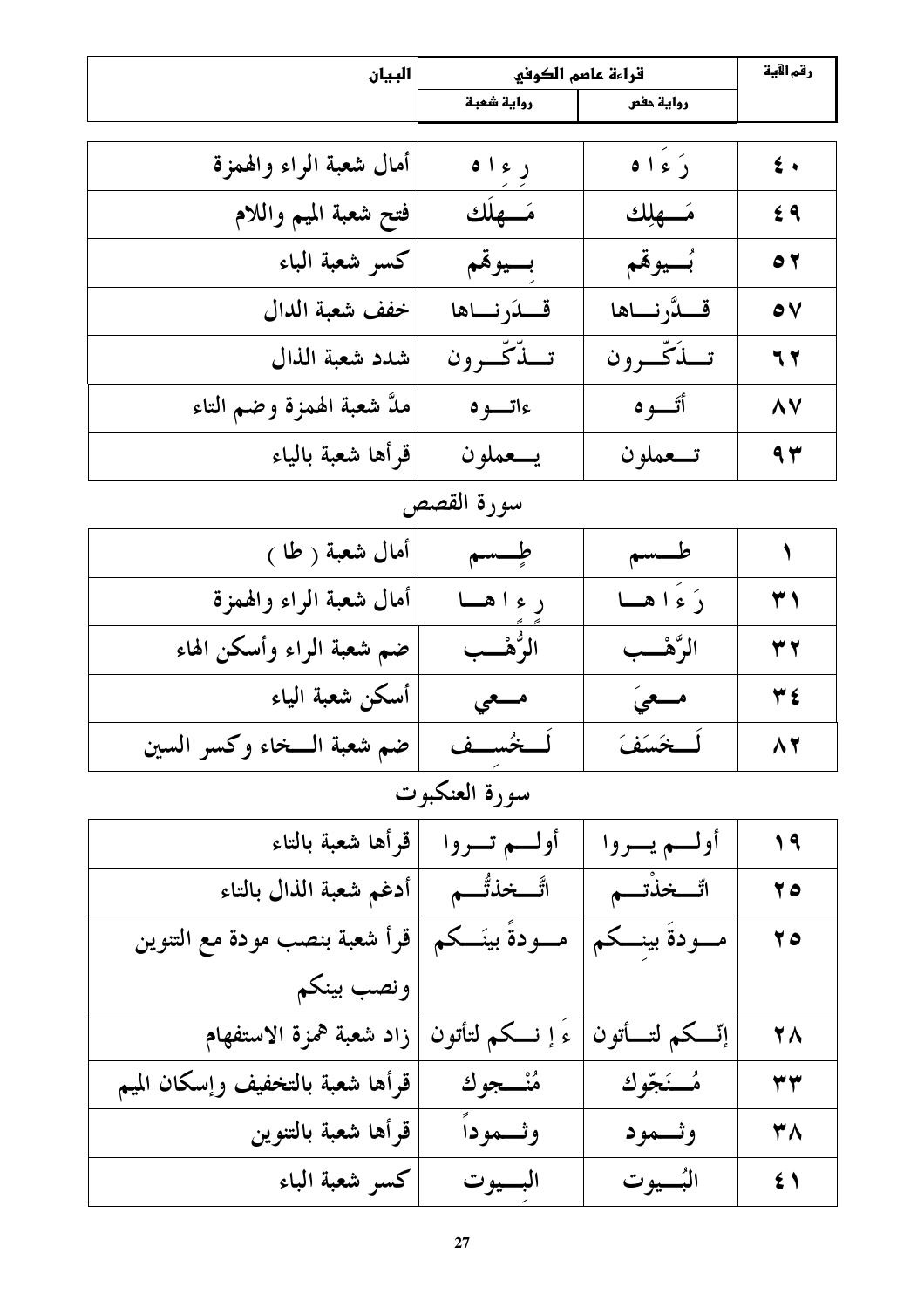| البيان                               | قراءة عاصم الكوفي       |                      | رقم الآية         |
|--------------------------------------|-------------------------|----------------------|-------------------|
|                                      | رواية شعبة              | رواية حفص            |                   |
|                                      |                         |                      |                   |
| قرأها شعبة على الإفراد               | ءايـــتٌ                | ءايسات               | $\bullet \bullet$ |
| قرأها شعبة بالياء                    | يسرجعون                 | تسرجعون              | $\bullet$         |
|                                      | سورة الروم              |                      |                   |
| قرأ شعبة بياء الغيبة                 | يسرجعون                 | تسرجعون              | $\bigwedge$       |
| قرأهما شعبة بالتخفيف                 | المميْت                 | الــــميِّت ( معاً ) | $\sqrt{9}$        |
| فتح شعبة اللام                       | للعالميسن               | للعالسمين            | 27                |
| قرأها شعبة بالإفراد                  | أثسر                    | ءاثسار               | $\bullet \bullet$ |
| قرأها حفص بفتح الضاد وضمها           | ضـَــعف                 | ضَعف – ضُعف          | $\bullet$ ź       |
| وقرأها شعبة بالفتح فقط               |                         | (معاً)               |                   |
|                                      | ضَعف ً                  | ضَعفاً — ضُعفاً      |                   |
|                                      | سورة لقمان              |                      |                   |
| رفع شعبة الذال                       | ويتّــخذَهــا           | ويتّــخذَهــا        | ٦                 |
| قرأها شعبة بالهمز                    | ۿؙڂۯؙۉٙٱ                | هُــزُواً            | ٦                 |
| كسر شعبة الياء                       | يسابُنسيِّ              | يــــابُـــــــيٌّ   | ۱۳                |
| كسر شعبة الياء                       | يـــا بُنـــيٍّ         | يــا بُـــِيَّ       | ۲ ۱               |
| كسر شعبة الياء                       | يـــا بُنـــىِّ         | يـــا بُـــــِّيَّ   | 17                |
| قرأ شعبة بإسكان العين وبعد الميم تاء | نعْـــمَةً              | نعَــــهَهُ          | ۲.                |
| منونة مفتوحة                         |                         |                      |                   |
| قرأها شعبة بالتاء                    | تــدعو ن                | يـــدعو ن            | ۳.                |
| فملخلاف                              | $\lambda = \frac{1}{2}$ |                      |                   |

( سورہ السجدہ لیس فیہا خلاف )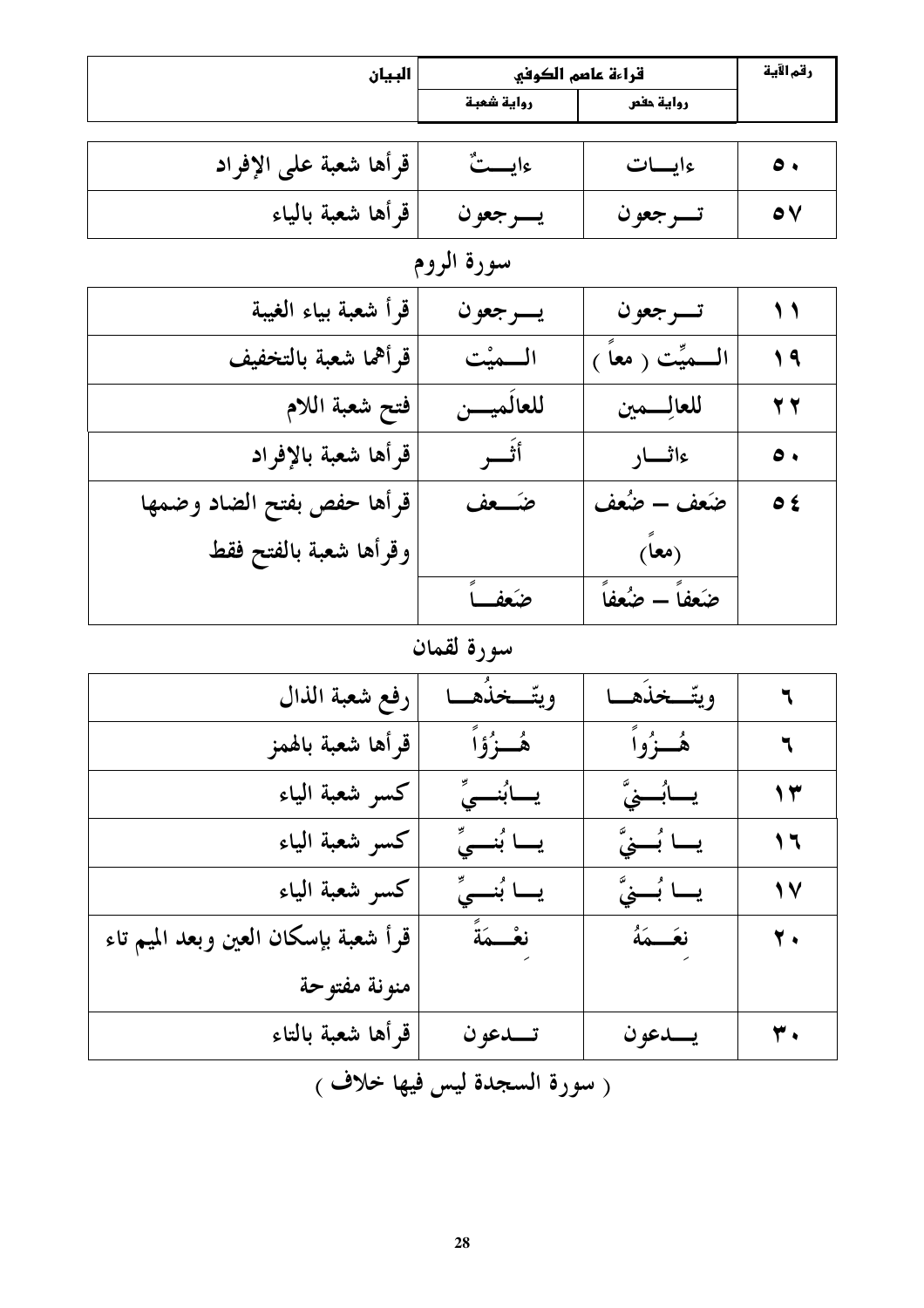| السان<br>$\mathsf{v}$ $\mathsf{v}$ $\mathsf{v}$ | قراءة عاصم الكوفي |           | رقم الآية |
|-------------------------------------------------|-------------------|-----------|-----------|
|                                                 | رواية شعبة        | رواية حفص |           |

سورة الأحزاب

| أثبت حفص الألف وقفاً وأثبتها شعبة   | الظنسو نسا    | الظنسونسأ              | $\sqrt{ }$                |
|-------------------------------------|---------------|------------------------|---------------------------|
| وصلأ ووقفأ                          |               |                        |                           |
| فتح شعبة الميم الأولى               | لا مَقام      | لا مُسقام              | $\gamma$                  |
| كسر شعبة الباء                      | بسيوتنا       | بُ <sub>سـيو</sub> تنا | $\gamma$                  |
| أمال شعبة الراء وصلأ والراء والهمزة | رأى السمؤمنون | رأى السمؤمنون          | 27                        |
| وقفاً                               |               |                        |                           |
| فتح شعبة الياء                      | مبيَّـــنة    | مبيّنة                 | $\overline{\mathbf{r}}$ . |
| كسر شعبة الباء                      | بسيوتكن       | بُـــيو تكن            | ۳۳                        |
| كسر شعبة الباء                      | بسيوتكن       | بُسيوتكن               | ۳٤                        |
| قرأ شعبة بممزة مرفوعة بعد الجيم     | تُسرجىءُ      | تُسرجىي                | $\bullet$                 |
| كسو شعبة الباء                      | بسيوت         | بُسيوت                 | $\bullet$                 |
| أثبت حفص الألف وقفأ وأثبته شعبة     | الرســولا     | الرســــولاً           | 77                        |
| وصلأ ووقفاً                         |               |                        |                           |
| أثبت حفص الألف وقفاً وأثبته شعبة    | السبيـــــلا  | السبيك                 | 77                        |
| وصلأ ووقفأ                          |               |                        |                           |

سورة سبأ

| خفض شعبة الميم مع التنوين | اليسم       | أليسمٌ   |     |
|---------------------------|-------------|----------|-----|
| أسكن شعبة السين           | كسئسفه      | كسكسفا   |     |
| رفع شعبة الــحاء          | الريسخُ     | الريسخ   |     |
| قرأها شعبة بالسجمع        | مساكنــــهم | مســكنهم | ه ۱ |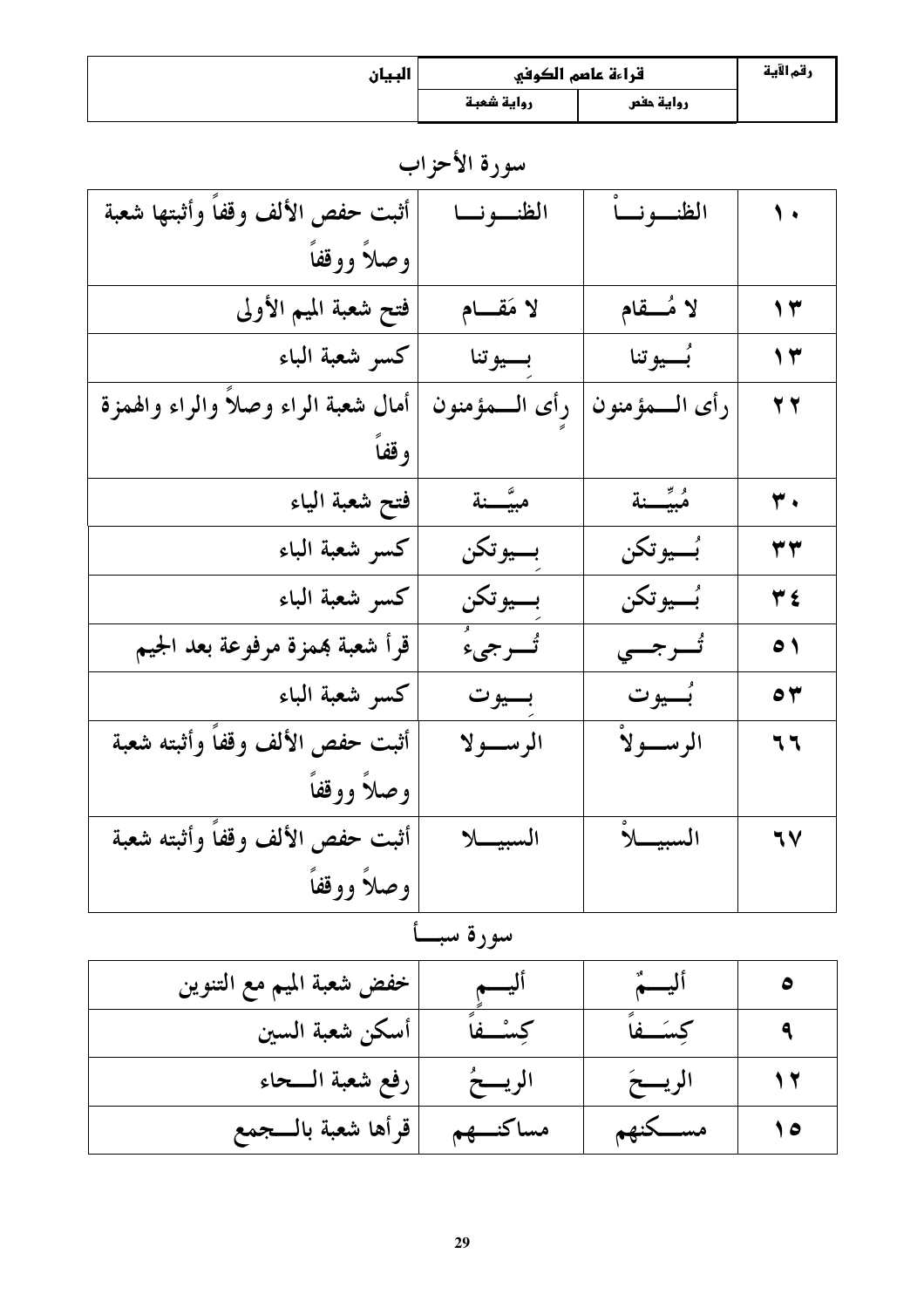| البيان                              | قراءة عاصم الكوفي |              | رقم الآية       |
|-------------------------------------|-------------------|--------------|-----------------|
|                                     | رواية شعبة        | رواية حفص    |                 |
|                                     |                   |              |                 |
| قرأ شعبة بالياء المضمومة وفتح الزاي | يُـــجازى         | نُجازي       | $\sqrt{2}$      |
| ورفع الكفور                         | الكفسورُ          | الكفسورَ     |                 |
| قرأهما شعبة بنون العظمة             | نحشرهم            | يحشرهم       | $\epsilon$ .    |
|                                     | نقول              | يسقول        |                 |
| أسكن شعبة الياء                     | أجسري             | أجسريَ       | ٤V              |
| كسر شعبة الغين                      | الغيسوب           | الغُيــــو ب | $\sharp \wedge$ |
| قرأها شعبة بالهمز فيكون المد واجبأ  | التنساؤش          | التنساوش     | $\bullet$       |
| متصلاً                              |                   |              |                 |
|                                     | سورة فاطر         |              |                 |
| أمال شعبة الراء والهمزة             | فسرءاه            | فسرءاه       | $\lambda$       |
| قرأها شعبة بالتخفيف                 | میْـــت           | میِّـــت     | ٩               |
| أدغم شعبة الذال بالتاء              | أخسذتُ            | أخهلن        | 77              |
| أبدل شعبة الهمزة الأولى واوأ        | ولسولسؤآ          | ولسؤلسؤا     | ۳۳              |
| قرأها شعبة بالسجمع                  | بيِّنـــاتٍ       | بيِّنَـــتِ  | $\epsilon$ .    |

# سورة يـــس

| أمال شعبة الياء وأدغم نون ( يس ) | يسس وَّالقرءان | يسس والقرءان        |                     |
|----------------------------------|----------------|---------------------|---------------------|
| بالو او                          |                |                     |                     |
| رفع شعبة اللام                   | تنسزيلَ        | تنزينل              | $\bullet$           |
| ضم شعبة السين فيهما              | سے آ           | سَــــدّاً ( معاً ) | $\ddot{\mathbf{a}}$ |
| خفف شعبة الزاي                   | فعززنا         | فعزَّزنا            | 1 €                 |
| كسر شعبة العين                   | العيسون        | العُـــيون          | $Y \xi$             |
| حذف شعبة هاء الضمير              | عمِسلت         | عمسلتسه             | 40                  |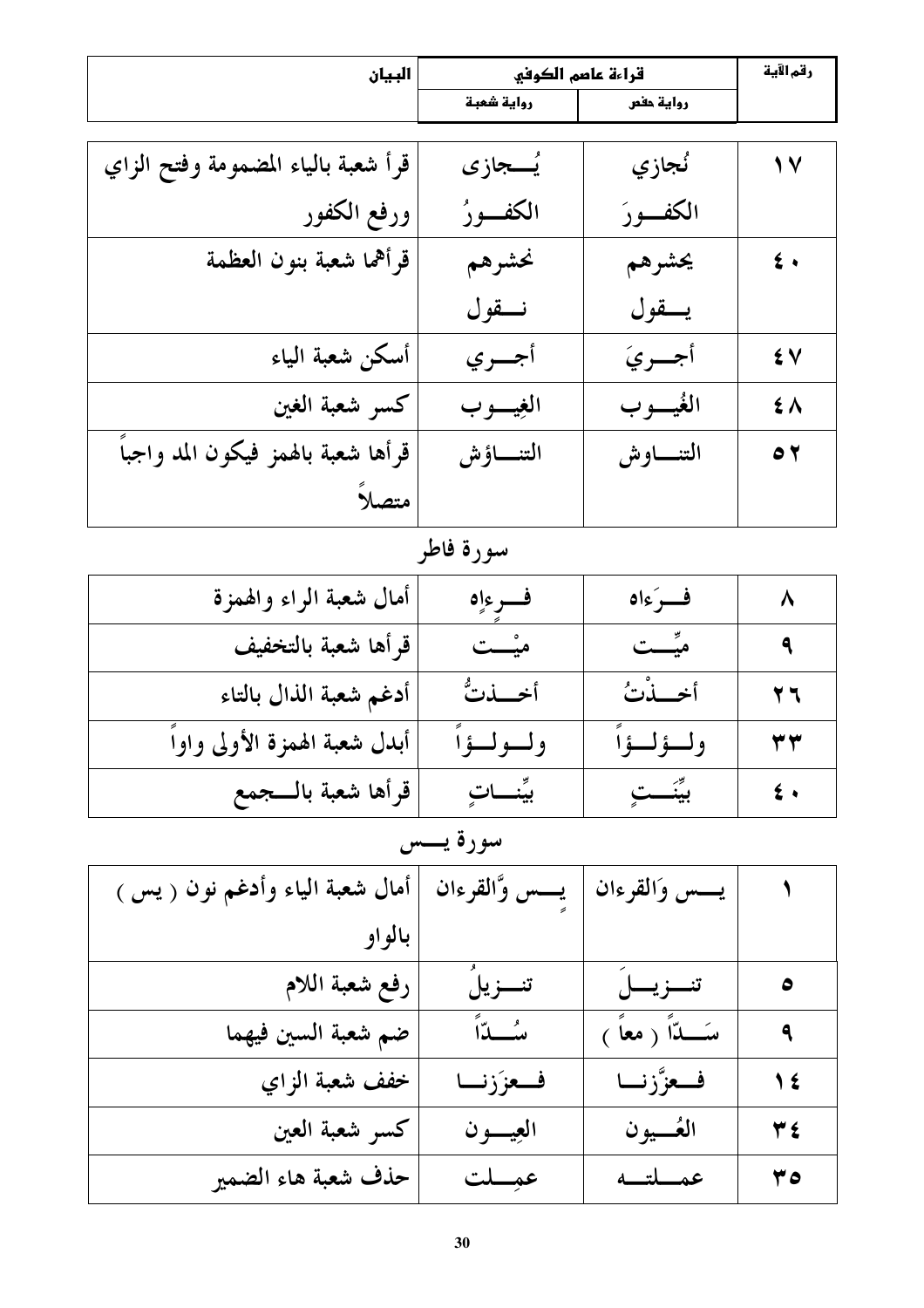| البيان                         | قراءة عاصم الكوفي     |                      | رقم الآية                |
|--------------------------------|-----------------------|----------------------|--------------------------|
|                                | رواية شعبة            | رواية حفص            |                          |
|                                |                       |                      |                          |
| قرأ شعبة بترك السكت            | مرقدنا هذا            | مسرقدنا * هذا        | $\bullet$                |
| قرأها شعبة بالسجمع             | مكساناقم              | مكانتسهم             | $\mathcal{N}$            |
|                                | سورة الصافات          |                      |                          |
| نصب شعبة الباء                 | الكواكبَ              | الكواكب              | ٦                        |
| قرأ شعبة بتخفيف السين وإسكانها | لا يَسْـــمعون        | لا يَـــسَّمَّـــعون | $\lambda$                |
| وتخفيف الميم                   |                       |                      |                          |
| ضم شعبة الميم                  | مُـــتنا              | مستنا                | $\overline{\phantom{a}}$ |
| ضم شعبة الميم                  | مُستنا                | مِسْتَنَا            | $\bullet$                |
| أمال شعبة الراء والهمزة        | فسر ء اه              | فرَءِ اه             | ه ه                      |
| كسر شعبة الياء                 | يسأبُسنيٍّ            | يابُنسىَّ            | $\sqrt{1 + 1}$           |
| رفع شعبة الكلمات الثــــلات    | اللهُ رُبُـــکم وربُّ | اللهُ ربَّكم وربَّ   | 111                      |
| شدد شعبة الذال                 | تبدَّكَّب ون          | تبذَكَّ ون           | $\lozenge$               |

سورة ص

| أسكن شعبة الياء |          |          |  |
|-----------------|----------|----------|--|
| خفف شعبة السين  | وغسَــاق | وغسَّـاق |  |
| أسكن شعبة الياء |          |          |  |

سورة الزمـــر

| ٣٩   مكــــانتـــكم   مكــــاناتـــكم  قرأها شعبة بالجمع  |  |  |
|-----------------------------------------------------------|--|--|
| ٦١   بـــــمفازقم   بـــــمفازاتــــهم  قرأها شعبة بالجمع |  |  |

$$
\over \frac{1}{\sqrt{2\pi}}\frac{1}{\sqrt{2\pi}}\frac{1}{\sqrt{2\pi}}\left(\frac{1}{2}\frac{1}{\sqrt{2\pi}}\right)
$$

| أمال شعبة ( حا )                          |          |  |
|-------------------------------------------|----------|--|
| فأخذتُّـــهم       أدغم شعبة الذال بالتاء | فسأخذتهم |  |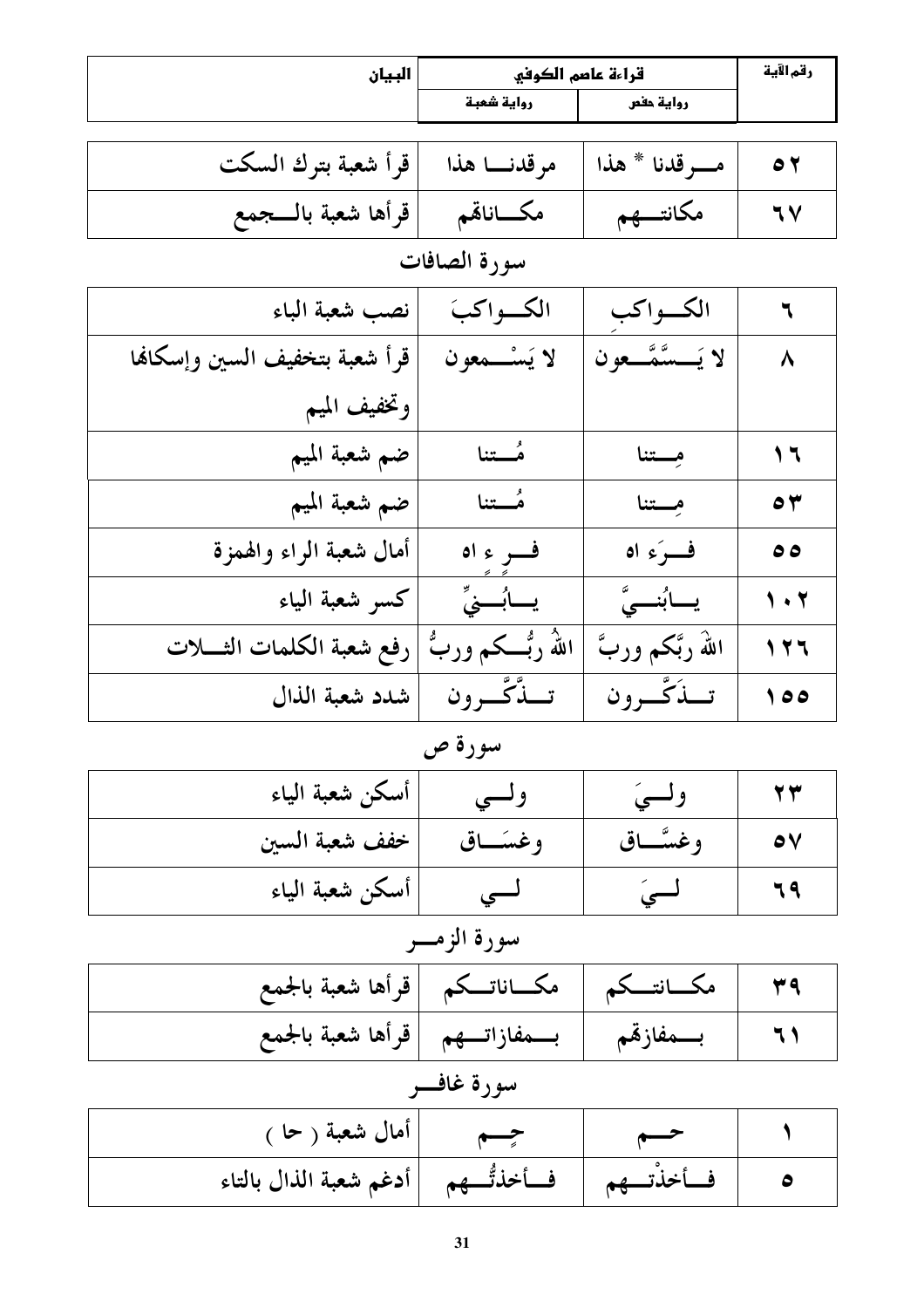|                                                                                                                                                                                                                                | البيان | قراءة عاصم الكوفي |           | رقم الآية |
|--------------------------------------------------------------------------------------------------------------------------------------------------------------------------------------------------------------------------------|--------|-------------------|-----------|-----------|
|                                                                                                                                                                                                                                |        | رواية شعبة        | رواية حفص |           |
|                                                                                                                                                                                                                                |        |                   |           |           |
| and an an and a state of the state of the state of the state of the state of the state of the state of the state of the state of the state of the state of the state of the state of the state of the state of the state of th |        |                   | . .       | --        |

| فتح شعبة الياء والهاء     | يَستظهَر    | <u>يُظـــهِرَ</u> | 27            |
|---------------------------|-------------|-------------------|---------------|
| رفع شعبة الدال            | الفسسادُ    | الفسسادَ          | 27            |
| رفع شعبة العين            | فأطلعُ      | فأطلعَ            | ٣V            |
| ضم شعبة الياء وفتح السخاء | يُسدخَلون   | يَــدخُلون        | $\epsilon$ .  |
| وصل شعبة الهمزة وضم الخاء | ادخُـــلوا  | أدخِسلوا          | $5 -$         |
| ضم شعبة الياء وفتح الخاء  | سيُسدخلون   | سيَــدخُلون       | ٦.            |
| كسر شعبة الشين            | شِــــيوخاً | شـــــــــــوخاً  | $\mathcal{N}$ |

# سورة فصلت

| أمال شعبة ( حا )                 | جسم        | $\overline{\phantom{a}}$ |     |
|----------------------------------|------------|--------------------------|-----|
| أسكن شعبة الراء                  | أرْنسا     | اً, نسا                  | 29  |
| سهل حفص الهمزة الثانية وحقق شعبة | ء أ عجمــي | ءَ اُ عجمــي             | ≵ ≴ |
| الهمز تين                        |            |                          |     |
| قرأها شعبة بالإفراد              | ثـــمرت    | ثـــمرات                 | ٤V  |

# سورة الشورى

| أمال شعبة ( حا )                   | جسم            |             |              |
|------------------------------------|----------------|-------------|--------------|
| قرأ شعبة بنون ساكنة بعد الياء وكسر | يَسْنْفَطِسُون | يَستّفطَ ون |              |
| الطاء مخففة                        |                |             |              |
| أسكن شعبة السهاء                   | ئُــؤتِــة     | ئَــؤتِــةِ | $\mathbf{Y}$ |
| قرأها شعبة بالياء                  | يـــفعلون      | تسفعلون     | 70           |

# سورة الزخرف

| أمال شعبة ( حا ً ٍ |          |  |
|--------------------|----------|--|
| ضم شعبة الزاي      | $\Delta$ |  |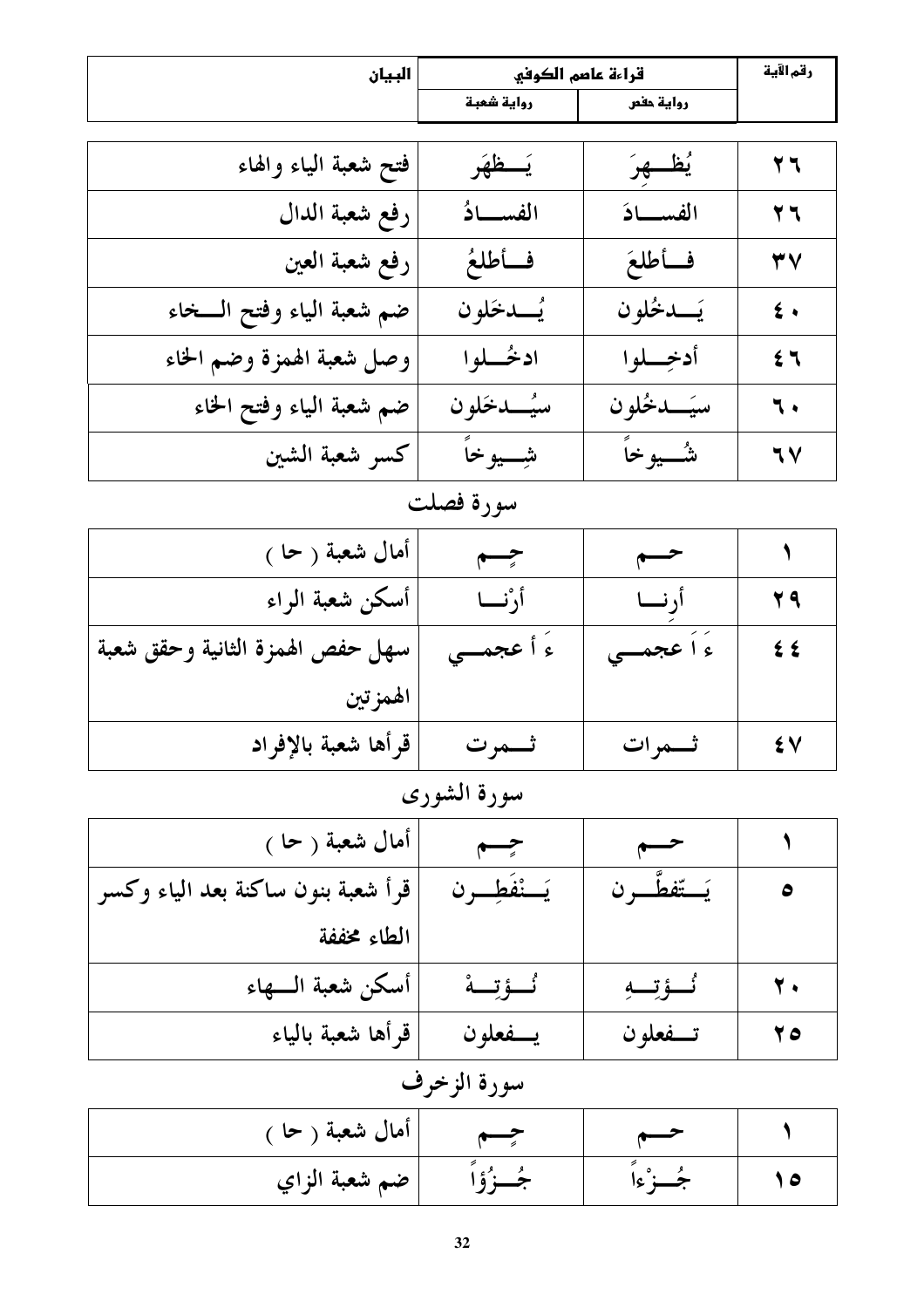| البيان                           | قراءة عاصم الكوفي |              | رقم الآية  |
|----------------------------------|-------------------|--------------|------------|
|                                  | رواية شعبة        | رواية حفص    |            |
|                                  |                   |              |            |
| قرأ شعبة بفتح الياء وإسكان النون | يَنْــــشَأ       | يُنَـــشَّا  | 1 ^        |
| وتخفيف الشين                     |                   |              |            |
| قرأها شعبة بالأمسر               | قَـــل            | قسال         | $Y \n\leq$ |
| كسر شعبة الباء                   | لبسيوقمم          | لبُسيوقهم    | ۳۳         |
| كسر شعبة الباء                   | ولبسيوقمم         | ولبُسيوقم    | ٣٤         |
| زاد شعبة ألفاً بعد الهمزة        | جساءانسا          | جساءنا       | ۳۸         |
| قرأ شعبة بفتح السين وألف بعدها   | أســاورَة         | أســــورة    | $\circ$    |
| أثبت شعبة ياء مفتوحة وصلأ ساكنة  | يسا عباديَ        | یسا عِباد    | ٦٨         |
| وقفاً                            |                   |              |            |
| حذف شعبة هاء الضمير              | ما تـــشتهي       | ما تـــشتهيه | $\vee$ )   |
|                                  |                   |              |            |

#### سورة الدخان

| أمال شعبة ( حا )        | حسم     | $\rightarrow$ |                  |
|-------------------------|---------|---------------|------------------|
| كسر شعبة العين          | وعيسون  | وغــيون       | 70               |
| قرأها شعبة بتاء التأنيث | تـــغلى | يسغلى         | $\epsilon \circ$ |
| كسر شعبة العين          | وعيسون  | وغسيون        | $\bullet$        |

| أمال شعبة ( حا )    | حسم         | $\overline{\phantom{a}}$ |    |
|---------------------|-------------|--------------------------|----|
| قرأها شعبة بالتاء   | تـــؤ منو ن | يسؤمنون                  | ٦  |
| قرأها شعبة بالهمز   | ۿؙڂۯؙۄٞٲۘ   | هُــزُواً                | ٩  |
| قرأ شعبة بسجر الميم | أليسم       | أليم                     | 11 |
| رفع شعبة الهمزة     | سواءٌ       | سواءً                    | 21 |
| شدد شعبة الذال      | تسذكرون     | تسذكّرون                 | 27 |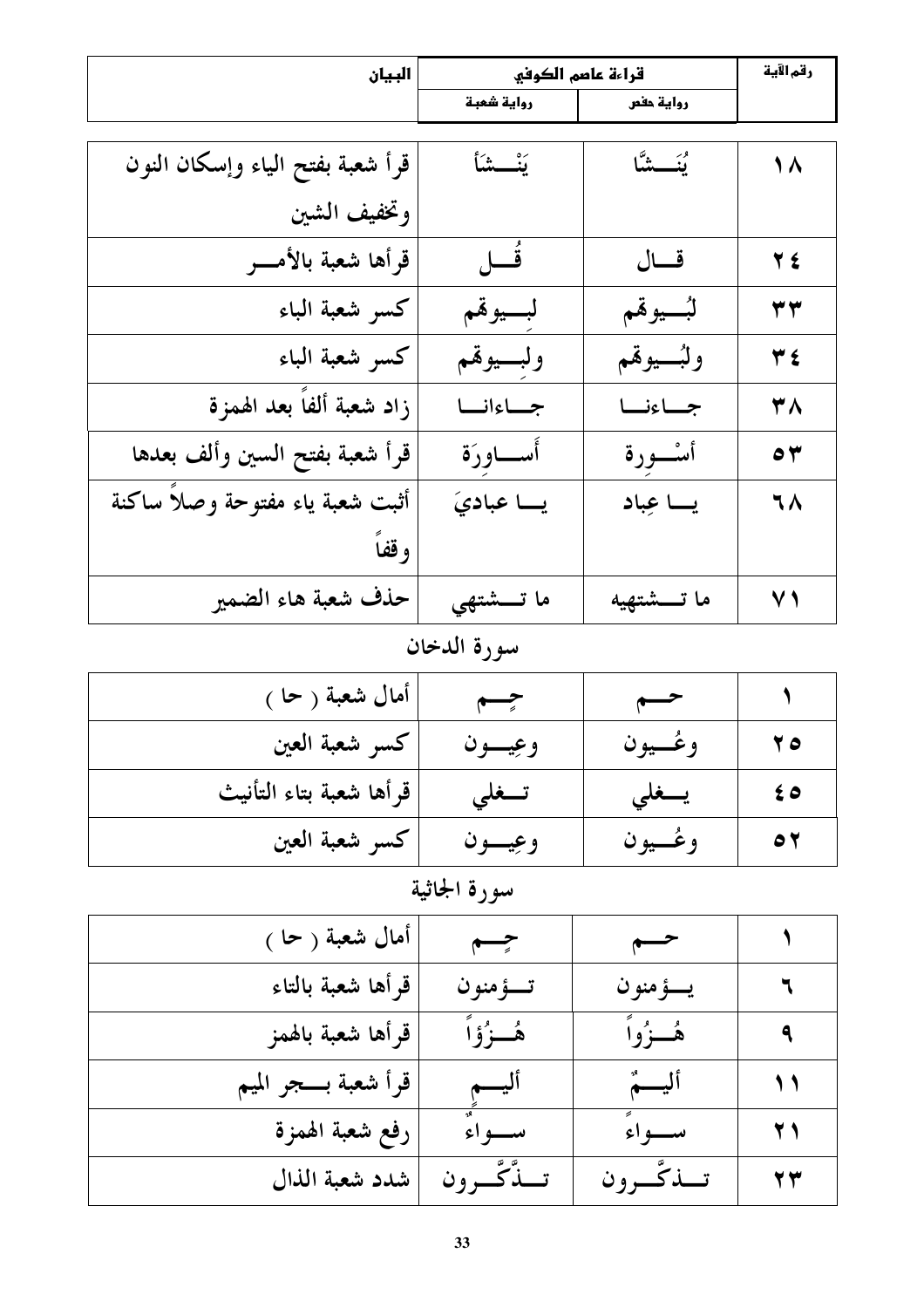| البيان                            |                               | قراءة عاصم الكوفي        | رقم الآية                |
|-----------------------------------|-------------------------------|--------------------------|--------------------------|
|                                   | رواية شعبة                    | رواية حفص                |                          |
| أدغم شعبة الذال بالتاء            | اتّـــخذتَّـــم               | اتّــخذتــم              | ه ۳                      |
| قرأها شعبة بالهمز                 | ۿؙڂۯؙۉٙٳٞ                     | هُــزُواً                | ه ۳                      |
|                                   | سورة الأحقاف                  |                          |                          |
| أمال شعبة ( حا )                  | جسم                           | $\overline{\phantom{a}}$ | ١                        |
| قرأهما شعبة بياء مضمومة           | ؽؾڦ <u>ڹَّ</u> ـــل           | نستقبل                   | $\mathcal{L}$            |
|                                   | ويُتجاوَز                     | ونتجاوز                  |                          |
| رفع شعبة النون                    | أحســــنُ                     | أحســـنَ                 | $\overline{\phantom{a}}$ |
| حذف شعبة التنوين                  | أف                            | أف                       | 1 V                      |
|                                   | سورة محمد صلى الله عليه وسلم  |                          |                          |
| فتح شعبة القاف والتاء وألف بينهما | قساتلوا                       | قُستِلوا                 | $\boldsymbol{\xi}$       |
| فتح شعبة السهمزة                  | أســـرارهم                    | إســـرارهم               | 77                       |
| ضم شعبة الراء                     | رُضــــوانه                   | رضوانه                   | <b>YA</b>                |
| قرأهـــا شعبة بياء الغيبة         | وليبلونكم                     | ولسنبلونكم               | ۳۱                       |
|                                   | يـــعلم ــــ ويبلو            | نعلم ــــ ونــــبلو      |                          |
| كسر شعبة السين                    | السِّسْلم                     | السَّــلم                | 0 ۲                      |
|                                   | سورة الفتح                    |                          |                          |
| كسر شعبة الهاء وترقيق لام لفظ     | عليــــهِ الله                | عليـــهُ الله            |                          |
| الجلالة                           |                               |                          |                          |
| ضم شعبة الراء                     | ورَضــوانــا                  | ورضسوانا                 | 29                       |
|                                   | ( سورة الحجرات لا خلاف فيها ) |                          |                          |
|                                   |                               |                          |                          |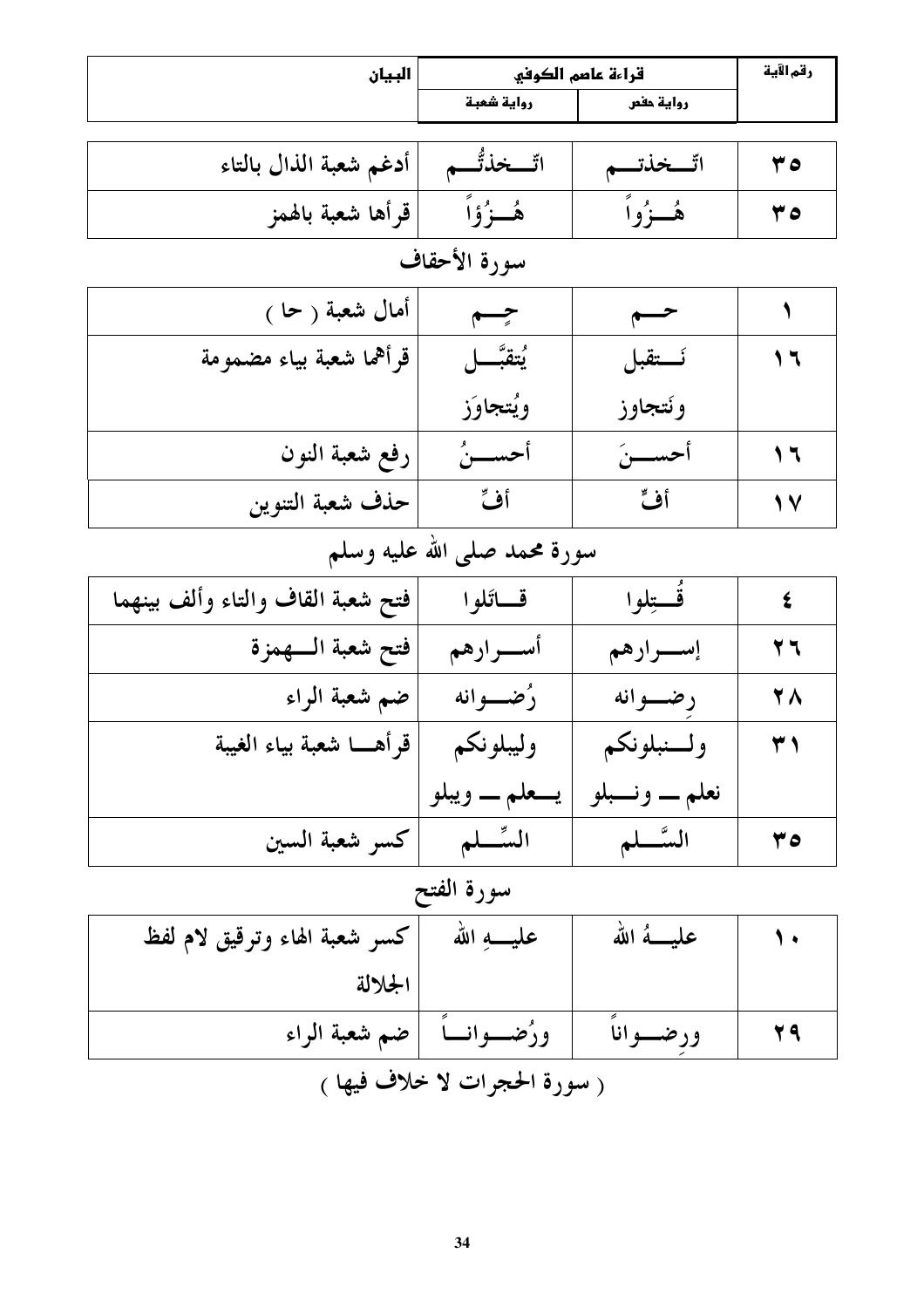| البيان |            | قراءة عاصم الكوفي | رقم الآية |
|--------|------------|-------------------|-----------|
|        | رواية شعبة | رواية حفص         |           |

سورة ق

| ضم شعبة الميم     | مـــتنا | مــــتنا |  |
|-------------------|---------|----------|--|
| قرأها شعبة بالياء | يقول    | نقول     |  |

#### سورة الذاريات

| كسر شعبة العين           | وعِيـــون    | وغسيون     |  |
|--------------------------|--------------|------------|--|
| رفع شعبة اللام           | مثــــــل ما | مــــثل ما |  |
| تسذكسرون  شدد شعبة الذال |              | تسذكسرون   |  |

# سورة الطور

| أبدل شعبة الهمزة الأولى                      | ــولــۂ |              |  |
|----------------------------------------------|---------|--------------|--|
| المصـــيطرون  قرأها حفص بالسين والصاد وقرأها |         | السمسيطرون ا |  |
| شعبة بالصاد فقط                              |         | المصيطرون    |  |

# سورة النسجم

| أمال شعبة الراء والهمزة |        |        |  |
|-------------------------|--------|--------|--|
| أمال شعبة الراء والهمزة | د ع اه | دَ ءاه |  |
| أمال شعبة الراء والهمزة | ر پا ی |        |  |

# سورة القمر

| دسر شعبه العين<br>$\rightarrow$ $\rightarrow$ |
|-----------------------------------------------|
|-----------------------------------------------|

# سورة الرحمن

| أبدل شعبة الهمزة الأولى واواً | اللسولسؤ  | اللؤلؤ        |  |
|-------------------------------|-----------|---------------|--|
| كسر شعبة الشين بسخلف عنه      | المنشأاتُ | ــــمنشـــأات |  |
|                               | المنشئات  |               |  |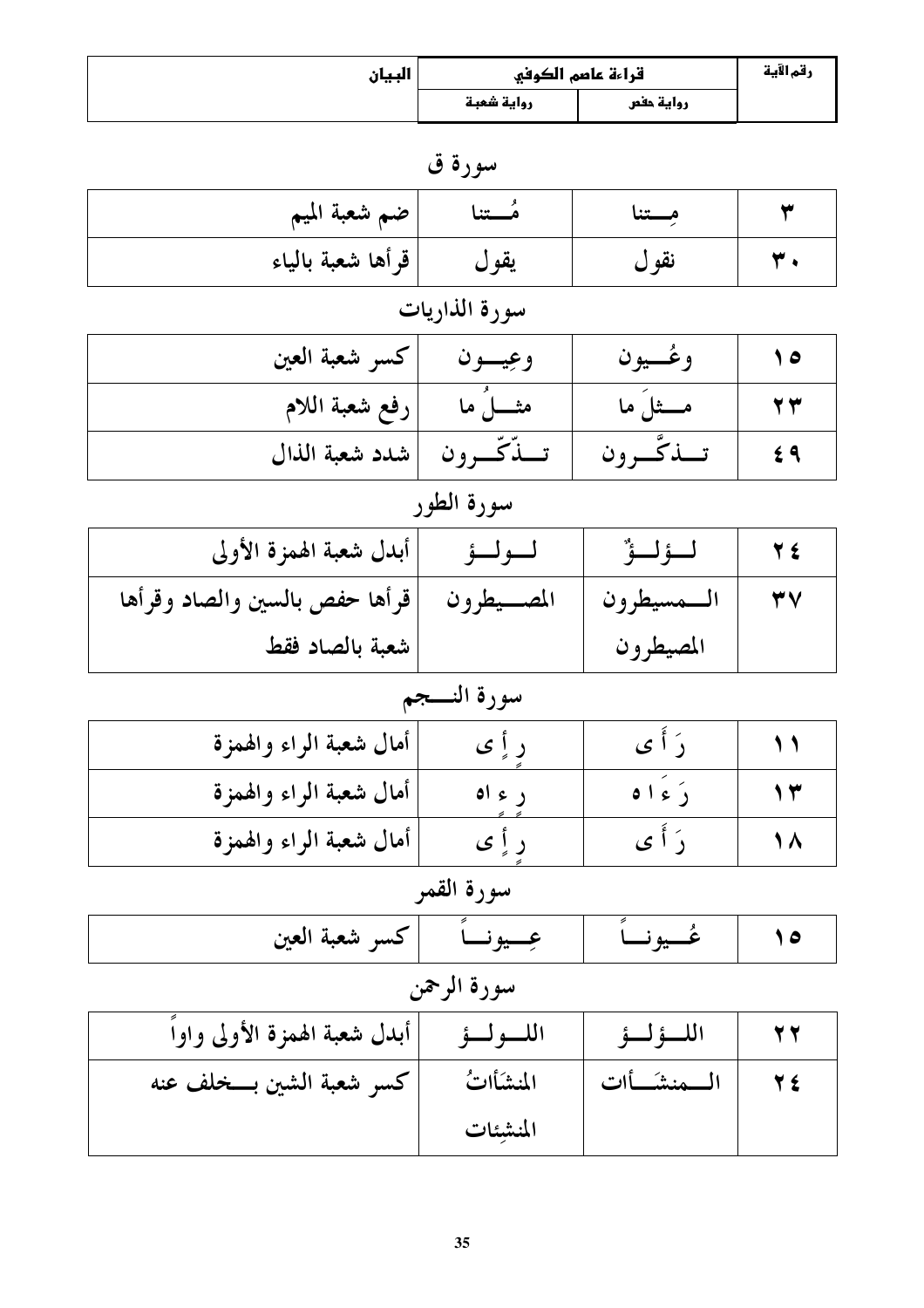| البيان |            | قراءة عاصم الكوفي | رقم الآية |
|--------|------------|-------------------|-----------|
|        | رواية شعبة | رواية حفص         |           |

سورة الواقعة

| أبدل شعبة الهمزة الأولى واوأ | اللسولسؤ          | اللسؤلسؤ        | $\mathbf{y}$ |
|------------------------------|-------------------|-----------------|--------------|
| أسكن شعبة الراء              | عُسرْبِياً        | عُسِرُبِ)ً      | ٣V           |
| ضم شعبة الميم                | مُـــتنا          | مستنا           | ٤V           |
| شدد شعبة الذال               | تسذَّكَّسرون      | تسذكّسرون       | 77           |
| زاد شعبة همزة الاستفهام      | أ إ نـــا لمغرمون | إٽا لمغرمــــون | 77           |

#### سورة المحديد

| قصر شعبة الهمزة      | لرؤف          | لسرؤوف       | ٩                       |
|----------------------|---------------|--------------|-------------------------|
| شدد شعبة الزاي       | وما نَـــزَّل | وما نَسزَل   | ۲ ا                     |
| خفف شعبة الصاد فيهما | المصَدِّقين   | المصَّدِّقين | $\Lambda$               |
|                      | والمصَدِّقات  | والمصَّدقات  |                         |
| ضم شعبة الراء        | ورُضــوان     | ورضسوان      | $\mathbf{y}$ .          |
| ضم شعبة الراء        | رُضــوان      | رضوان        | $\mathbf{Y} \mathbf{V}$ |

# سورة المجادلة

| انشُزوا –فانشُزوا  كسر شعبة الشين فيهما بخلف عنه |                                          | انشزوا |  |
|--------------------------------------------------|------------------------------------------|--------|--|
|                                                  | فانشُزوا  انشِزوا ـفانشِزوا <sub> </sub> |        |  |

# سورة الحشر

| كسر شعبة الباء                                                                      | بسيوهم        | بسيوقم      |  |  |
|-------------------------------------------------------------------------------------|---------------|-------------|--|--|
| ضم شعبة الراء                                                                       | ورُضــــوانــ |             |  |  |
| قصر شعبة الهمزة                                                                     | ر ؤ ف         | <b>رؤوف</b> |  |  |
| $\lambda$ l $\lambda$ $\lambda$ and $\lambda$ l $\lambda$ is $\lambda$ is $\lambda$ |               |             |  |  |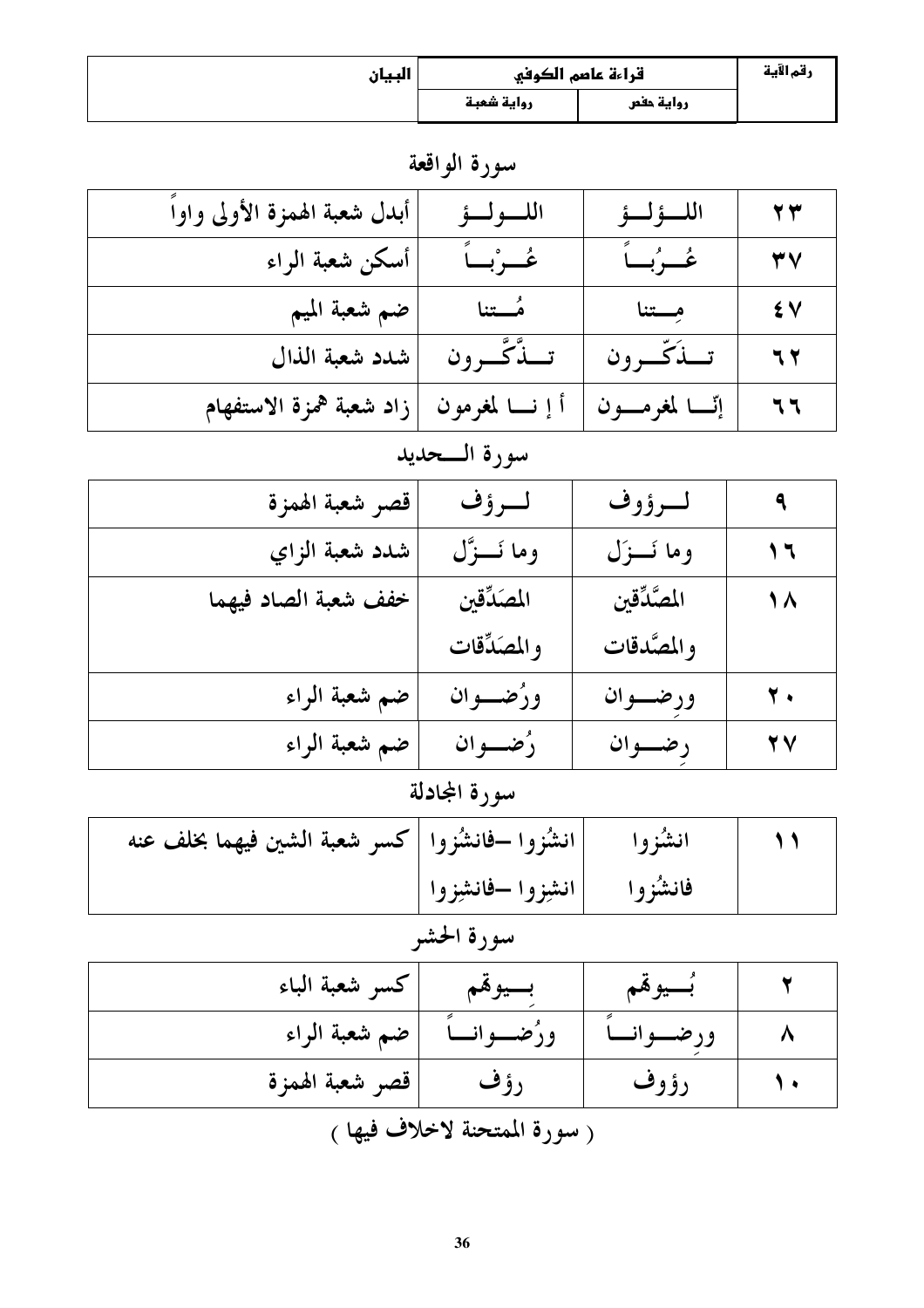| البيان |            | قراءة عاصم الكوفي | رقم الآية |
|--------|------------|-------------------|-----------|
|        | رواية شعبة | رواية حفص         |           |

سورة الصف

| فتح شعبة الياء                                           | بسعديَ | بسعدي               |  |
|----------------------------------------------------------|--------|---------------------|--|
| هُـــتِمٌّ نـــورَهُ ﴾ [قرأ شعبة بتنوين ميم ( متم ) وفتح |        | مُـــتِمٌّ نـــورهِ |  |
| راء ( نوره) وضم الهاء                                    |        |                     |  |

( سورة الجمعة لا خلاف فيها )

سورة المنافقون

| تــــعملون   يــــعملون  قرأها شعبة بالياء |  |
|--------------------------------------------|--|
| ( سورة التغابن لا خلاف فيها )              |  |

سورة الطلاق

| كسو شعبة الباء                    | بسيوتسهن       | بَسيوتسهن   |  |
|-----------------------------------|----------------|-------------|--|
| فتح شعبة الياء                    | مبيَّـــنة     | مبسيَّنة    |  |
| قرأ شعبة بتنوين ( بالغ ) ونصب راء | بسالغَ أمسرَهُ | بسالغ أمسرو |  |
| ( أمره /                          |                |             |  |
| ضم شعبة الكساف                    | ٸ <b>ػ</b> ڔٲ  | ئے ً،       |  |
| فتح شعبة الياء                    | مبيَّـــنات    | مبيِّــنات  |  |

#### سورة التحريم

| فتح شعبة الجيم والراء وبعدها همزة | وجَــبرَئـــل | وجسبريسا   |  |
|-----------------------------------|---------------|------------|--|
| مكسورة                            |               |            |  |
| ضم شعبة النون                     | هوحياً        | حصوحياً    |  |
| قرأها شعبة بالإفراد               | وكتسابه       | وكُسُّبُهِ |  |

|  | ومن مـــعيَ      ومن مـــعى     أسكن شعبة الياء |  |  |  |
|--|-------------------------------------------------|--|--|--|
|--|-------------------------------------------------|--|--|--|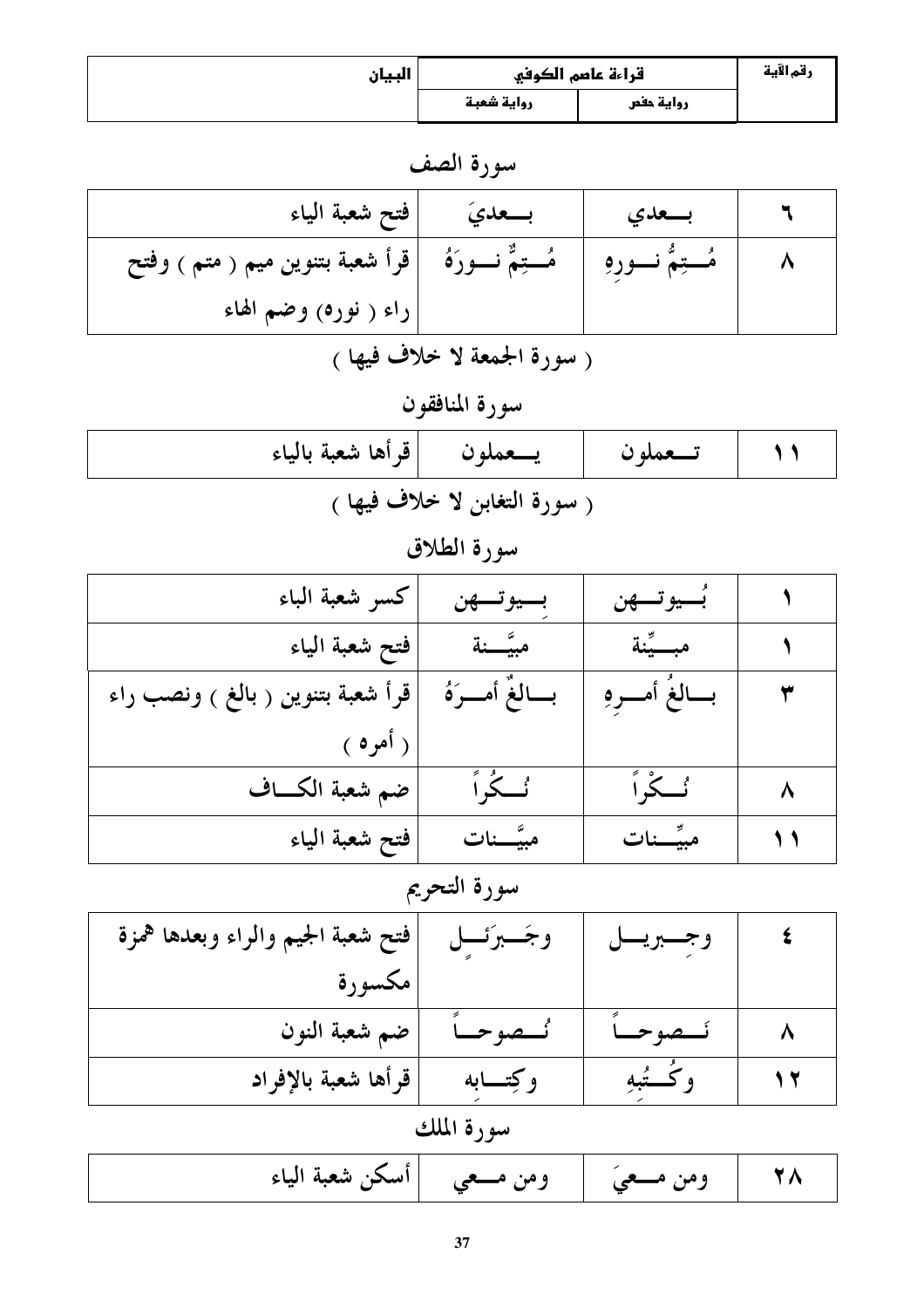| البيان                          | قراءة عاصم الكوفي |                    | رقم الآية                |  |  |
|---------------------------------|-------------------|--------------------|--------------------------|--|--|
|                                 | رواية شعبة        | رواية حفص          |                          |  |  |
|                                 | سورة القلم        |                    |                          |  |  |
| أدغم شعبة النون بالواو          | ن وَّالقــــلم    | ن وَالقسلم         |                          |  |  |
| زاد شعبة همزة للاستفهام         | أأن كسان          | أن كـــان          | 1 €                      |  |  |
|                                 | سورة الحاقة       |                    |                          |  |  |
| أمالها شعبة                     | وما أدراك         | وما أدراك          | ٣                        |  |  |
| شدد شعبة الذال                  | تنكّرون           | تبذكّرون           | 54                       |  |  |
|                                 | سورة المعارج      |                    |                          |  |  |
| رفع شعبة التاء                  | نسوّاعسةٌ         | نسرّاعسةً          | $\overline{\phantom{a}}$ |  |  |
| قرأها شعبة بالإفراد             | بــشهــادتــهم    | بـــشهاداتـــهم    | ۳۳                       |  |  |
| فتح شعبة النون وأسكن الصاد      | ئـــصْب           | ئسصُب              | $\epsilon$ ۳             |  |  |
| سورة نسوح                       |                   |                    |                          |  |  |
| أسكن شعبة الياء                 | بيستي             | بيستيَ             | 28                       |  |  |
|                                 | سورة الجـــن      |                    |                          |  |  |
| كسر شعبة الهمزة في ( ١٢ ) موضعا | وإٽسه — وإٽا      | وأنّه ( الثلاثة )  | - ۳                      |  |  |
|                                 | وإنَّهم           | وأنّا ( الثمانية ) | $\sqrt{\epsilon}$        |  |  |
|                                 |                   | وأتهم              |                          |  |  |
| كسر شعبة الهمزة                 | وإتسه             | وأتسه              | 19                       |  |  |
| سورة المزمل                     |                   |                    |                          |  |  |
| جسو شعبة الباء                  | ربٌ               | ربٌ                | ٩                        |  |  |
|                                 | سورة المدثر       |                    |                          |  |  |
| كسر شعبة الراء                  | والرِّجِـــزِ     | والرُّجِـــز       | $\bullet$                |  |  |
| أمالها شعبة                     | ومـــا أدراك      | ومسا أدراك         | 2 Y                      |  |  |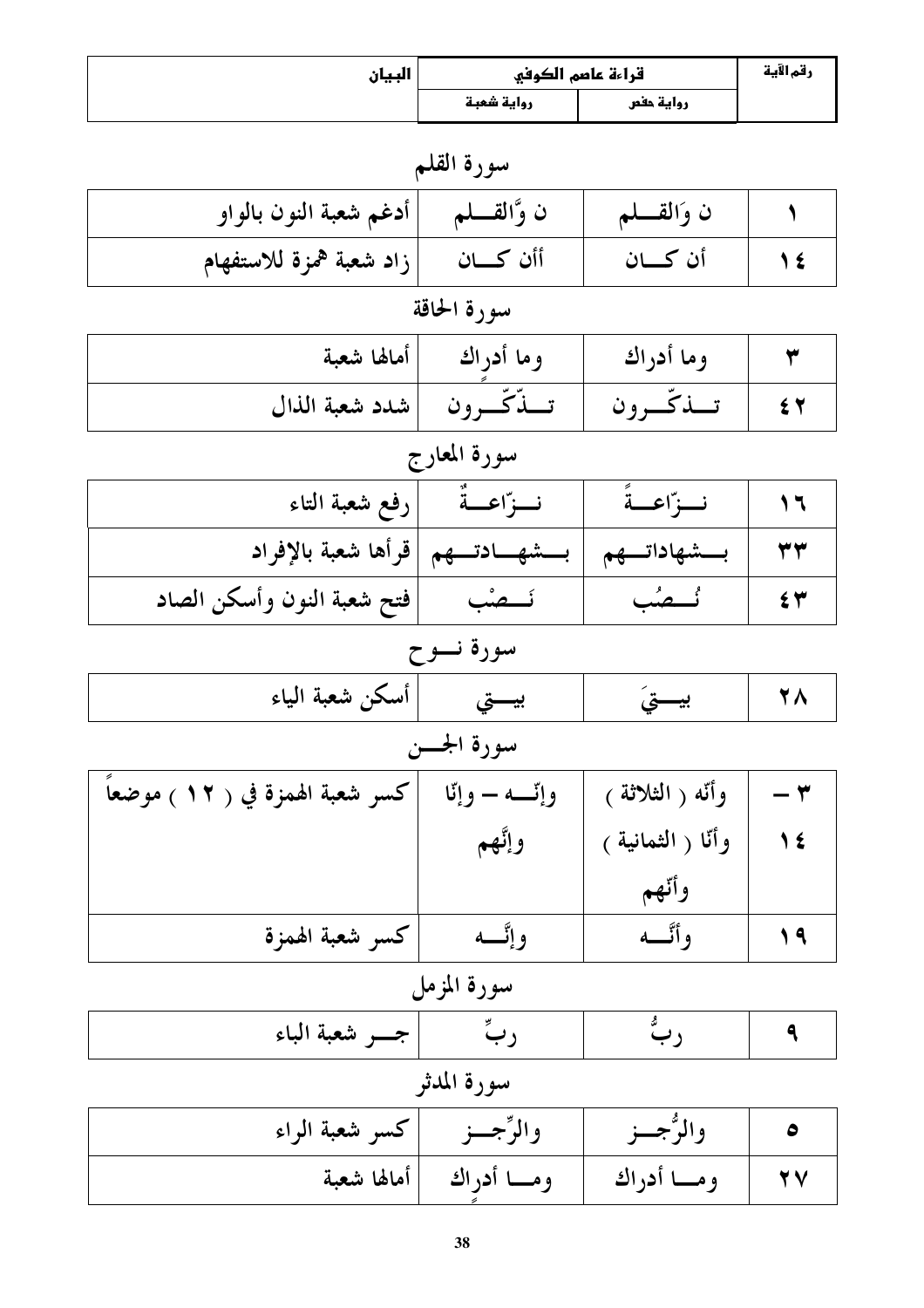| البيان                            | قراءة عاصم الكوفي |                  | رقم الآية                                  |
|-----------------------------------|-------------------|------------------|--------------------------------------------|
|                                   | رواية شعبة        | رواية حفص        |                                            |
|                                   |                   |                  |                                            |
| قرأ شعبة بزيادة ألف على (إذ)      | إذا دبسر          | إذ أدبـــر       | ٣٣                                         |
| وحذف همزة ( أدبر ) وفتح الدال     |                   |                  |                                            |
|                                   | سورة القيامة      |                  |                                            |
| ترك شعبة السكت وأدغم النون        | مــــن رَّاق      | مَـــنْ راق      | $\overline{Y}V$                            |
| بالراء                            |                   |                  |                                            |
| أمالها شعبة                       | ىئىسلەي           | ىئىسىدى          | ۳٦                                         |
| قرأها شعبة بالتاء                 | تُـــمنى          | يُـــمنى         | 37                                         |
|                                   | سورة الدهر        |                  |                                            |
| وقف عليها حفص بالألف والسكون      | سلاسلاً           | سلاسلا           | $\epsilon$                                 |
| وقرأها شعبة بالتنوين ووقف عليها   |                   | سلاسل            |                                            |
| بالألف فقط                        |                   |                  |                                            |
| وقف حفص على الأولى بالألف         | قسواريواً •       | قسواريوا •       | $-10$                                      |
| وعلى الثانية بالسكون وقرأهما شعبة | قسواريرا          | قسوارير          | $\begin{array}{c} \n\lambda \n\end{array}$ |
| بالتنوين ووقف بالألف              |                   |                  |                                            |
| أبدل شعبة الهمزة الأولى واواً     | لولوا             | لولوا            | 19                                         |
| قرأ شعبة بخفض الراء منونة         | خضـــر            | خصضرٌ            | 21                                         |
|                                   | سورة المرسلات     |                  |                                            |
| ضم شعبة الذال                     | ئَـــنُراً        | ٸ <b>ڶ</b> ۮ۠ڔٲؖ | ٦                                          |
| أمالها شعبة                       | وما أدراك         | وما أدراك        | 1 €                                        |
| قرأها شعبة بالجمع                 | جمسالاتُ          | جمسالتٌ          | ۳۳                                         |
| كسر شعبة العين                    | وعِسيون           | وغسيون           | $\epsilon$ )                               |

 $\mathbf{r}$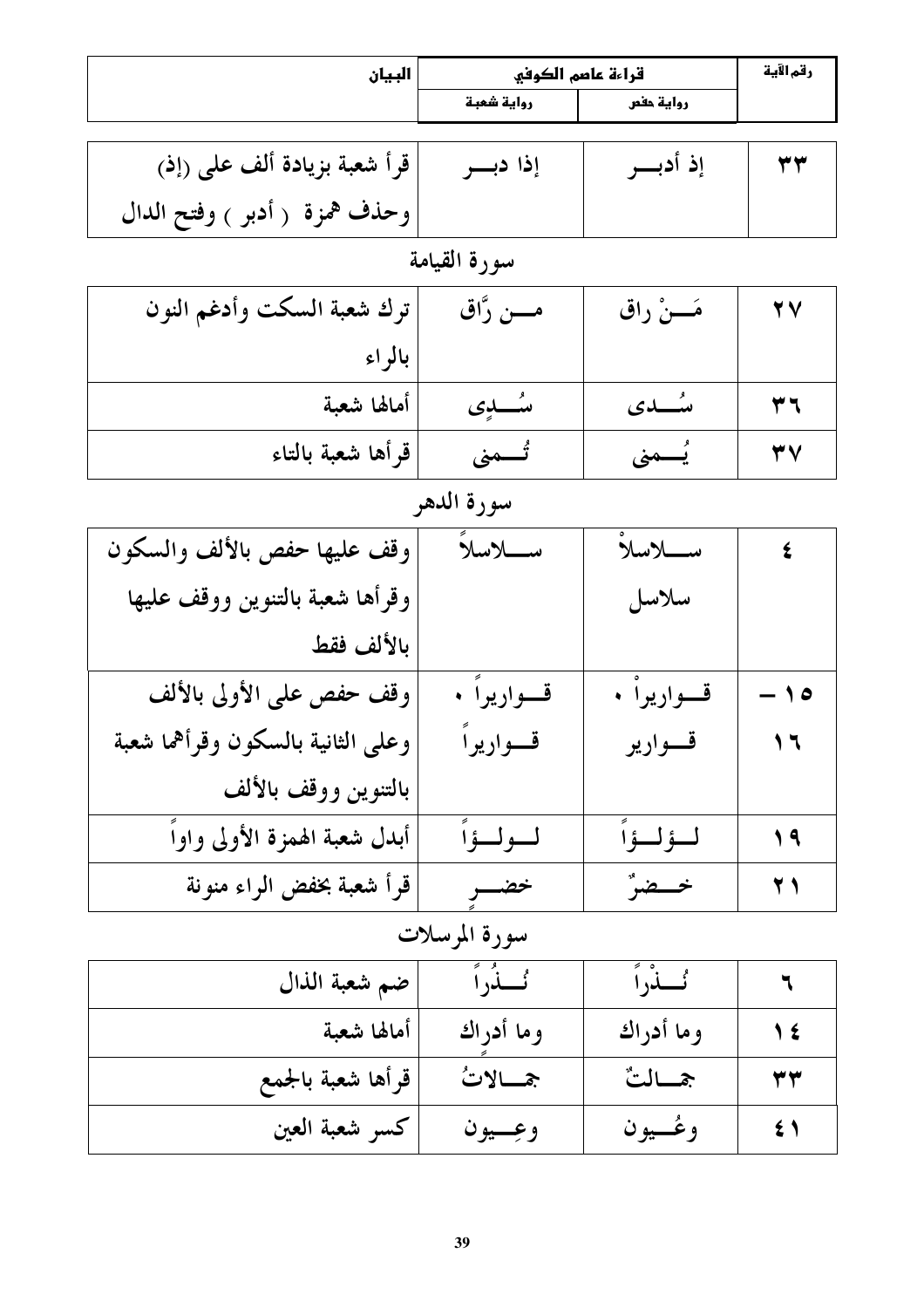| البيان                                   | قراءة عاصم الكوفي            | رقم الآية  |     |  |
|------------------------------------------|------------------------------|------------|-----|--|
|                                          | رواية شعبة                   | رواية حفص  |     |  |
|                                          | سورة النبأ                   |            |     |  |
| خفف شعبة السين                           | وغسَــاقاً                   | وغسَّـاقاً | 70  |  |
|                                          | سورة النازعات                |            |     |  |
| قرأ شعبة بألف بعد النون                  | نساخرة                       | نسخرة      | ۱۱  |  |
|                                          | ( سورة عبس لا خلاف فيها )    |            |     |  |
|                                          | سورة التكوير                 |            |     |  |
| خفف شعبة العين                           | مئسعوت                       | مئىگرت     | 17  |  |
| أمال شعبة الراء والهمزة                  | ر ء ۱ ه                      | دَ ءَ ١٥   | 23  |  |
| سورة الانفطار                            |                              |            |     |  |
| أمالها شعبة                              | وما أدراك                    | وما أدراك  | 17  |  |
| أمالها شعبة                              | ما أدراك                     | ما أدر اك  | 18  |  |
| سورة المطففين                            |                              |            |     |  |
| أمالها شعبة                              | ومــا أدراك                  | ومسا أدراك | Λ   |  |
| أدغم شعبة اللام بالراء وأمالها وترك      | بسل رًّان                    | بــــل ران | 1 € |  |
| السكت                                    |                              |            |     |  |
| أمالها شعبة                              | ومسا أدراك                   | ومسا أدراك | 19  |  |
| قرأها شعبة بألف بعد الفاء                | فساكهين                      | فكهين      | 21  |  |
| ( سورتا الانشقاق والبروج لا خلاف فيهما ) |                              |            |     |  |
|                                          | سورة الطارق                  |            |     |  |
| أمالها شعبة                              | ومــا أدراك                  | ومسا أدراك | ٢   |  |
|                                          | ( سورة الأعلى لا خلاف فيها ) |            |     |  |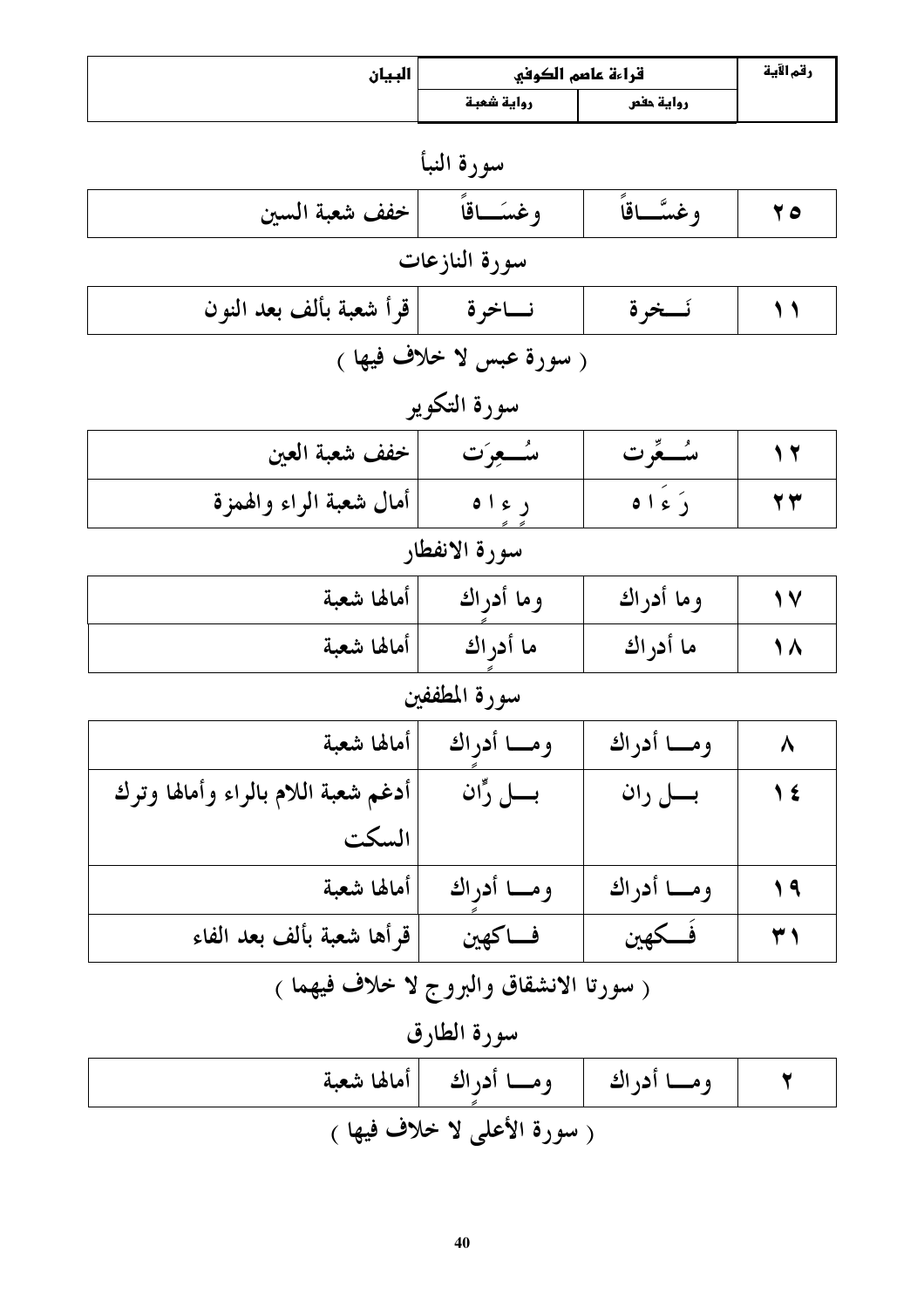| البيان |            | قراءة عاصم الكوفي | رقم الآية |
|--------|------------|-------------------|-----------|
|        | رواية شعبة | رواية حفص         |           |

سورة الغاشية

| تَـــصلى  ضم شعبة التاء     |  |  |  |
|-----------------------------|--|--|--|
| ر سورة الفجر لا خلاف فيها ) |  |  |  |

# سورة البلد

|                                                                                  | ومـــا أدراك     ومــــا أدراك  أمالــــها شعبة |            |  |
|----------------------------------------------------------------------------------|-------------------------------------------------|------------|--|
| ا مــــوصدة   أبدل شعبة الهمزة واواً                                             |                                                 | ، مُــؤصدة |  |
| ,一个人的手机,一个人的手机,一个人的手机,一个人的手机,一个人的手机,一个人的手机,一个人的手机,一个人的手机,一个人的手机,一个人的手机,一个人的手机,一个 |                                                 |            |  |

سورة العلق

| أمال شعبة الراء والهمزة                                                                                                                                                                                                                      | ر ءاه                        | 0121       |  |
|----------------------------------------------------------------------------------------------------------------------------------------------------------------------------------------------------------------------------------------------|------------------------------|------------|--|
| سورة القدر                                                                                                                                                                                                                                   |                              |            |  |
|                                                                                                                                                                                                                                              | ومـــا أدراك  أمالـــها شعبة | ومسا أدراك |  |
| $\mathcal{L}$ and $\mathcal{L}$ and $\mathcal{L}$ are the set of the state of the state of the state of the state of the state of the state of the state of the state of the state of the state of the state of the state of the state of th |                              |            |  |

#### سورة القارعة

|                                                                                                                                        | ومـــا أدراك   ومــــا أدراك  أمالهما شعبة     |  |
|----------------------------------------------------------------------------------------------------------------------------------------|------------------------------------------------|--|
|                                                                                                                                        | ١٠   ومـــا أدراك   ومـــا أدراك  أمالهما شعبة |  |
| $\mathcal{L}$ and $\mathcal{L}$ are the set of $\mathcal{L}$ . The set of $\mathcal{L}$ and $\mathcal{L}$ are the set of $\mathcal{L}$ |                                                |  |

( سورتا التكاثر والعصر لا خلاف فيهما )

سورة الهمزة

| أأمالها شعبة                                      | ومسا أدراك | ومسا أدراك  |  |
|---------------------------------------------------|------------|-------------|--|
| أبدل شعبة الهمزة فيها                             | مسوصدة     | مسؤصدة      |  |
| ضم شعبة العين والميم                              | عُـــمُدٍ  | عَــــمَلاٍ |  |
| ( سور الفيل وقريش والماعون والكوثر لا خلاف فيها ) |            |             |  |